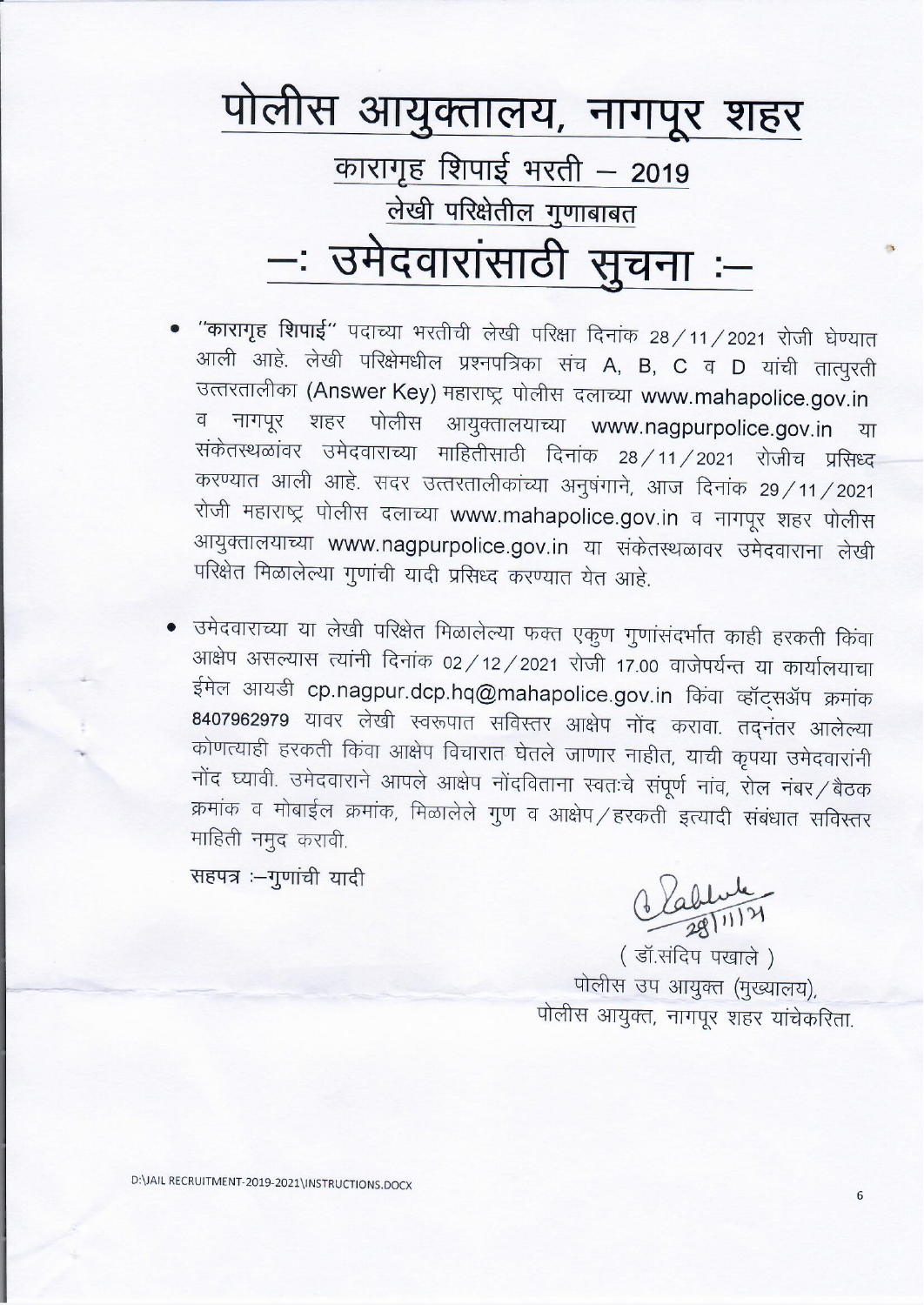| <b>SNO</b>              | <b>ROLL NUMBER</b> | <b>MARKS</b> | <b>SNO</b> | <b>ROLL NUMBER</b> | <b>MARKS</b> | <b>SNO</b> | <b>ROLL NUMBER</b> | <b>MARKS</b> |
|-------------------------|--------------------|--------------|------------|--------------------|--------------|------------|--------------------|--------------|
| $\mathbf{1}$            | 1015300004         | 56           | 36         | 1015300149         | 76           | 71         | 1015300257         | 61           |
| $\overline{2}$          | 1015300009         | 52           | 37         | 1015300157         | 71           | 72         | 1015300260         | 50           |
| $\mathbf{3}$            | 1015300016         | 39           | 38         | 1015300161         | 51           | 73         | 1015300261         | 93           |
| 4                       | 1015300026         | 34           | 39         | 1015300163         | 46           | 74         | 1015300264         | 39           |
| 5                       | 1015300030         | 47           | 40         | 1015300166         | 80           | 75         | 1015300272         | 76           |
| 6                       | 1015300031         | 42           | 41         | 1015300167         | 71           | 76         | 1015300274         | 58           |
| $\overline{\mathbf{z}}$ | 1015300032         | 57           | 42         | 1015300168         | 27           | 77         | 1015300283         | 74           |
| 8                       | 1015300034         | 56           | 43         | 1015300170         | 65           | 78         | 1015300295         | 61           |
| 9                       | 1015300038         | 44           | 44         | 1015300173         | 88           | 79         | 1015300302         | 73           |
| 10                      | 1015300043         | 54           | 45         | 1015300176         | 41           | 80         | 1015300303         | 84           |
| 11                      | 1015300045         | 35           | 46         | 1015300180         | 68           | 81         | 1015300308         | 78           |
| 12                      | 1015300048         | 62           | 47         | 1015300186         | 36           | 82         | 1015300309         | 62           |
| 13                      | 1015300054         | 33           | 48         | 1015300190         | 85           | 83         | 1015300311         | 55           |
| 14                      | 1015300058         | 75           | 49         | 1015300194         | 37           | 84         | 1015300314         | 65           |
| 15                      | 1015300061         | 31           | 50         | 1015300198         | 58           | 85         | 1015300317         | 51           |
| 16                      | 1015300068         | 61           | 51         | 1015300202         | 37           | 86         | 1015300318         | 65           |
| 17                      | 1015300070         | 66           | 52         | 1015300205         | 46           | 87         | 1015300323         | 65           |
| 18                      | 1015300072         | 34           | 53         | 1015300212         | 66           | 88         | 1015300326         | 35           |
| 19                      | 1015300074         | 51           | 54         | 1015300213         | 58           | 89         | 1015300327         | 66           |
| 20                      | 1015300076         | 52           | 55         | 1015300216         | 68           | 90         | 1015300333         | 63           |
| 21                      | 1015300083         | 68           | 56         | 1015300218         | 58           | 91         | 1015300334         | 85           |
| 22                      | 1015300084         | 51           | 57         | 1015300219         | 71           | 92         | 1015300338         | 79           |
| 23                      | 1015300086         | 80           | 58         | 1015300221         | 55           | 93         | 1015300341         | 90           |
| 24                      | 1015300087         | 39           | 59         | 1015300223         | 50           | 94         | 1015300343         | 88           |
| 25                      | 1015300088         | 57           | 60         | 1015300226         | 44           | 95         | 1015300348         | 41           |
| 26                      | 1015300094         | 61           | 61         | 1015300228         | 78           | 96         | 1015300354         | 82           |
| 27                      | 1015300102         | 74           | 62         | 1015300231         | 60           | 97         | 1015300356         | 64           |
| 28                      | 1015300106         | 70           | 63         | 1015300239         | 72           | 98         | 1015300358         | 85           |
| 29                      | 1015300107         | 55           | 64         | 1015300242         | 56           | 99         | 1015300368         | 89           |
| 30                      | 1015300112         | 52           | 65         | 1015300245         | 37           | 100        | 1015300369         | 69           |
| 31                      | 1015300113         | 80           | 66         | 1015300246         | 60           | 101        | 1015300372         | 76           |
| 32                      | 1015300114         | 33           | 67         | 1015300252         | 81           | 102        | 1015300376         | 93           |
| 33                      | 1015300115         | 36           | 68         | 1015300254         | 71           | 103        | 1015300379         | 78           |
| 34                      | 1015300122         | 67           | 69         | 1015300255         | 81           | 104        | 1015300380         | 83           |
| 35                      | 1015300137         | 81           | 70         | 1015300256         | 82           | 105        | 1015300381         | 46           |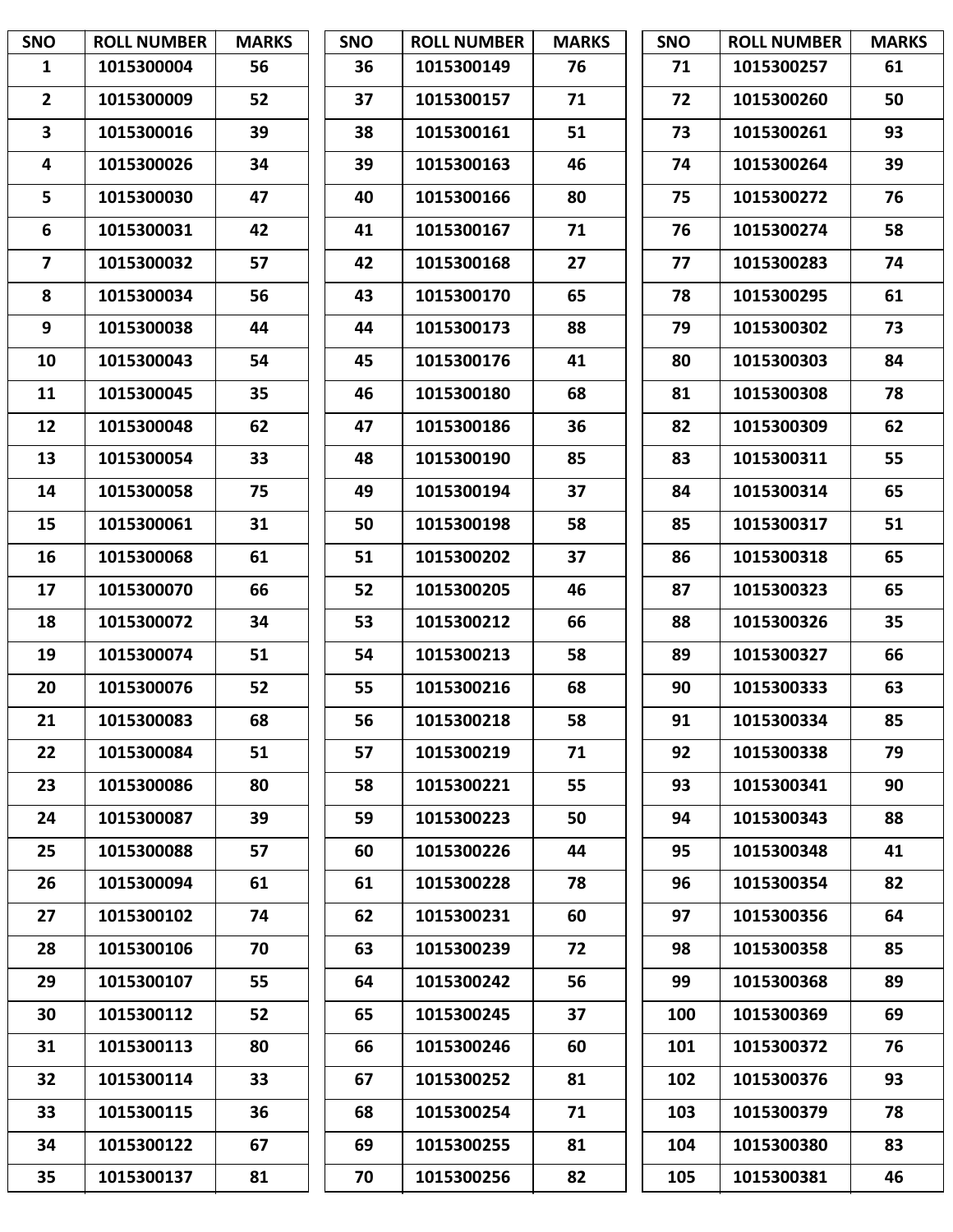| <b>SNO</b> | <b>ROLL NUMBER</b> | <b>MARKS</b> | <b>SNO</b> | <b>ROLL NUMBER</b> | <b>MARKS</b> | <b>SNO</b> | <b>ROLL NUMBER</b> | <b>MARKS</b> |
|------------|--------------------|--------------|------------|--------------------|--------------|------------|--------------------|--------------|
| 106        | 1015300382         | 27           | 141        | 1015300540         | 82           | 176        | 1015300671         | 77           |
| 107        | 1015300385         | 28           | 142        | 1015300543         | 63           | 177        | 1015300673         | 44           |
| 108        | 1015300388         | 56           | 143        | 1015300544         | 80           | 178        | 1015300678         | 69           |
| 109        | 1015300390         | 70           | 144        | 1015300547         | 39           | 179        | 1015300680         | 72           |
| 110        | 1015300391         | 38           | 145        | 1015300553         | 68           | 180        | 1015300689         | 72           |
| 111        | 1015300394         | 66           | 146        | 1015300558         | 89           | 181        | 1015300694         | 37           |
| 112        | 1015300401         | 67           | 147        | 1015300560         | 47           | 182        | 1015300696         | 79           |
| 113        | 1015300406         | 70           | 148        | 1015300562         | 72           | 183        | 1015300698         | 82           |
| 114        | 1015300408         | 58           | 149        | 1015300566         | 76           | 184        | 1015300705         | 57           |
| 115        | 1015300410         | 89           | 150        | 1015300567         | 73           | 185        | 1015300706         | 62           |
| 116        | 1015300411         | 38           | 151        | 1015300581         | 68           | 186        | 1015300708         | 23           |
| 117        | 1015300419         | 90           | 152        | 1015300582         | 74           | 187        | 1015300709         | 87           |
| 118        | 1015300442         | 69           | 153        | 1015300583         | 38           | 188        | 1015300710         | 70           |
| 119        | 1015300451         | 43           | 154        | 1015300585         | 23           | 189        | 1015300721         | 73           |
| 120        | 1015300452         | 53           | 155        | 1015300586         | 74           | 190        | 1015300722         | 76           |
| 121        | 1015300456         | 77           | 156        | 1015300589         | 56           | 191        | 1015300723         | 79           |
| 122        | 1015300460         | 84           | 157        | 1015300590         | 83           | 192        | 1015300729         | 65           |
| 123        | 1015300463         | 53           | 158        | 1015300591         | 74           | 193        | 1015300742         | 72           |
| 124        | 1015300466         | 61           | 159        | 1015300597         | 43           | 194        | 1015300746         | 52           |
| 125        | 1015300470         | 49           | 160        | 1015300603         | 73           | 195        | 1015300751         | 78           |
| 126        | 1015300472         | 95           | 161        | 1015300620         | 64           | 196        | 1015300757         | 87           |
| 127        | 1015300474         | 72           | 162        | 1015300625         | 66           | 197        | 1015300758         | 43           |
| 128        | 1015300478         | 81           | 163        | 1015300626         | 57           | 198        | 1015300762         | 77           |
| 129        | 1015300496         | 30           | 164        | 1015300627         | 32           | 199        | 1015300771         | 48           |
| 130        | 1015300500         | 70           | 165        | 1015300636         | 69           | 200        | 1015300779         | 30           |
| 131        | 1015300501         | 76           | 166        | 1015300637         | 61           | 201        | 1015300781         | 71           |
| 132        | 1015300502         | 81           | 167        | 1015300638         | 65           | 202        | 1015300789         | 33           |
| 133        | 1015300503         | 71           | 168        | 1015300639         | 80           | 203        | 1015300790         | 79           |
| 134        | 1015300508         | 67           | 169        | 1015300646         | 78           | 204        | 1015300793         | 66           |
| 135        | 1015300516         | 83           | 170        | 1015300653         | 80           | 205        | 1015300794         | 71           |
| 136        | 1015300521         | 26           | 171        | 1015300657         | 43           | 206        | 1015300796         | 94           |
| 137        | 1015300527         | 33           | 172        | 1015300659         | 79           | 207        | 1015300799         | 46           |
| 138        | 1015300529         | 60           | 173        | 1015300661         | 73           | 208        | 1015300800         | 37           |
| 139        | 1015300530         | 79           | 174        | 1015300667         | 59           | 209        | 1015300802         | 49           |
| 140        | 1015300537         | 49           | 175        | 1015300669         | 58           | 210        | 1015300807         | 49           |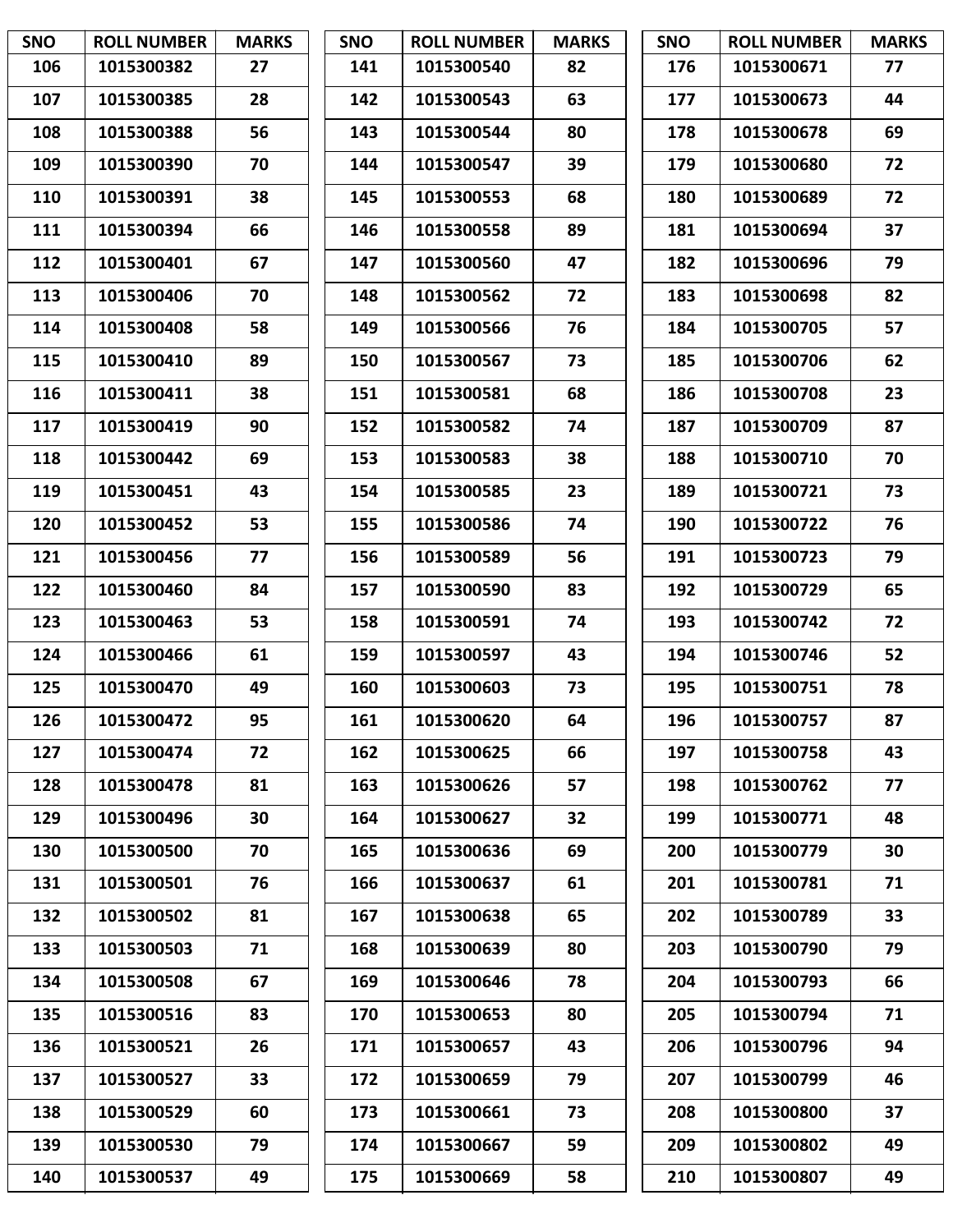| <b>SNO</b> | <b>ROLL NUMBER</b> | <b>MARKS</b> | <b>SNO</b> | <b>ROLL NUMBER</b> | <b>MARKS</b> | <b>SNO</b> | <b>ROLL NUMBER</b> | <b>MARKS</b> |
|------------|--------------------|--------------|------------|--------------------|--------------|------------|--------------------|--------------|
| 211        | 1015300812         | 58           | 246        | 1015300958         | 43           | 281        | 1015301064         | 79           |
| 212        | 1015300815         | 81           | 247        | 1015300959         | 40           | 282        | 1015301066         | 80           |
| 213        | 1015300818         | 67           | 248        | 1015300960         | 64           | 283        | 1015301070         | 54           |
| 214        | 1015300821         | 83           | 249        | 1015300961         | 44           | 284        | 1015301074         | 84           |
| 215        | 1015300824         | 68           | 250        | 1015300963         | 33           | 285        | 1015301077         | 86           |
| 216        | 1015300828         | 34           | 251        | 1015300964         | 69           | 286        | 1015301082         | 48           |
| 217        | 1015300831         | 78           | 252        | 1015300966         | 85           | 287        | 1015301083         | 88           |
| 218        | 1015300835         | 78           | 253        | 1015300967         | 39           | 288        | 1015301086         | 72           |
| 219        | 1015300851         | 88           | 254        | 1015300972         | 66           | 289        | 1015301087         | 89           |
| 220        | 1015300852         | 56           | 255        | 1015300974         | 61           | 290        | 1015301089         | 76           |
| 221        | 1015300853         | 50           | 256        | 1015300983         | 71           | 291        | 1025301097         | 55           |
| 222        | 1015300855         | 38           | 257        | 1015300984         | 58           | 292        | 1025301101         | 49           |
| 223        | 1015300859         | 67           | 258        | 1015300987         | 78           | 293        | 1025301103         | 70           |
| 224        | 1015300861         | 24           | 259        | 1015300990         | 80           | 294        | 1025301110         | 49           |
| 225        | 1015300862         | 27           | 260        | 1015300993         | 89           | 295        | 1025301111         | 75           |
| 226        | 1015300865         | 33           | 261        | 1015300994         | 68           | 296        | 1025301112         | 72           |
| 227        | 1015300877         | 41           | 262        | 1015300996         | 47           | 297        | 1025301113         | 71           |
| 228        | 1015300878         | 70           | 263        | 1015300999         | 54           | 298        | 1025301116         | 74           |
| 229        | 1015300887         | 61           | 264        | 1015301000         | 37           | 299        | 1025301122         | 73           |
| 230        | 1015300892         | 76           | 265        | 1015301003         | 51           | 300        | 1025301131         | 75           |
| 231        | 1015300896         | 69           | 266        | 1015301004         | 73           | 301        | 1025301136         | 41           |
| 232        | 1015300899         | 76           | 267        | 1015301008         | 80           | 302        | 1025301151         | 59           |
| 233        | 1015300902         | 29           | 268        | 1015301012         | 79           | 303        | 1025301152         | 76           |
| 234        | 1015300903         | 53           | 269        | 1015301015         | 64           | 304        | 1025301154         | 68           |
| 235        | 1015300911         | 35           | 270        | 1015301016         | 70           | 305        | 1025301158         | 59           |
| 236        | 1015300912         | 80           | 271        | 1015301024         | 87           | 306        | 1025301165         | 69           |
| 237        | 1015300922         | 65           | 272        | 1015301026         | 84           | 307        | 1025301169         | 71           |
| 238        | 1015300931         | 33           | 273        | 1015301037         | 41           | 308        | 1025301177         | 81           |
| 239        | 1015300932         | 76           | 274        | 1015301040         | 69           | 309        | 1025301183         | 52           |
| 240        | 1015300942         | 55           | 275        | 1015301042         | 38           | 310        | 1025301184         | 57           |
| 241        | 1015300944         | 85           | 276        | 1015301048         | 29           | 311        | 1025301187         | 46           |
| 242        | 1015300949         | 50           | 277        | 1015301051         | 31           | 312        | 1025301197         | 56           |
| 243        | 1015300950         | 62           | 278        | 1015301052         | 61           | 313        | 1025301202         | 60           |
| 244        | 1015300953         | 54           | 279        | 1015301058         | 43           | 314        | 1025301204         | 76           |
| 245        | 1015300957         | 67           | 280        | 1015301060         | 70           | 315        | 1025301205         | 77           |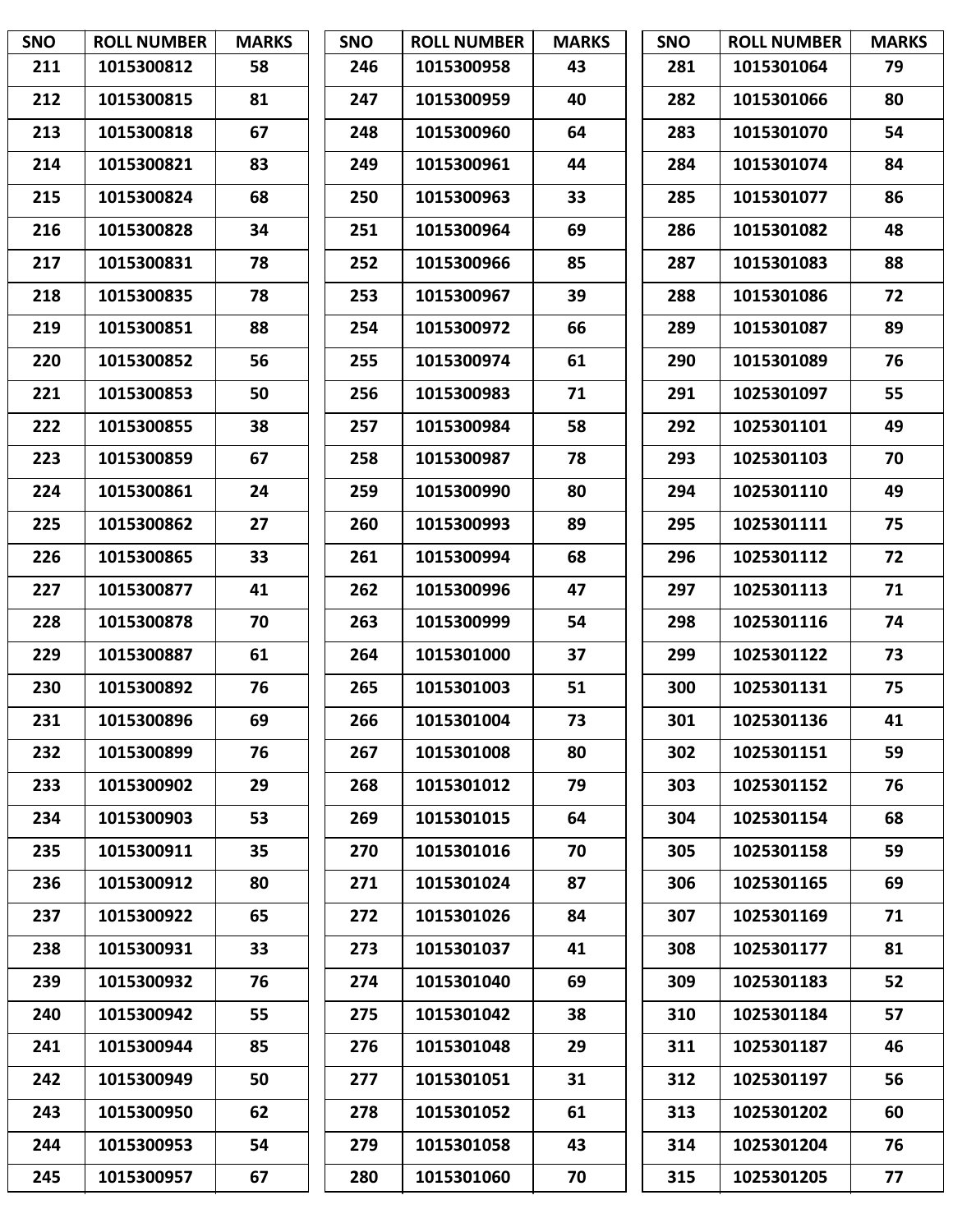| <b>SNO</b> | <b>ROLL NUMBER</b> | <b>MARKS</b> | <b>SNO</b> | <b>ROLL NUMBER</b> | <b>MARKS</b> | <b>SNO</b> | <b>ROLL NUMBER</b> | <b>MARKS</b> |
|------------|--------------------|--------------|------------|--------------------|--------------|------------|--------------------|--------------|
| 316        | 1025301209         | 51           | 351        | 1025301318         | 86           | 386        | 1025301442         | 89           |
| 317        | 1025301213         | 47           | 352        | 1025301320         | 76           | 387        | 1025301443         | 38           |
| 318        | 1025301219         | 38           | 353        | 1025301325         | 51           | 388        | 1025301448         | 46           |
| 319        | 1025301224         | 70           | 354        | 1025301327         | 79           | 389        | 1025301452         | 66           |
| 320        | 1025301226         | 37           | 355        | 1025301329         | 66           | 390        | 1025301454         | 71           |
| 321        | 1025301227         | 76           | 356        | 1025301331         | 83           | 391        | 1025301460         | 66           |
| 322        | 1025301230         | 50           | 357        | 1025301338         | 75           | 392        | 1025301463         | 86           |
| 323        | 1025301236         | 51           | 358        | 1025301341         | 31           | 393        | 1025301475         | 80           |
| 324        | 1025301238         | 65           | 359        | 1025301342         | 29           | 394        | 1025301477         | 84           |
| 325        | 1025301240         | 53           | 360        | 1025301347         | 68           | 395        | 1025301480         | 67           |
| 326        | 1025301241         | 35           | 361        | 1025301350         | 40           | 396        | 1025301482         | 58           |
| 327        | 1025301248         | 62           | 362        | 1025301364         | 90           | 397        | 1025301486         | 57           |
| 328        | 1025301254         | 58           | 363        | 1025301367         | 76           | 398        | 1025301503         | 47           |
| 329        | 1025301255         | 65           | 364        | 1025301370         | 29           | 399        | 1025301506         | 77           |
| 330        | 1025301258         | 82           | 365        | 1025301372         | 72           | 400        | 1025301507         | 57           |
| 331        | 1025301259         | 77           | 366        | 1025301379         | 84           | 401        | 1025301511         | 64           |
| 332        | 1025301262         | 84           | 367        | 1025301383         | 53           | 402        | 1025301515         | 36           |
| 333        | 1025301265         | 68           | 368        | 1025301385         | 50           | 403        | 1025301518         | 41           |
| 334        | 1025301266         | 86           | 369        | 1025301388         | 68           | 404        | 1025301524         | 58           |
| 335        | 1025301267         | 44           | 370        | 1025301391         | 50           | 405        | 1025301535         | 36           |
| 336        | 1025301268         | 40           | 371        | 1025301393         | 54           | 406        | 1025301539         | 73           |
| 337        | 1025301274         | 60           | 372        | 1025301394         | 35           | 407        | 1025301540         | 86           |
| 338        | 1025301277         | 52           | 373        | 1025301398         | 86           | 408        | 1025301541         | 62           |
| 339        | 1025301282         | 77           | 374        | 1025301399         | 65           | 409        | 1025301542         | 72           |
| 340        | 1025301283         | 84           | 375        | 1025301401         | 86           | 410        | 1025301545         | 65           |
| 341        | 1025301288         | 69           | 376        | 1025301403         | 60           | 411        | 1025301548         | 39           |
| 342        | 1025301292         | 65           | 377        | 1025301405         | 75           | 412        | 1025301551         | 72           |
| 343        | 1025301295         | 54           | 378        | 1025301406         | 79           | 413        | 1025301554         | 81           |
| 344        | 1025301298         | 72           | 379        | 1025301408         | 82           | 414        | 1025301558         | 81           |
| 345        | 1025301299         | 65           | 380        | 1025301415         | 84           | 415        | 1025301559         | 61           |
| 346        | 1025301300         | 63           | 381        | 1025301422         | 54           | 416        | 1025301565         | 41           |
| 347        | 1025301301         | 55           | 382        | 1025301424         | 64           | 417        | 1025301570         | 71           |
| 348        | 1025301309         | 52           | 383        | 1025301426         | 36           | 418        | 1025301579         | 61           |
| 349        | 1025301310         | 65           | 384        | 1025301429         | 35           | 419        | 1025301581         | 83           |
| 350        | 1025301311         | 64           | 385        | 1025301432         | 67           | 420        | 1025301582         | 80           |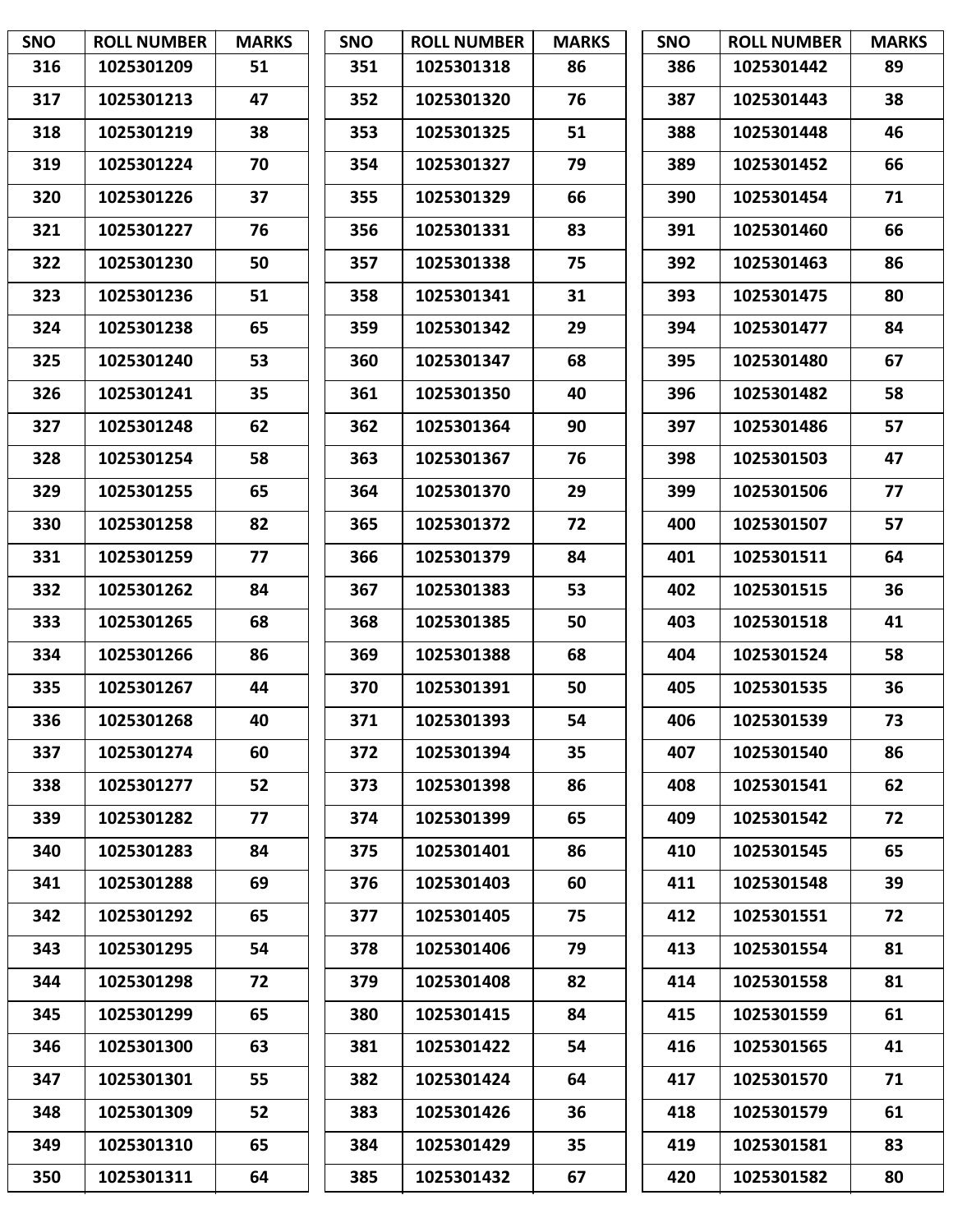| <b>SNO</b> | <b>ROLL NUMBER</b> | <b>MARKS</b> | <b>SNO</b> | <b>ROLL NUMBER</b> | <b>MARKS</b> | <b>SNO</b> | <b>ROLL NUMBER</b> | <b>MARKS</b> |
|------------|--------------------|--------------|------------|--------------------|--------------|------------|--------------------|--------------|
| 421        | 1025301584         | 63           | 456        | 1025301694         | 76           | 491        | 1025301852         | 72           |
| 422        | 1025301586         | 83           | 457        | 1025301704         | 62           | 492        | 1025301855         | 69           |
| 423        | 1025301590         | 28           | 458        | 1025301709         | 76           | 493        | 1025301860         | 67           |
| 424        | 1025301593         | 77           | 459        | 1025301713         | 42           | 494        | 1025301861         | 26           |
| 425        | 1025301595         | 73           | 460        | 1025301717         | 61           | 495        | 1025301865         | 84           |
| 426        | 1025301596         | 82           | 461        | 1025301718         | 80           | 496        | 1025301867         | 38           |
| 427        | 1025301602         | 71           | 462        | 1025301727         | 77           | 497        | 1025301871         | 79           |
| 428        | 1025301607         | 69           | 463        | 1025301738         | 40           | 498        | 1025301872         | 83           |
| 429        | 1025301610         | 47           | 464        | 1025301741         | 32           | 499        | 1025301874         | 60           |
| 430        | 1025301611         | 31           | 465        | 1025301742         | 48           | 500        | 1025301875         | 43           |
| 431        | 1025301612         | 83           | 466        | 1025301745         | 33           | 501        | 1025301878         | 82           |
| 432        | 1025301615         | 88           | 467        | 1025301751         | 49           | 502        | 1025301879         | 70           |
| 433        | 1025301616         | 90           | 468        | 1025301757         | 71           | 503        | 1025301880         | 33           |
| 434        | 1025301617         | 73           | 469        | 1025301759         | 78           | 504        | 1025301882         | 84           |
| 435        | 1025301619         | 90           | 470        | 1025301762         | 81           | 505        | 1025301887         | 68           |
| 436        | 1025301623         | 86           | 471        | 1025301763         | 30           | 506        | 1025301889         | 62           |
| 437        | 1025301630         | 74           | 472        | 1025301764         | 65           | 507        | 1025301893         | 76           |
| 438        | 1025301631         | 74           | 473        | 1025301767         | 86           | 508        | 1025301898         | 81           |
| 439        | 1025301634         | 59           | 474        | 1025301769         | 88           | 509        | 1025301899         | 50           |
| 440        | 1025301639         | 49           | 475        | 1025301770         | 63           | 510        | 1025301900         | 50           |
| 441        | 1025301640         | 82           | 476        | 1025301771         | 39           | 511        | 1025301904         | 62           |
| 442        | 1025301642         | 61           | 477        | 1025301773         | 88           | 512        | 1025301906         | 76           |
| 443        | 1025301643         | 62           | 478        | 1025301774         | 87           | 513        | 1025301907         | 36           |
| 444        | 1025301648         | 74           | 479        | 1025301778         | 63           | 514        | 1025301908         | 47           |
| 445        | 1025301656         | 71           | 480        | 1025301781         | 72           | 515        | 1025301909         | 73           |
| 446        | 1025301660         | 78           | 481        | 1025301790         | 76           | 516        | 1025301915         | 31           |
| 447        | 1025301661         | 49           | 482        | 1025301799         | 65           | 517        | 1025301916         | 86           |
| 448        | 1025301662         | 42           | 483        | 1025301801         | 33           | 518        | 1025301919         | 90           |
| 449        | 1025301663         | 56           | 484        | 1025301810         | 40           | 519        | 1025301922         | 60           |
| 450        | 1025301664         | 68           | 485        | 1025301811         | 67           | 520        | 1025301925         | 32           |
| 451        | 1025301669         | 51           | 486        | 1025301816         | 75           | 521        | 1025301928         | 24           |
| 452        | 1025301678         | 20           | 487        | 1025301817         | 72           | 522        | 1025301929         | 63           |
| 453        | 1025301681         | 83           | 488        | 1025301827         | 47           | 523        | 1025301930         | 79           |
| 454        | 1025301687         | 79           | 489        | 1025301835         | 26           | 524        | 1025301934         | 78           |
| 455        | 1025301688         | 31           | 490        | 1025301851         | 87           | 525        | 1025301937         | 52           |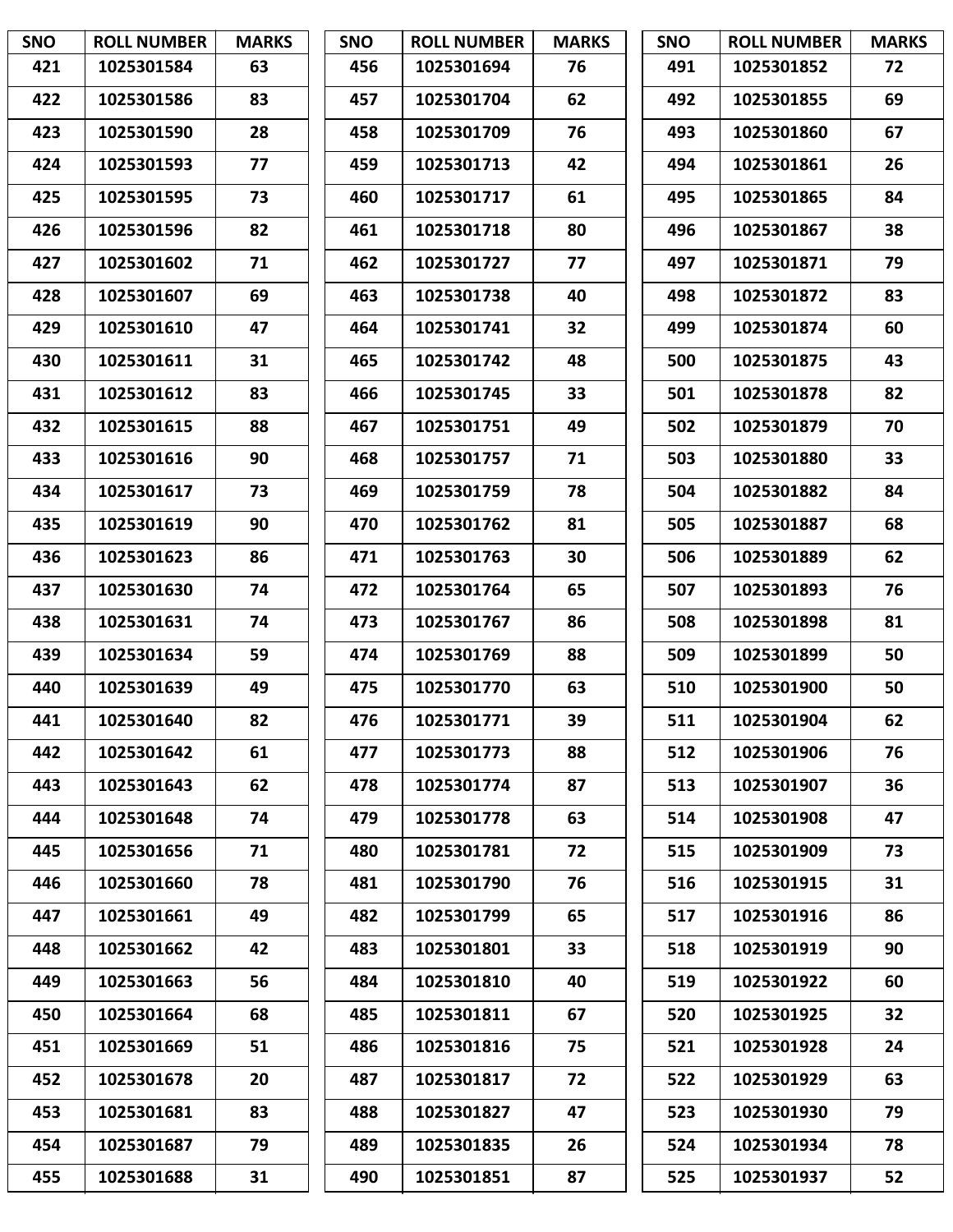| <b>SNO</b> | <b>ROLL NUMBER</b> | <b>MARKS</b> | <b>SNO</b> | <b>ROLL NUMBER</b> | <b>MARKS</b> | <b>SNO</b> | <b>ROLL NUMBER</b> | <b>MARKS</b> |
|------------|--------------------|--------------|------------|--------------------|--------------|------------|--------------------|--------------|
| 526        | 1025301939         | 55           | 561        | 1025302044         | 83           | 596        | 1025302151         | 79           |
| 527        | 1025301940         | 71           | 562        | 1025302047         | 52           | 597        | 1025302152         | 72           |
| 528        | 1025301943         | 68           | 563        | 1025302051         | 74           | 598        | 1025302161         | 66           |
| 529        | 1025301945         | 57           | 564        | 1025302054         | 59           | 599        | 1025302162         | 48           |
| 530        | 1025301948         | 53           | 565        | 1025302060         | 44           | 600        | 1025302167         | 33           |
| 531        | 1025301949         | 54           | 566        | 1025302065         | 76           | 601        | 1025302171         | 76           |
| 532        | 1025301952         | 85           | 567        | 1025302068         | 54           | 602        | 1025302172         | 82           |
| 533        | 1025301953         | 66           | 568        | 1025302075         | 76           | 603        | 1025302174         | 73           |
| 534        | 1025301959         | 91           | 569        | 1025302076         | 66           | 604        | 1025302176         | 75           |
| 535        | 1025301960         | 36           | 570        | 1025302080         | 28           | 605        | 1025302177         | 77           |
| 536        | 1025301969         | 51           | 571        | 1025302081         | 68           | 606        | 1025302178         | 63           |
| 537        | 1025301972         | 81           | 572        | 1025302082         | 62           | 607        | 1025302179         | 75           |
| 538        | 1025301973         | 84           | 573        | 1025302086         | 81           | 608        | 1025302180         | 82           |
| 539        | 1025301976         | 39           | 574        | 1025302089         | 71           | 609        | 1025302181         | 84           |
| 540        | 1025301982         | 45           | 575        | 1025302090         | 74           | 610        | 1025302185         | 74           |
| 541        | 1025301985         | 77           | 576        | 1025302092         | 70           | 611        | 1025302187         | 43           |
| 542        | 1025301987         | 81           | 577        | 1025302095         | 59           | 612        | 1025302193         | 78           |
| 543        | 1025301989         | 56           | 578        | 1025302098         | 30           | 613        | 1025302195         | 67           |
| 544        | 1025301990         | 83           | 579        | 1025302100         | 58           | 614        | 1025302200         | 74           |
| 545        | 1025301994         | 67           | 580        | 1025302101         | 85           | 615        | 1025302203         | 59           |
| 546        | 1025301995         | 80           | 581        | 1025302104         | 79           | 616        | 1025302206         | 64           |
| 547        | 1025302000         | 86           | 582        | 1025302105         | 66           | 617        | 1025302208         | 40           |
| 548        | 1025302002         | 81           | 583        | 1025302106         | 90           | 618        | 1025302213         | 60           |
| 549        | 1025302003         | 61           | 584        | 1025302115         | 85           | 619        | 1025302214         | 65           |
| 550        | 1025302005         | 86           | 585        | 1025302116         | 81           | 620        | 1025302216         | 79           |
| 551        | 1025302008         | 74           | 586        | 1025302119         | 67           | 621        | 1025302219         | 79           |
| 552        | 1025302010         | 68           | 587        | 1025302130         | 42           | 622        | 1025302222         | 76           |
| 553        | 1025302014         | 62           | 588        | 1025302133         | 80           | 623        | 1025302227         | 87           |
| 554        | 1025302017         | 74           | 589        | 1025302135         | 85           | 624        | 1025302234         | 85           |
| 555        | 1025302021         | 75           | 590        | 1025302139         | 80           | 625        | 1025302244         | 89           |
| 556        | 1025302027         | 85           | 591        | 1025302140         | 59           | 626        | 1025302245         | 47           |
| 557        | 1025302033         | 76           | 592        | 1025302142         | 81           | 627        | 1025302249         | 72           |
| 558        | 1025302035         | 67           | 593        | 1025302147         | 69           | 628        | 1025302251         | 71           |
| 559        | 1025302039         | 79           | 594        | 1025302148         | 77           | 629        | 1025302254         | 80           |
| 560        | 1025302043         | 65           | 595        | 1025302150         | 80           | 630        | 1025302255         | 69           |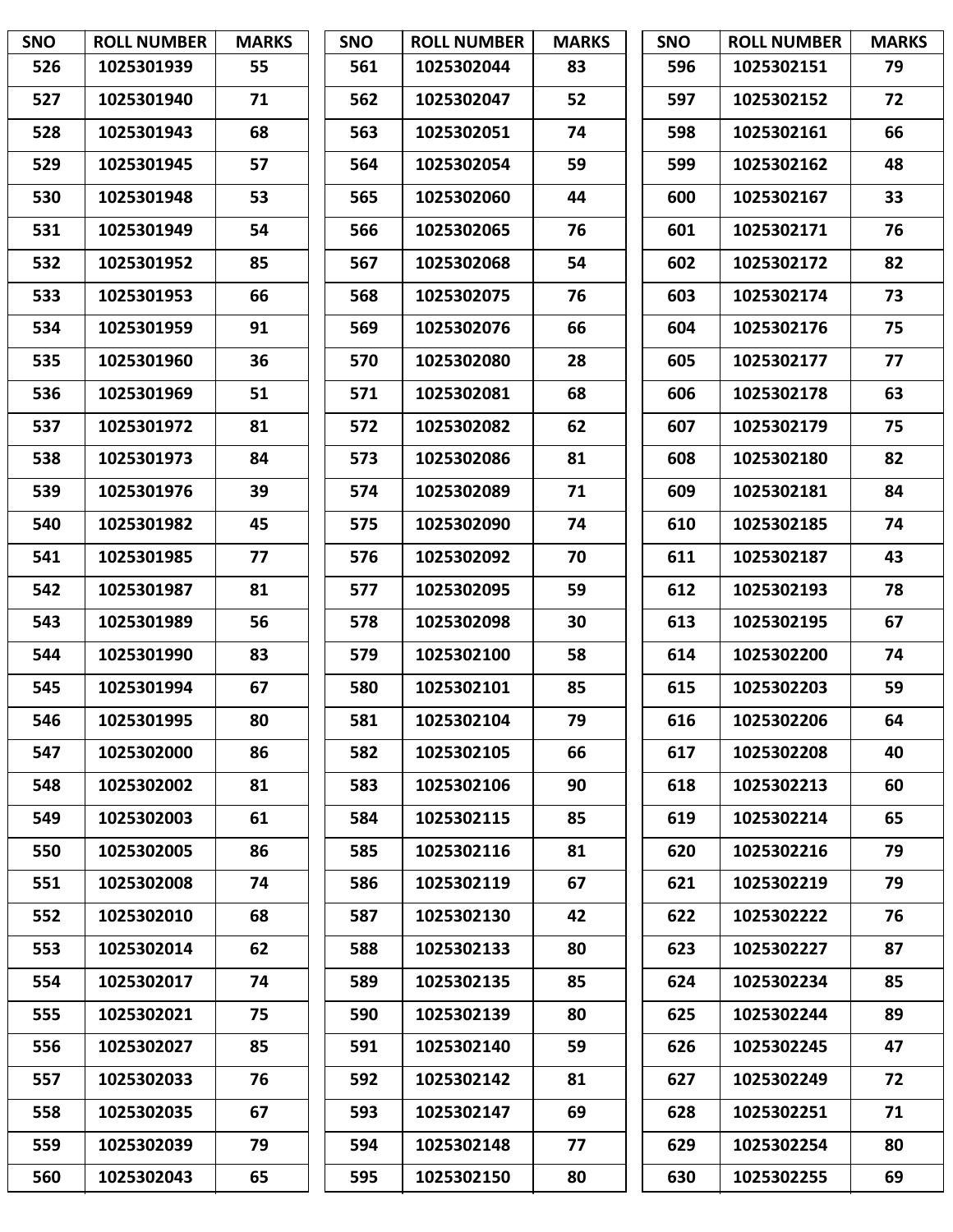| <b>SNO</b> | <b>ROLL NUMBER</b> | <b>MARKS</b> | <b>SNO</b> | <b>ROLL NUMBER</b> | <b>MARKS</b> | <b>SNO</b> | <b>ROLL NUMBER</b> | <b>MARKS</b> |
|------------|--------------------|--------------|------------|--------------------|--------------|------------|--------------------|--------------|
| 631        | 1025302260         | 50           | 666        | 1035302338         | 28           | 701        | 1035302437         | 59           |
| 632        | 1025302261         | 31           | 667        | 1035302342         | 63           | 702        | 1035302438         | 46           |
| 633        | 1025302262         | 37           | 668        | 1035302343         | 37           | 703        | 1035302448         | 73           |
| 634        | 1025302263         | 43           | 669        | 1035302348         | 61           | 704        | 1035302450         | 78           |
| 635        | 1025302267         | 35           | 670        | 1035302356         | 33           | 705        | 1035302451         | 61           |
| 636        | 1025302268         | 43           | 671        | 1035302358         | 65           | 706        | 1035302455         | 44           |
| 637        | 1025302271         | 83           | 672        | 1035302367         | 74           | 707        | 1035302456         | 28           |
| 638        | 1025302274         | 82           | 673        | 1035302368         | 53           | 708        | 1035302461         | 28           |
| 639        | 1025302276         | 75           | 674        | 1035302369         | 79           | 709        | 1035302462         | 67           |
| 640        | 1025302278         | 47           | 675        | 1035302370         | 74           | 710        | 1035302464         | 53           |
| 641        | 1025302279         | 75           | 676        | 1035302372         | 42           | 711        | 1035302465         | 60           |
| 642        | 1025302280         | 62           | 677        | 1035302373         | 48           | 712        | 1035302468         | 65           |
| 643        | 1025302281         | 34           | 678        | 1035302376         | 62           | 713        | 1035302473         | 60           |
| 644        | 1025302284         | 50           | 679        | 1035302381         | 52           | 714        | 1035302475         | 58           |
| 645        | 1035302293         | 64           | 680        | 1035302382         | 46           | 715        | 1035302480         | 40           |
| 646        | 1035302294         | 87           | 681        | 1035302383         | 48           | 716        | 1035302486         | 96           |
| 647        | 1035302295         | 78           | 682        | 1035302386         | 45           | 717        | 1035302488         | 68           |
| 648        | 1035302299         | 61           | 683        | 1035302393         | 74           | 718        | 1035302491         | 47           |
| 649        | 1035302300         | 37           | 684        | 1035302394         | 46           | 719        | 1035302499         | 67           |
| 650        | 1035302303         | 40           | 685        | 1035302402         | 39           | 720        | 1035302502         | 48           |
| 651        | 1035302304         | 27           | 686        | 1035302404         | 50           | 721        | 1035302503         | 69           |
| 652        | 1035302306         | 75           | 687        | 1035302409         | 65           | 722        | 1035302504         | 81           |
| 653        | 1035302309         | 31           | 688        | 1035302412         | 28           | 723        | 1035302506         | 28           |
| 654        | 1035302310         | 46           | 689        | 1035302413         | 49           | 724        | 1035302511         | 42           |
| 655        | 1035302311         | 49           | 690        | 1035302414         | 77           | 725        | 1035302512         | 55           |
| 656        | 1035302312         | 81           | 691        | 1035302417         | 77           | 726        | 1035302513         | 44           |
| 657        | 1035302314         | 58           | 692        | 1035302418         | 61           | 727        | 1035302516         | 53           |
| 658        | 1035302316         | 83           | 693        | 1035302419         | 71           | 728        | 1035302517         | 82           |
| 659        | 1035302323         | 67           | 694        | 1035302422         | 88           | 729        | 1035302518         | 86           |
| 660        | 1035302325         | 82           | 695        | 1035302423         | 51           | 730        | 1035302519         | 62           |
| 661        | 1035302327         | 42           | 696        | 1035302424         | 71           | 731        | 1035302521         | 63           |
| 662        | 1035302331         | 63           | 697        | 1035302427         | 59           | 732        | 1035302522         | 34           |
| 663        | 1035302334         | 49           | 698        | 1035302432         | 32           | 733        | 1035302524         | 47           |
| 664        | 1035302336         | 53           | 699        | 1035302435         | 68           | 734        | 1035302526         | 42           |
| 665        | 1035302337         | 29           | 700        | 1035302436         | 47           | 735        | 1035302527         | 80           |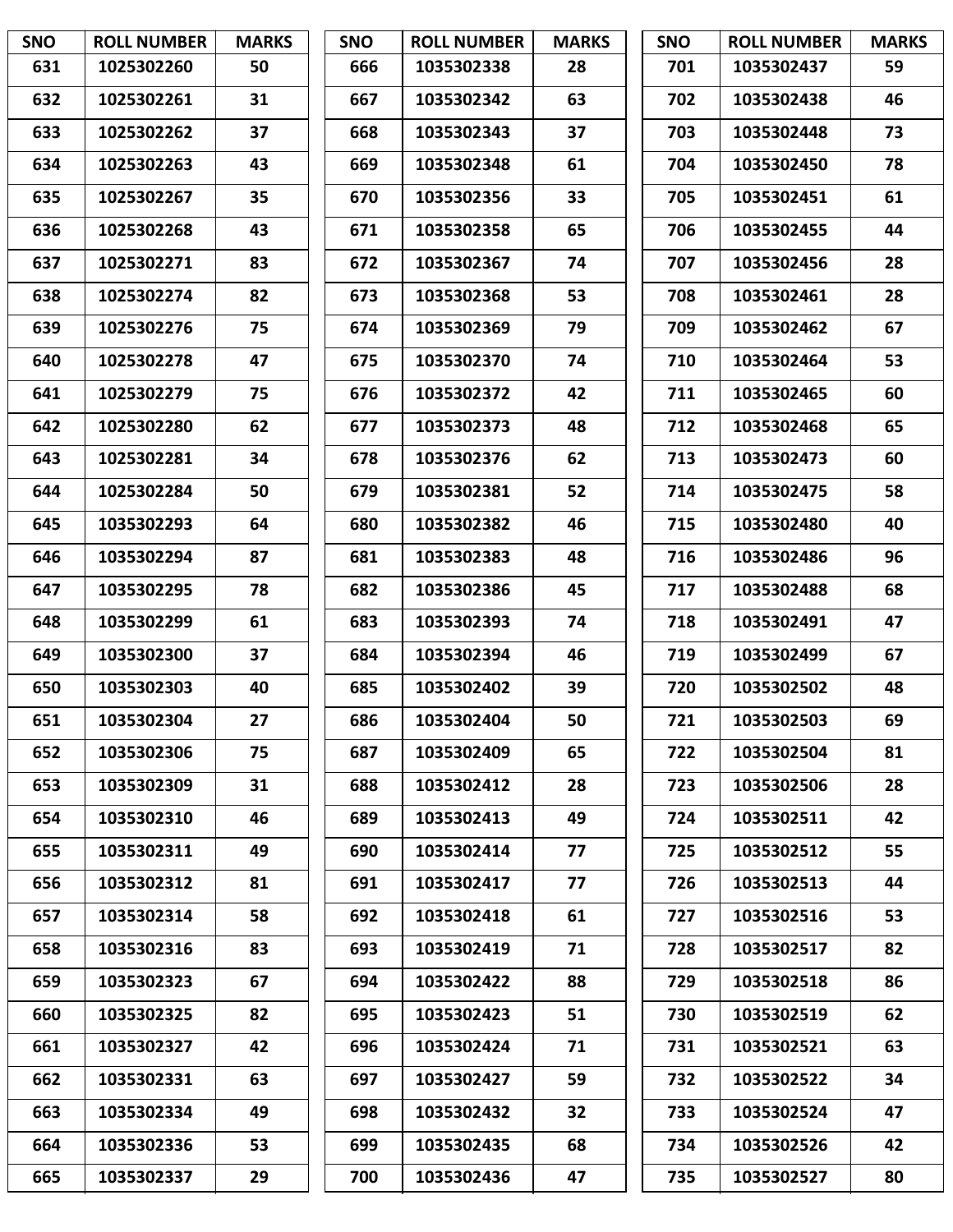| <b>SNO</b> | <b>ROLL NUMBER</b> | <b>MARKS</b> | <b>SNO</b> | <b>ROLL NUMBER</b> | <b>MARKS</b> | <b>SNO</b> | <b>ROLL NUMBER</b> | <b>MARKS</b> |
|------------|--------------------|--------------|------------|--------------------|--------------|------------|--------------------|--------------|
| 736        | 1035302530         | 56           | 771        | 1035302643         | 83           | 806        | 1035302798         | 69           |
| 737        | 1035302537         | 87           | 772        | 1035302647         | 32           | 807        | 1035302803         | 62           |
| 738        | 1035302539         | 93           | 773        | 1035302650         | 74           | 808        | 1035302811         | 42           |
| 739        | 1035302540         | 51           | 774        | 1035302651         | 70           | 809        | 1035302818         | 58           |
| 740        | 1035302541         | 59           | 775        | 1035302659         | 69           | 810        | 1035302825         | 36           |
| 741        | 1035302545         | 87           | 776        | 1035302660         | 49           | 811        | 1035302828         | 55           |
| 742        | 1035302552         | 84           | 777        | 1035302663         | 90           | 812        | 1035302831         | 25           |
| 743        | 1035302554         | 78           | 778        | 1035302667         | 85           | 813        | 1035302833         | 63           |
| 744        | 1035302555         | 47           | 779        | 1035302670         | 58           | 814        | 1035302835         | 84           |
| 745        | 1035302560         | 75           | 780        | 1035302671         | 83           | 815        | 1035302838         | 69           |
| 746        | 1035302561         | 82           | 781        | 1035302677         | 71           | 816        | 1035302843         | 31           |
| 747        | 1035302564         | 87           | 782        | 1035302678         | 61           | 817        | 1035302846         | 66           |
| 748        | 1035302567         | 40           | 783        | 1035302686         | 80           | 818        | 1035302851         | 82           |
| 749        | 1035302569         | 59           | 784        | 1035302687         | 64           | 819        | 1035302854         | 40           |
| 750        | 1035302571         | 76           | 785        | 1035302689         | 33           | 820        | 1035302856         | 58           |
| 751        | 1035302581         | 71           | 786        | 1035302692         | 66           | 821        | 1035302860         | 26           |
| 752        | 1035302582         | 72           | 787        | 1035302694         | 67           | 822        | 1035302864         | 66           |
| 753        | 1035302586         | 50           | 788        | 1035302697         | 60           | 823        | 1035302866         | 67           |
| 754        | 1035302588         | 48           | 789        | 1035302701         | 69           | 824        | 1035302867         | 30           |
| 755        | 1035302592         | 91           | 790        | 1035302707         | 79           | 825        | 1035302873         | 84           |
| 756        | 1035302594         | 63           | 791        | 1035302710         | 26           | 826        | 1035302874         | 18           |
| 757        | 1035302595         | 37           | 792        | 1035302713         | 43           | 827        | 1035302882         | 63           |
| 758        | 1035302601         | 33           | 793        | 1035302740         | 78           | 828        | 1035302889         | 93           |
| 759        | 1035302606         | 89           | 794        | 1035302741         | 73           | 829        | 1035302890         | 71           |
| 760        | 1035302607         | 81           | 795        | 1035302745         | 73           | 830        | 1035302896         | 60           |
| 761        | 1035302608         | 66           | 796        | 1035302747         | 60           | 831        | 1035302900         | 85           |
| 762        | 1035302611         | 87           | 797        | 1035302749         | 78           | 832        | 1035302904         | 71           |
| 763        | 1035302615         | 74           | 798        | 1035302750         | 88           | 833        | 1035302907         | 82           |
| 764        | 1035302619         | 37           | 799        | 1035302754         | 35           | 834        | 1035302916         | 74           |
| 765        | 1035302620         | 57           | 800        | 1035302762         | 73           | 835        | 1035302917         | 87           |
| 766        | 1035302621         | 73           | 801        | 1035302763         | 44           | 836        | 1035302921         | 67           |
| 767        | 1035302622         | 52           | 802        | 1035302764         | 73           | 837        | 1035302923         | 28           |
| 768        | 1035302631         | 59           | 803        | 1035302766         | 81           | 838        | 1035302924         | 24           |
| 769        | 1035302641         | 85           | 804        | 1035302769         | 76           | 839        | 1035302930         | 47           |
| 770        | 1035302642         | 85           | 805        | 1035302773         | 42           | 840        | 1035302935         | 86           |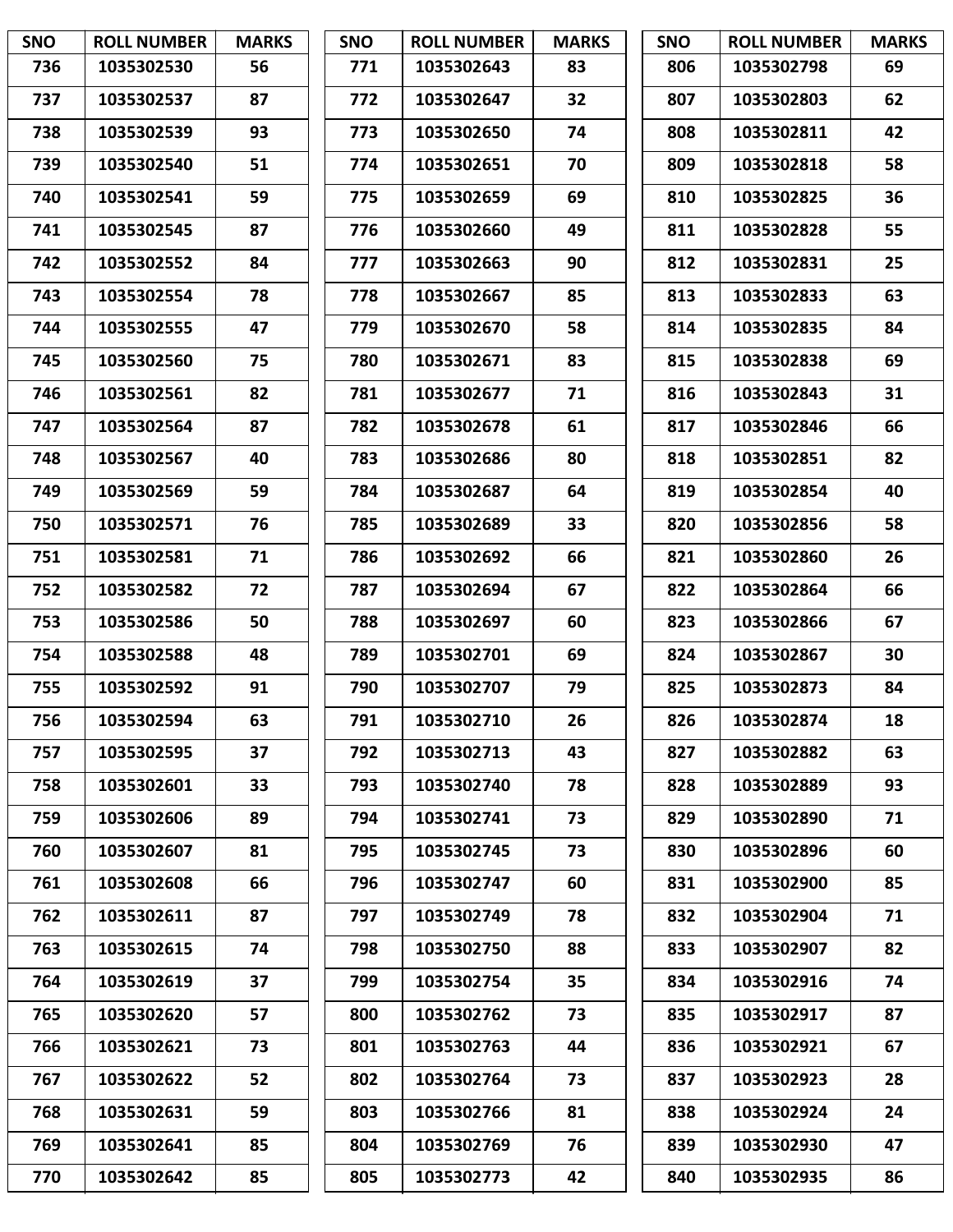| <b>SNO</b> | <b>ROLL NUMBER</b> | <b>MARKS</b> | SNO | <b>ROLL NUMBER</b> | <b>MARKS</b> | SNO | <b>ROLL NUMBER</b> | <b>MARKS</b> |
|------------|--------------------|--------------|-----|--------------------|--------------|-----|--------------------|--------------|
| 841        | 1035302937         | 71           | 876 | 1035303037         | 80           | 911 | 1035303146         | 68           |
| 842        | 1035302942         | 78           | 877 | 1035303039         | 65           | 912 | 1035303148         | 56           |
| 843        | 1035302943         | 83           | 878 | 1035303045         | 81           | 913 | 1035303150         | 74           |
| 844        | 1035302944         | 83           | 879 | 1035303046         | 49           | 914 | 1035303157         | 66           |
| 845        | 1035302945         | 61           | 880 | 1035303049         | 43           | 915 | 1035303162         | 64           |
| 846        | 1035302955         | 40           | 881 | 1035303051         | 56           | 916 | 1035303166         | 54           |
| 847        | 1035302956         | 79           | 882 | 1035303053         | 85           | 917 | 1035303179         | 81           |
| 848        | 1035302957         | 85           | 883 | 1035303057         | 37           | 918 | 1035303185         | 71           |
| 849        | 1035302958         | 62           | 884 | 1035303058         | 81           | 919 | 1035303187         | 39           |
| 850        | 1035302961         | 87           | 885 | 1035303064         | 32           | 920 | 1035303191         | 68           |
| 851        | 1035302968         | 49           | 886 | 1035303065         | 68           | 921 | 1035303194         | 63           |
| 852        | 1035302973         | 30           | 887 | 1035303069         | 86           | 922 | 1035303209         | 82           |
| 853        | 1035302976         | 91           | 888 | 1035303070         | 36           | 923 | 1035303210         | 53           |
| 854        | 1035302979         | 68           | 889 | 1035303071         | 29           | 924 | 1035303213         | 71           |
| 855        | 1035302984         | 61           | 890 | 1035303080         | 42           | 925 | 1035303216         | 66           |
| 856        | 1035302989         | 52           | 891 | 1035303086         | 65           | 926 | 1035303217         | 44           |
| 857        | 1035302990         | 76           | 892 | 1035303089         | 33           | 927 | 1035303218         | 70           |
| 858        | 1035302992         | 53           | 893 | 1035303091         | 83           | 928 | 1035303220         | 81           |
| 859        | 1035302995         | 76           | 894 | 1035303097         | 73           | 929 | 1035303221         | 72           |
| 860        | 1035302997         | 70           | 895 | 1035303098         | 30           | 930 | 1035303223         | 79           |
| 861        | 1035302998         | 80           | 896 | 1035303099         | 62           | 931 | 1035303224         | 89           |
| 862        | 1035303001         | 74           | 897 | 1035303105         | 79           | 932 | 1035303226         | 76           |
| 863        | 1035303004         | 56           | 898 | 1035303107         | 45           | 933 | 1035303228         | 83           |
| 864        | 1035303007         | 70           | 899 | 1035303112         | 59           | 934 | 1035303230         | 44           |
| 865        | 1035303008         | 63           | 900 | 1035303113         | 82           | 935 | 1035303231         | 58           |
| 866        | 1035303015         | 64           | 901 | 1035303115         | 72           | 936 | 1035303233         | 70           |
| 867        | 1035303017         | 78           | 902 | 1035303116         | 75           | 937 | 1035303234         | 72           |
| 868        | 1035303025         | 66           | 903 | 1035303117         | 43           | 938 | 1035303239         | 41           |
| 869        | 1035303026         | 68           | 904 | 1035303123         | 62           | 939 | 1055303243         | 54           |
| 870        | 1035303027         | 76           | 905 | 1035303124         | 34           | 940 | 1055303247         | 45           |
| 871        | 1035303029         | 83           | 906 | 1035303128         | 83           | 941 | 1055303251         | 22           |
| 872        | 1035303030         | 39           | 907 | 1035303131         | 80           | 942 | 1055303253         | 51           |
| 873        | 1035303032         | 77           | 908 | 1035303133         | 79           | 943 | 1055303256         | 48           |
| 874        | 1035303034         | 76           | 909 | 1035303138         | 65           | 944 | 1055303257         | 53           |
| 875        | 1035303036         | 82           | 910 | 1035303144         | 79           | 945 | 1055303258         | 55           |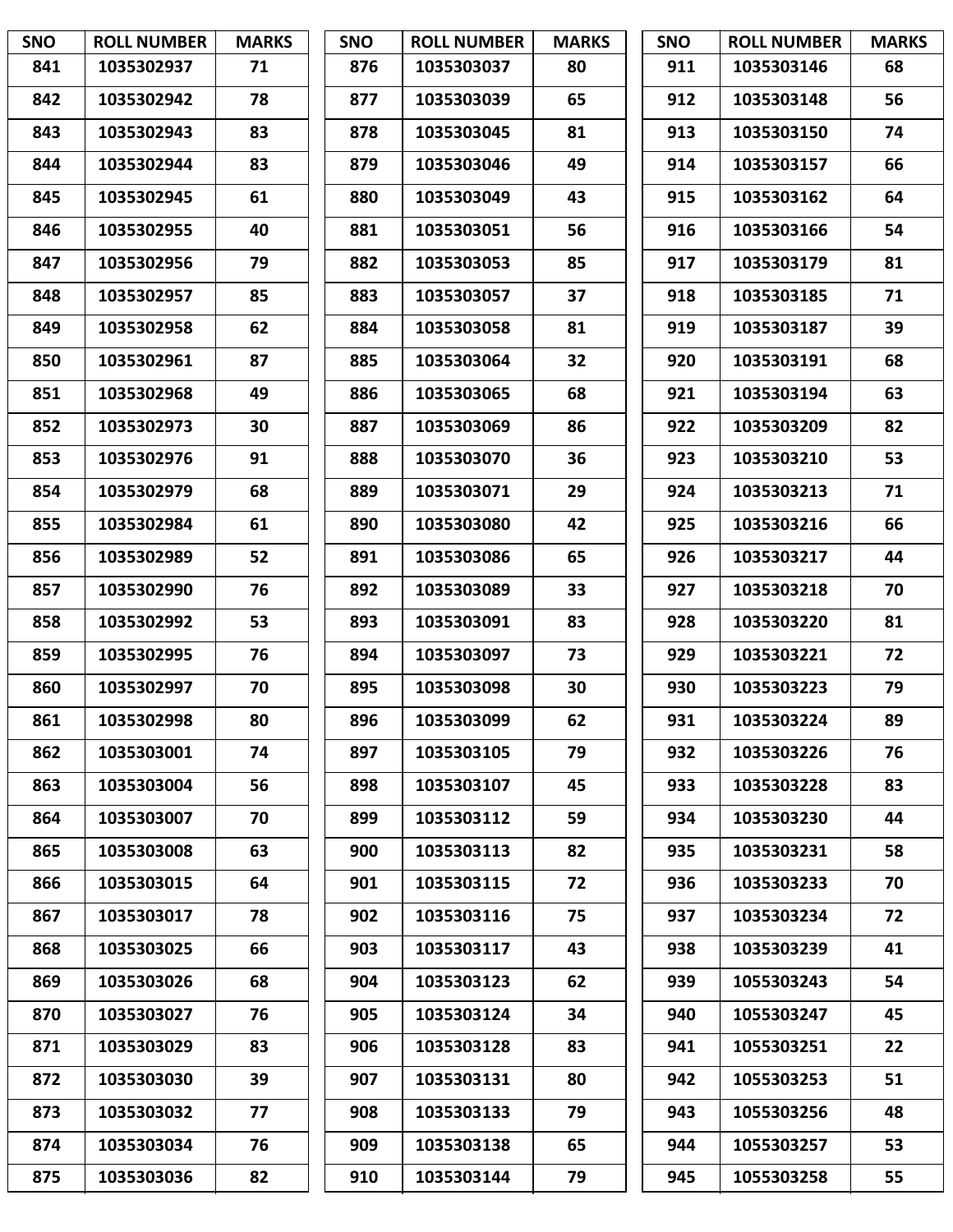| <b>SNO</b> | <b>ROLL NUMBER</b> | <b>MARKS</b> | SNO  | <b>ROLL NUMBER</b> | <b>MARKS</b> | <b>SNO</b> | <b>ROLL NUMBER</b> | <b>MARKS</b> |
|------------|--------------------|--------------|------|--------------------|--------------|------------|--------------------|--------------|
| 946        | 1055303259         | 68           | 981  | 1055303369         | 73           | 1016       | 1055303485         | 46           |
| 947        | 1055303260         | 26           | 982  | 1055303380         | 86           | 1017       | 1055303486         | 47           |
| 948        | 1055303262         | 67           | 983  | 1055303382         | 83           | 1018       | 1055303487         | 81           |
| 949        | 1055303268         | 88           | 984  | 1055303387         | 52           | 1019       | 1055303488         | 70           |
| 950        | 1055303269         | 76           | 985  | 1055303388         | 71           | 1020       | 1055303489         | 43           |
| 951        | 1055303270         | 45           | 986  | 1055303399         | 74           | 1021       | 1055303494         | 85           |
| 952        | 1055303272         | 41           | 987  | 1055303400         | 77           | 1022       | 1055303495         | 60           |
| 953        | 1055303277         | 60           | 988  | 1055303402         | 58           | 1023       | 1055303503         | 79           |
| 954        | 1055303279         | 48           | 989  | 1055303406         | 51           | 1024       | 1055303508         | 56           |
| 955        | 1055303280         | 64           | 990  | 1055303410         | 46           | 1025       | 1055303509         | 75           |
| 956        | 1055303282         | 77           | 991  | 1055303411         | 79           | 1026       | 1055303510         | 82           |
| 957        | 1055303283         | 74           | 992  | 1055303412         | 46           | 1027       | 1055303512         | 58           |
| 958        | 1055303293         | 60           | 993  | 1055303413         | 49           | 1028       | 1055303518         | 78           |
| 959        | 1055303295         | 47           | 994  | 1055303415         | 67           | 1029       | 1055303520         | 78           |
| 960        | 1055303297         | 54           | 995  | 1055303420         | 56           | 1030       | 1055303526         | 54           |
| 961        | 1055303300         | 52           | 996  | 1055303421         | 76           | 1031       | 1055303530         | 79           |
| 962        | 1055303309         | 62           | 997  | 1055303424         | 82           | 1032       | 1055303534         | 58           |
| 963        | 1055303312         | 44           | 998  | 1055303437         | 68           | 1033       | 1055303538         | 75           |
| 964        | 1055303313         | 57           | 999  | 1055303439         | 61           | 1034       | 1055303548         | 58           |
| 965        | 1055303320         | 81           | 1000 | 1055303443         | 70           | 1035       | 1055303559         | 32           |
| 966        | 1055303321         | 52           | 1001 | 1055303444         | 36           | 1036       | 1055303561         | 32           |
| 967        | 1055303322         | 61           | 1002 | 1055303445         | 24           | 1037       | 1055303562         | 81           |
| 968        | 1055303324         | 88           | 1003 | 1055303446         | 67           | 1038       | 1055303566         | 62           |
| 969        | 1055303326         | 61           | 1004 | 1055303461         | 86           | 1039       | 1055303569         | 76           |
| 970        | 1055303328         | 52           | 1005 | 1055303463         | 47           | 1040       | 1055303575         | 66           |
| 971        | 1055303335         | 37           | 1006 | 1055303468         | 74           | 1041       | 1055303576         | 94           |
| 972        | 1055303336         | 60           | 1007 | 1055303470         | 64           | 1042       | 1055303581         | 90           |
| 973        | 1055303338         | 83           | 1008 | 1055303472         | 80           | 1043       | 1055303583         | 85           |
| 974        | 1055303342         | 65           | 1009 | 1055303476         | 58           | 1044       | 1055303584         | 57           |
| 975        | 1055303344         | 80           | 1010 | 1055303477         | 70           | 1045       | 1055303586         | 72           |
| 976        | 1055303352         | 79           | 1011 | 1055303478         | 79           | 1046       | 1055303588         | 64           |
| 977        | 1055303359         | 76           | 1012 | 1055303480         | 81           | 1047       | 1055303593         | 59           |
| 978        | 1055303360         | 84           | 1013 | 1055303481         | 77           | 1048       | 1055303596         | 66           |
| 979        | 1055303366         | 71           | 1014 | 1055303482         | 71           | 1049       | 1055303597         | 51           |
| 980        | 1055303368         | 34           | 1015 | 1055303484         | 58           | 1050       | 1055303605         | 65           |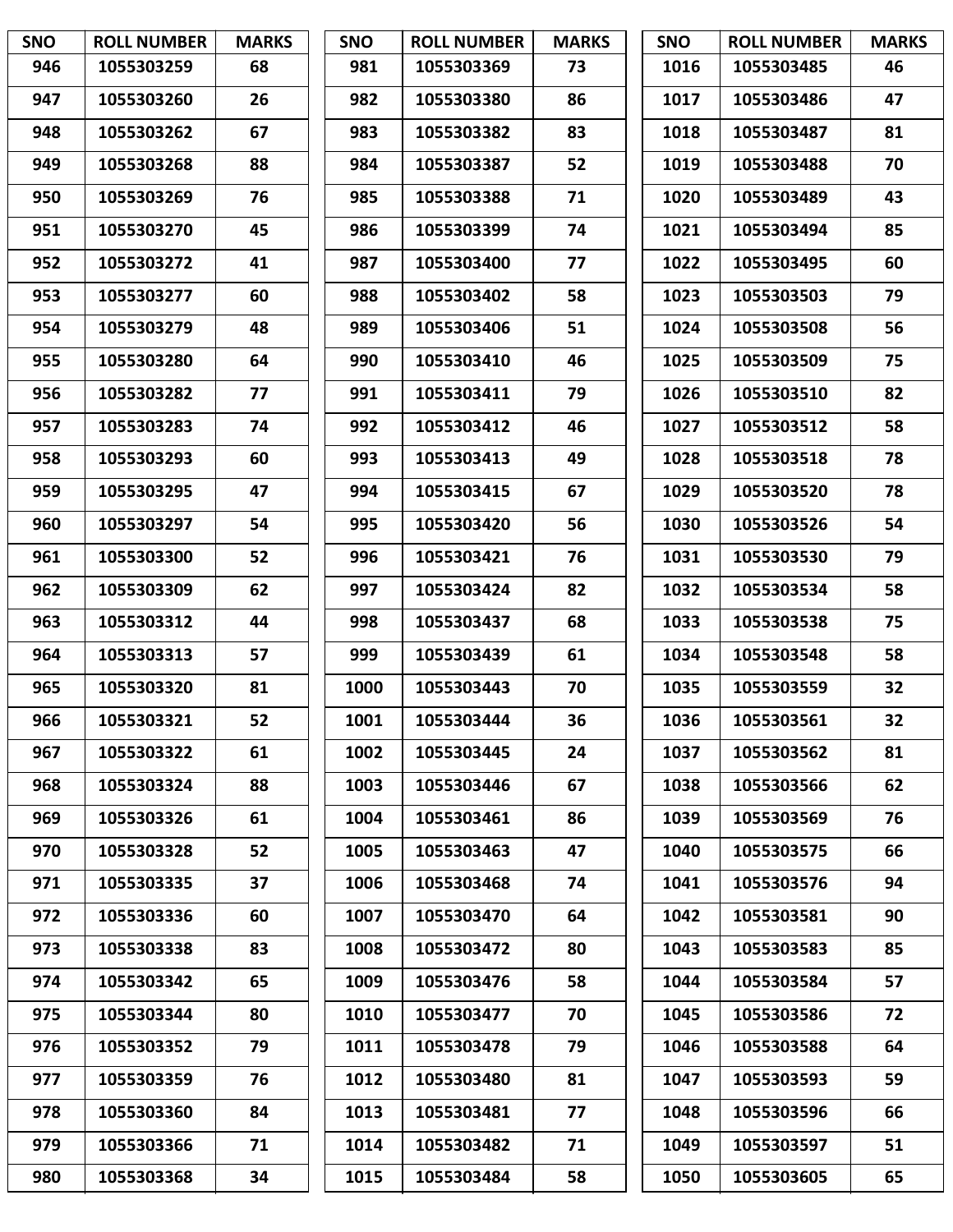| <b>SNO</b> | <b>ROLL NUMBER</b> | <b>MARKS</b> | <b>SNO</b> | <b>ROLL NUMBER</b> | <b>MARKS</b> | <b>SNO</b> | <b>ROLL NUMBER</b> | <b>MARKS</b> |
|------------|--------------------|--------------|------------|--------------------|--------------|------------|--------------------|--------------|
| 1051       | 1055303608         | 88           | 1086       | 1055303716         | 76           | 1121       | 1115303817         | 53           |
| 1052       | 1055303609         | 90           | 1087       | 1055303719         | 63           | 1122       | 1115303820         | 52           |
| 1053       | 1055303615         | 34           | 1088       | 1055303726         | 79           | 1123       | 1115303824         | 65           |
| 1054       | 1055303617         | 71           | 1089       | 1055303728         | 71           | 1124       | 1115303825         | 58           |
| 1055       | 1055303619         | 76           | 1090       | 1055303729         | 78           | 1125       | 1115303828         | 38           |
| 1056       | 1055303620         | 28           | 1091       | 1055303733         | 61           | 1126       | 1115303834         | 46           |
| 1057       | 1055303629         | 56           | 1092       | 1055303735         | 87           | 1127       | 1115303835         | 56           |
| 1058       | 1055303635         | 66           | 1093       | 1055303736         | 66           | 1128       | 1115303843         | 43           |
| 1059       | 1055303636         | 81           | 1094       | 1055303737         | 44           | 1129       | 1115303850         | 83           |
| 1060       | 1055303637         | 84           | 1095       | 1055303738         | 78           | 1130       | 1115303852         | 50           |
| 1061       | 1055303640         | 31           | 1096       | 1055303740         | 56           | 1131       | 1115303854         | 77           |
| 1062       | 1055303643         | 67           | 1097       | 1055303747         | 77           | 1132       | 1115303859         | 88           |
| 1063       | 1055303645         | 78           | 1098       | 1055303749         | 56           | 1133       | 1115303860         | 52           |
| 1064       | 1055303646         | 62           | 1099       | 1055303751         | 88           | 1134       | 1115303862         | 52           |
| 1065       | 1055303658         | 66           | 1100       | 1055303752         | 65           | 1135       | 1115303863         | 42           |
| 1066       | 1055303663         | 78           | 1101       | 1055303753         | 81           | 1136       | 1115303869         | 88           |
| 1067       | 1055303668         | 31           | 1102       | 1055303763         | 69           | 1137       | 1115303872         | 75           |
| 1068       | 1055303670         | 35           | 1103       | 1055303766         | 88           | 1138       | 1115303873         | 83           |
| 1069       | 1055303672         | 88           | 1104       | 1055303768         | 38           | 1139       | 1115303875         | 48           |
| 1070       | 1055303673         | 59           | 1105       | 1055303769         | 57           | 1140       | 1115303879         | 63           |
| 1071       | 1055303676         | 70           | 1106       | 1055303776         | 59           | 1141       | 1115303883         | 72           |
| 1072       | 1055303680         | 40           | 1107       | 1115303784         | 58           | 1142       | 1115303885         | 62           |
| 1073       | 1055303683         | 39           | 1108       | 1115303788         | 38           | 1143       | 1115303887         | 81           |
| 1074       | 1055303685         | 55           | 1109       | 1115303790         | 52           | 1144       | 1115303888         | 33           |
| 1075       | 1055303687         | 84           | 1110       | 1115303792         | 72           | 1145       | 1115303890         | 76           |
| 1076       | 1055303689         | 50           | 1111       | 1115303794         | 34           | 1146       | 1115303891         | 84           |
| 1077       | 1055303690         | 89           | 1112       | 1115303800         | 64           | 1147       | 1115303896         | 72           |
| 1078       | 1055303694         | 75           | 1113       | 1115303802         | 58           | 1148       | 1115303899         | 41           |
| 1079       | 1055303695         | 68           | 1114       | 1115303809         | 57           | 1149       | 1115303908         | 31           |
| 1080       | 1055303697         | 74           | 1115       | 1115303811         | 37           | 1150       | 1115303909         | 30           |
| 1081       | 1055303698         | 46           | 1116       | 1115303812         | 68           | 1151       | 1115303916         | 66           |
| 1082       | 1055303706         | 58           | 1117       | 1115303813         | 47           | 1152       | 1115303918         | 85           |
| 1083       | 1055303712         | 73           | 1118       | 1115303814         | 41           | 1153       | 1115303920         | 77           |
| 1084       | 1055303713         | 52           | 1119       | 1115303815         | 71           | 1154       | 1115303922         | 84           |
| 1085       | 1055303715         | 69           | 1120       | 1115303816         | 72           | 1155       | 1115303929         | 28           |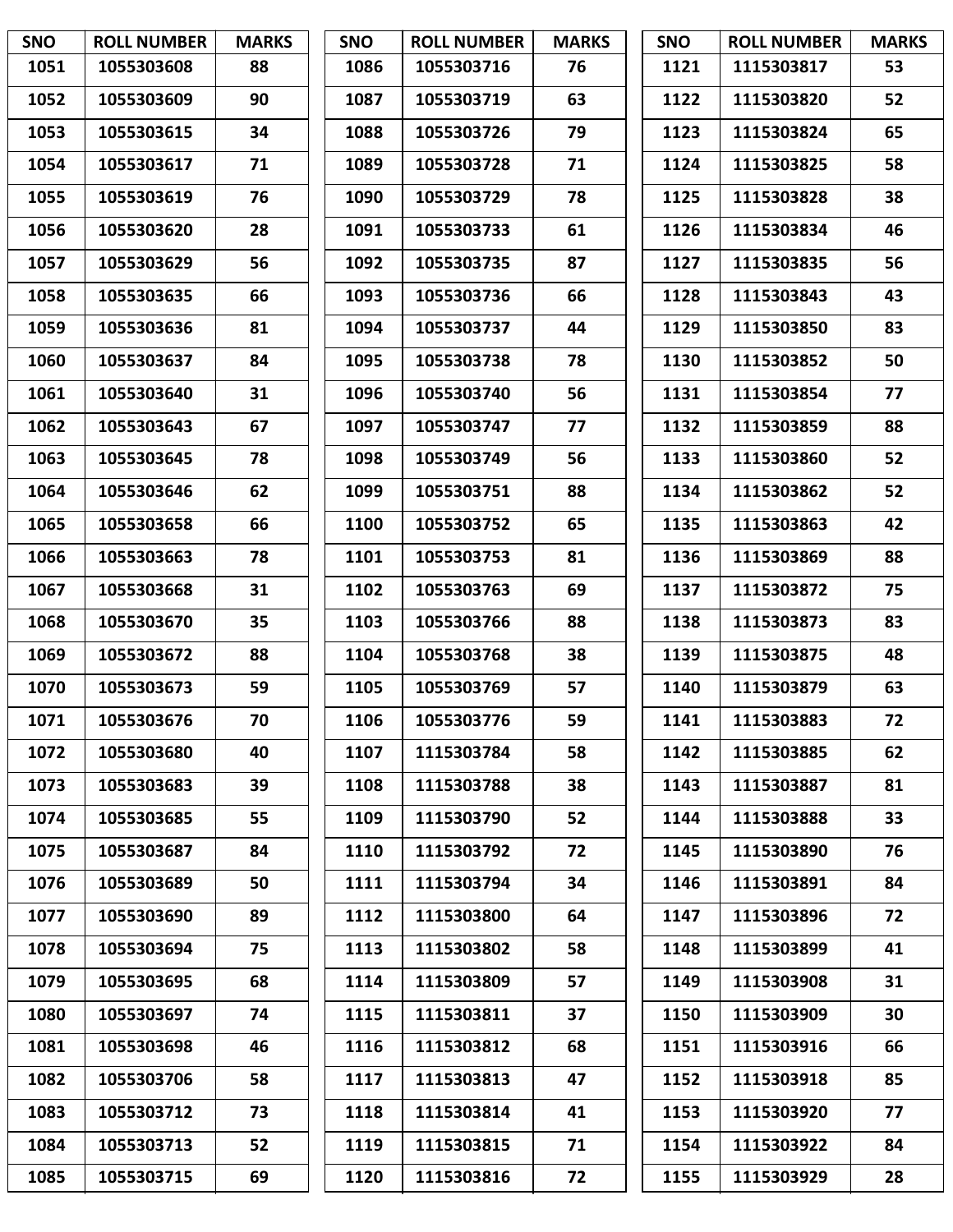| <b>SNO</b> | <b>ROLL NUMBER</b> | <b>MARKS</b> | <b>SNO</b> | <b>ROLL NUMBER</b> | <b>MARKS</b> | <b>SNO</b> | <b>ROLL NUMBER</b> | <b>MARKS</b> |
|------------|--------------------|--------------|------------|--------------------|--------------|------------|--------------------|--------------|
| 1156       | 1115303934         | 74           | 1191       | 1115304033         | 79           | 1226       | 1115304152         | 72           |
| 1157       | 1115303935         | 70           | 1192       | 1115304034         | 72           | 1227       | 1115304153         | 79           |
| 1158       | 1115303938         | 52           | 1193       | 1115304038         | 62           | 1228       | 1115304154         | 61           |
| 1159       | 1115303942         | 49           | 1194       | 1115304042         | 83           | 1229       | 1115304155         | 88           |
| 1160       | 1115303947         | 65           | 1195       | 1115304044         | 43           | 1230       | 1115304159         | 60           |
| 1161       | 1115303951         | 60           | 1196       | 1115304049         | 88           | 1231       | 1115304160         | 37           |
| 1162       | 1115303955         | 78           | 1197       | 1115304056         | 45           | 1232       | 1115304161         | 83           |
| 1163       | 1115303957         | 43           | 1198       | 1115304057         | 41           | 1233       | 1115304162         | 86           |
| 1164       | 1115303959         | 75           | 1199       | 1115304068         | 74           | 1234       | 1115304164         | 76           |
| 1165       | 1115303967         | 78           | 1200       | 1115304070         | 81           | 1235       | 1115304165         | 65           |
| 1166       | 1115303970         | 81           | 1201       | 1115304075         | 87           | 1236       | 1115304168         | 68           |
| 1167       | 1115303972         | 78           | 1202       | 1115304076         | 64           | 1237       | 1115304173         | 66           |
| 1168       | 1115303973         | 50           | 1203       | 1115304079         | 41           | 1238       | 1115304175         | 86           |
| 1169       | 1115303974         | 69           | 1204       | 1115304081         | 64           | 1239       | 1115304176         | 62           |
| 1170       | 1115303975         | 75           | 1205       | 1115304085         | 86           | 1240       | 1115304184         | 33           |
| 1171       | 1115303976         | 43           | 1206       | 1115304086         | 69           | 1241       | 1115304187         | 75           |
| 1172       | 1115303978         | 81           | 1207       | 1115304093         | 64           | 1242       | 1115304188         | 85           |
| 1173       | 1115303979         | 84           | 1208       | 1115304097         | 44           | 1243       | 1115304189         | 73           |
| 1174       | 1115303981         | 76           | 1209       | 1115304098         | 80           | 1244       | 1115304194         | 83           |
| 1175       | 1115303986         | 68           | 1210       | 1115304100         | 88           | 1245       | 1115304196         | 74           |
| 1176       | 1115303994         | 64           | 1211       | 1115304111         | 71           | 1246       | 1115304201         | 84           |
| 1177       | 1115303998         | 79           | 1212       | 1115304112         | 41           | 1247       | 1115304205         | 73           |
| 1178       | 1115303999         | 89           | 1213       | 1115304114         | 81           | 1248       | 1115304206         | 65           |
| 1179       | 1115304003         | 49           | 1214       | 1115304115         | 61           | 1249       | 1115304207         | 63           |
| 1180       | 1115304004         | 83           | 1215       | 1115304125         | 50           | 1250       | 1115304210         | 63           |
| 1181       | 1115304010         | 55           | 1216       | 1115304128         | 21           | 1251       | 1115304214         | 65           |
| 1182       | 1115304011         | 79           | 1217       | 1115304135         | 22           | 1252       | 1115304215         | 85           |
| 1183       | 1115304012         | 76           | 1218       | 1115304136         | 25           | 1253       | 1115304221         | 83           |
| 1184       | 1115304015         | 71           | 1219       | 1115304137         | 50           | 1254       | 1115304225         | 53           |
| 1185       | 1115304016         | 79           | 1220       | 1115304141         | 38           | 1255       | 1115304226         | 57           |
| 1186       | 1115304021         | 49           | 1221       | 1115304142         | 74           | 1256       | 1115304228         | 71           |
| 1187       | 1115304022         | 93           | 1222       | 1115304143         | 28           | 1257       | 1115304229         | 86           |
| 1188       | 1115304024         | 79           | 1223       | 1115304147         | 92           | 1258       | 1115304230         | 43           |
| 1189       | 1115304025         | 66           | 1224       | 1115304148         | 74           | 1259       | 1115304232         | 51           |
| 1190       | 1115304030         | 41           | 1225       | 1115304150         | 61           | 1260       | 1115304238         | 76           |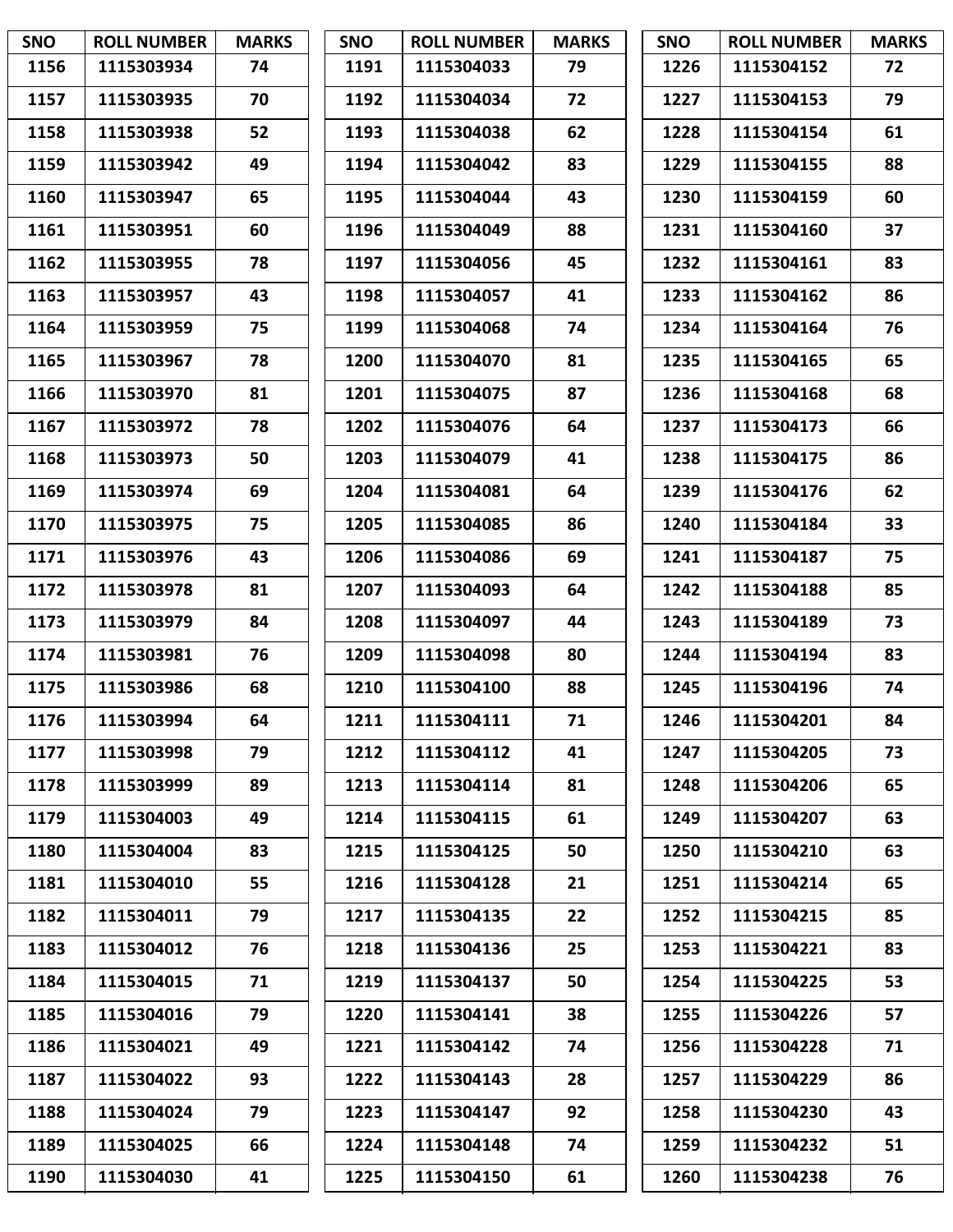| <b>SNO</b> | <b>ROLL NUMBER</b> | <b>MARKS</b> | <b>SNO</b> | <b>ROLL NUMBER</b> | <b>MARKS</b> | <b>SNO</b> | <b>ROLL NUMBER</b> | <b>MARKS</b> |
|------------|--------------------|--------------|------------|--------------------|--------------|------------|--------------------|--------------|
| 1261       | 1115304239         | 43           | 1296       | 1125304339         | 56           | 1331       | 1125304439         | 51           |
| 1262       | 1115304240         | 82           | 1297       | 1125304340         | 36           | 1332       | 1125304443         | 50           |
| 1263       | 1115304243         | 75           | 1298       | 1125304344         | 80           | 1333       | 1125304446         | 63           |
| 1264       | 1115304245         | 78           | 1299       | 1125304347         | 51           | 1334       | 1125304447         | 88           |
| 1265       | 1115304250         | 51           | 1300       | 1125304354         | 29           | 1335       | 1125304448         | 65           |
| 1266       | 1115304251         | 55           | 1301       | 1125304355         | 50           | 1336       | 1125304453         | 84           |
| 1267       | 1115304252         | 47           | 1302       | 1125304364         | 74           | 1337       | 1125304459         | 30           |
| 1268       | 1115304253         | 57           | 1303       | 1125304366         | 44           | 1338       | 1125304464         | 70           |
| 1269       | 1115304254         | 74           | 1304       | 1125304370         | 51           | 1339       | 1125304466         | 86           |
| 1270       | 1115304258         | 61           | 1305       | 1125304371         | 47           | 1340       | 1125304472         | 46           |
| 1271       | 1115304259         | 82           | 1306       | 1125304373         | 91           | 1341       | 1125304477         | 51           |
| 1272       | 1115304260         | 71           | 1307       | 1125304374         | 58           | 1342       | 1125304478         | 29           |
| 1273       | 1115304264         | 62           | 1308       | 1125304375         | 71           | 1343       | 1125304479         | 65           |
| 1274       | 1115304271         | 86           | 1309       | 1125304376         | 76           | 1344       | 1125304482         | 76           |
| 1275       | 1115304277         | 50           | 1310       | 1125304378         | 60           | 1345       | 1125304486         | 73           |
| 1276       | 1115304278         | 86           | 1311       | 1125304382         | 59           | 1346       | 1125304488         | 79           |
| 1277       | 1115304279         | 82           | 1312       | 1125304387         | 58           | 1347       | 1125304492         | 48           |
| 1278       | 1115304281         | 46           | 1313       | 1125304388         | 53           | 1348       | 1125304500         | 69           |
| 1279       | 1125304286         | 41           | 1314       | 1125304392         | 63           | 1349       | 1125304506         | 73           |
| 1280       | 1125304290         | 58           | 1315       | 1125304394         | 61           | 1350       | 1125304509         | 62           |
| 1281       | 1125304292         | 62           | 1316       | 1125304398         | 59           | 1351       | 1125304510         | 63           |
| 1282       | 1125304294         | 80           | 1317       | 1125304399         | 79           | 1352       | 1125304519         | 69           |
| 1283       | 1125304295         | 75           | 1318       | 1125304401         | 78           | 1353       | 1125304521         | 80           |
| 1284       | 1125304296         | 58           | 1319       | 1125304405         | 73           | 1354       | 1125304522         | 87           |
| 1285       | 1125304298         | 47           | 1320       | 1125304406         | 71           | 1355       | 1125304530         | 68           |
| 1286       | 1125304303         | 53           | 1321       | 1125304407         | 43           | 1356       | 1125304534         | 88           |
| 1287       | 1125304308         | 62           | 1322       | 1125304409         | 84           | 1357       | 1125304535         | 64           |
| 1288       | 1125304311         | 72           | 1323       | 1125304411         | 69           | 1358       | 1125304537         | 78           |
| 1289       | 1125304316         | 58           | 1324       | 1125304415         | 81           | 1359       | 1125304539         | 71           |
| 1290       | 1125304320         | 76           | 1325       | 1125304420         | 84           | 1360       | 1125304540         | 38           |
| 1291       | 1125304321         | 61           | 1326       | 1125304422         | 30           | 1361       | 1125304543         | 75           |
| 1292       | 1125304324         | 57           | 1327       | 1125304430         | 76           | 1362       | 1125304544         | 62           |
| 1293       | 1125304329         | 29           | 1328       | 1125304432         | 50           | 1363       | 1125304548         | 59           |
| 1294       | 1125304330         | 55           | 1329       | 1125304434         | 65           | 1364       | 1125304553         | 78           |
| 1295       | 1125304335         | 45           | 1330       | 1125304438         | 89           | 1365       | 1125304554         | 66           |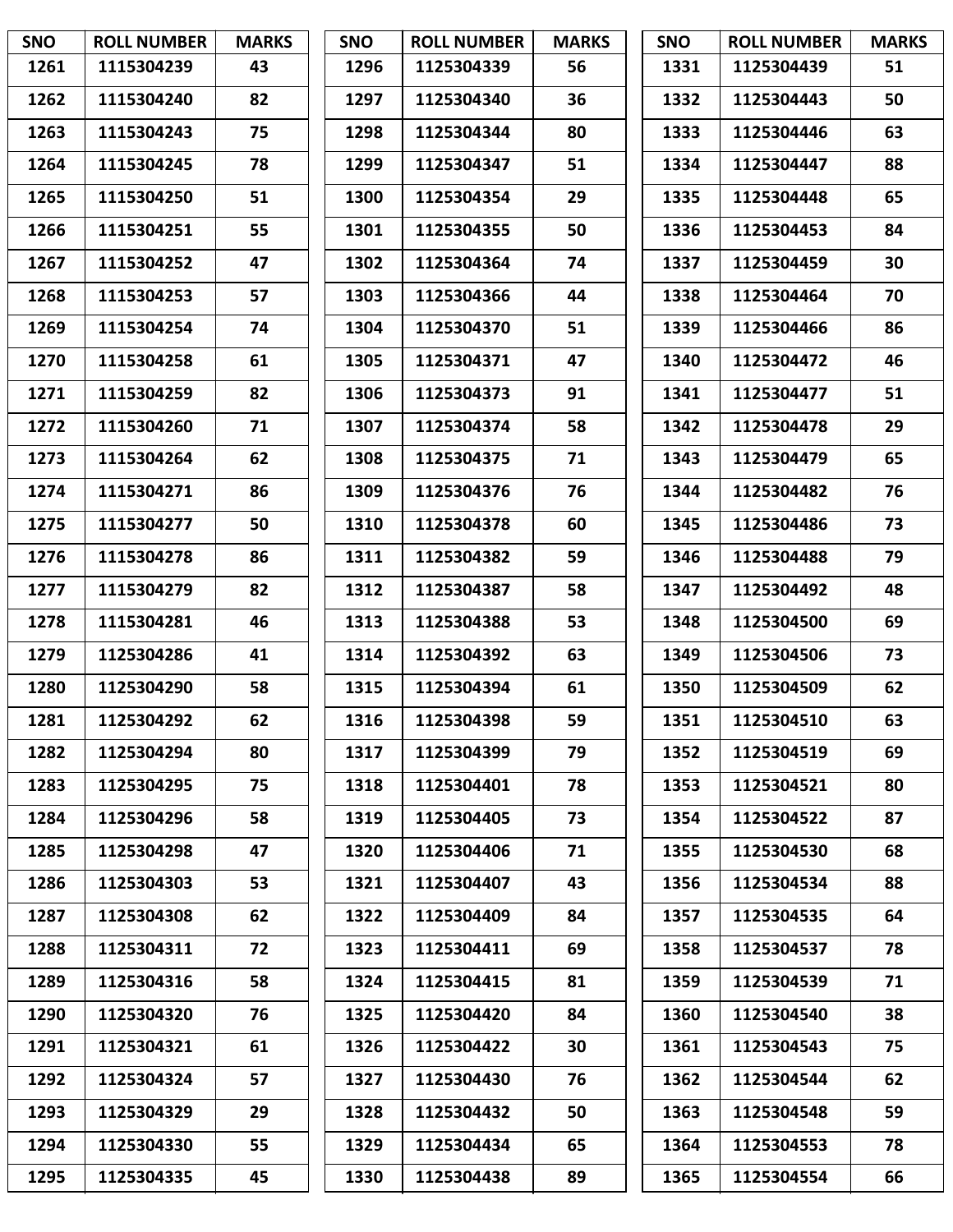| <b>SNO</b> | <b>ROLL NUMBER</b> | <b>MARKS</b> | <b>SNO</b> | <b>ROLL NUMBER</b> | <b>MARKS</b> | <b>SNO</b> | <b>ROLL NUMBER</b> | <b>MARKS</b> |
|------------|--------------------|--------------|------------|--------------------|--------------|------------|--------------------|--------------|
| 1366       | 1125304557         | 39           | 1401       | 1125304657         | 65           | 1436       | 1125304778         | 52           |
| 1367       | 1125304563         | 80           | 1402       | 1125304661         | 65           | 1437       | 1125304780         | 68           |
| 1368       | 1125304565         | 66           | 1403       | 1125304664         | 83           | 1438       | 1125304784         | 74           |
| 1369       | 1125304567         | 67           | 1404       | 1125304666         | 75           | 1439       | 1125304786         | 73           |
| 1370       | 1125304572         | 78           | 1405       | 1125304669         | 83           | 1440       | 1125304788         | 50           |
| 1371       | 1125304573         | 77           | 1406       | 1125304672         | 85           | 1441       | 1125304789         | 38           |
| 1372       | 1125304574         | 92           | 1407       | 1125304674         | 31           | 1442       | 1125304793         | 58           |
| 1373       | 1125304576         | 70           | 1408       | 1125304678         | 72           | 1443       | 1125304798         | 77           |
| 1374       | 1125304579         | 83           | 1409       | 1125304680         | 82           | 1444       | 1125304800         | 90           |
| 1375       | 1125304580         | 84           | 1410       | 1125304688         | 77           | 1445       | 1125304801         | 71           |
| 1376       | 1125304581         | 66           | 1411       | 1125304692         | 83           | 1446       | 1125304803         | 63           |
| 1377       | 1125304582         | 71           | 1412       | 1125304697         | 76           | 1447       | 1125304804         | 63           |
| 1378       | 1125304583         | 43           | 1413       | 1125304698         | 77           | 1448       | 1125304805         | 68           |
| 1379       | 1125304588         | 80           | 1414       | 1125304701         | 88           | 1449       | 1125304811         | 43           |
| 1380       | 1125304593         | 76           | 1415       | 1125304715         | 83           | 1450       | 1125304816         | 64           |
| 1381       | 1125304597         | 84           | 1416       | 1125304721         | 80           | 1451       | 1125304820         | 52           |
| 1382       | 1125304601         | 54           | 1417       | 1125304722         | 61           | 1452       | 1125304821         | 75           |
| 1383       | 1125304602         | 63           | 1418       | 1125304723         | 70           | 1453       | 1125304827         | 75           |
| 1384       | 1125304603         | 88           | 1419       | 1125304727         | 58           | 1454       | 1125304835         | 62           |
| 1385       | 1125304605         | 88           | 1420       | 1125304732         | 78           | 1455       | 1125304837         | 69           |
| 1386       | 1125304607         | 84           | 1421       | 1125304733         | 47           | 1456       | 1125304844         | 89           |
| 1387       | 1125304613         | 54           | 1422       | 1125304735         | 74           | 1457       | 1125304846         | 48           |
| 1388       | 1125304615         | 55           | 1423       | 1125304742         | 84           | 1458       | 1125304848         | 82           |
| 1389       | 1125304618         | 83           | 1424       | 1125304743         | 62           | 1459       | 1125304852         | 84           |
| 1390       | 1125304622         | 62           | 1425       | 1125304744         | 41           | 1460       | 1125304857         | 85           |
| 1391       | 1125304624         | 35           | 1426       | 1125304745         | 63           | 1461       | 1125304860         | 73           |
| 1392       | 1125304628         | 64           | 1427       | 1125304747         | 74           | 1462       | 1125304862         | 66           |
| 1393       | 1125304635         | 70           | 1428       | 1125304748         | 83           | 1463       | 1125304863         | 81           |
| 1394       | 1125304636         | 78           | 1429       | 1125304749         | 71           | 1464       | 1125304864         | 72           |
| 1395       | 1125304639         | 58           | 1430       | 1125304752         | 74           | 1465       | 1125304869         | 74           |
| 1396       | 1125304642         | 76           | 1431       | 1125304759         | 87           | 1466       | 1125304870         | 88           |
| 1397       | 1125304644         | 84           | 1432       | 1125304760         | 50           | 1467       | 1125304871         | 33           |
| 1398       | 1125304647         | 39           | 1433       | 1125304762         | 37           | 1468       | 1125304872         | 42           |
| 1399       | 1125304648         | 78           | 1434       | 1125304768         | 35           | 1469       | 1125304873         | 60           |
| 1400       | 1125304653         | 86           | 1435       | 1125304774         | 42           | 1470       | 1125304883         | 56           |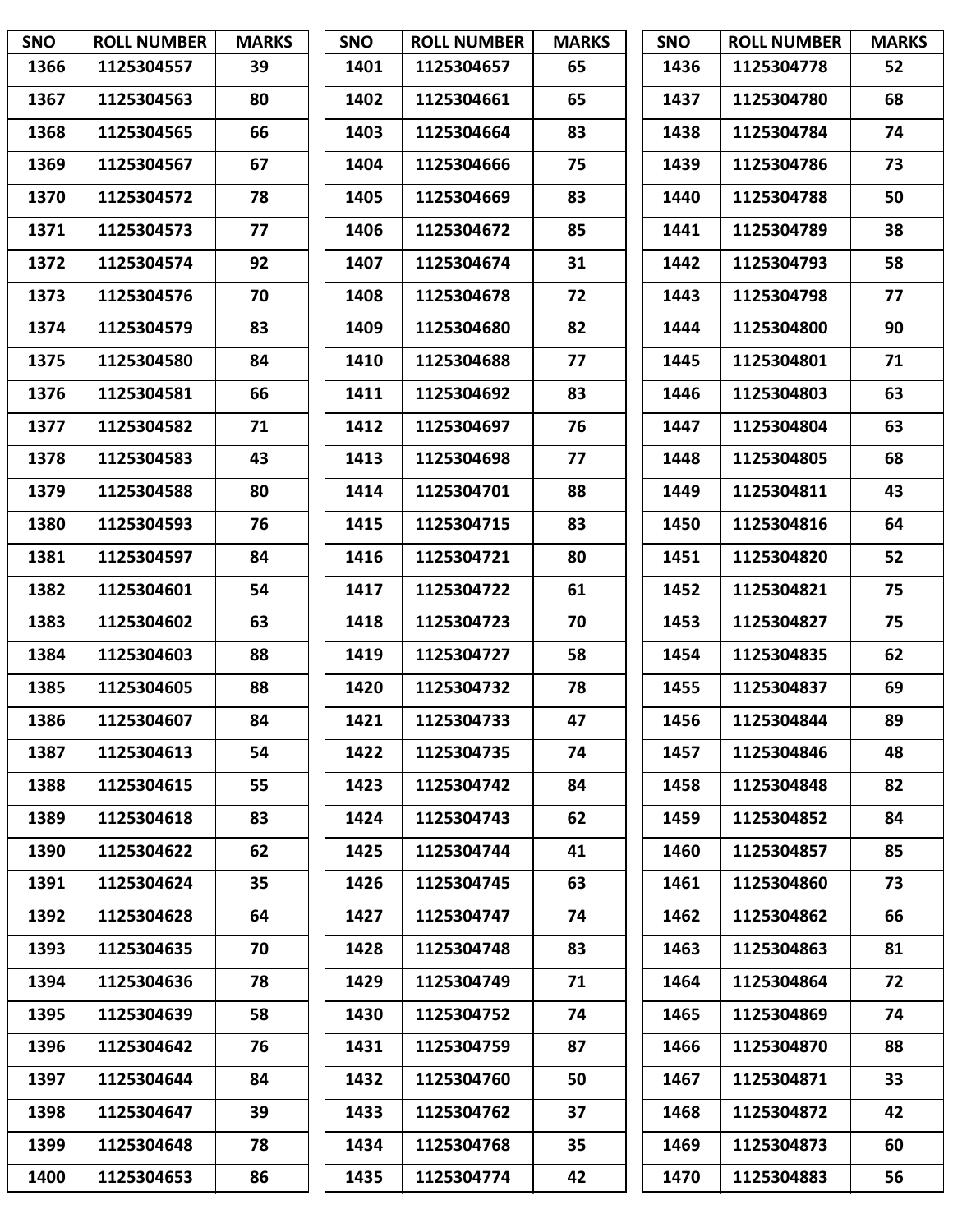| <b>SNO</b> | <b>ROLL NUMBER</b> | <b>MARKS</b> | <b>SNO</b> | <b>ROLL NUMBER</b> | <b>MARKS</b> | <b>SNO</b> | <b>ROLL NUMBER</b> | <b>MARKS</b> |
|------------|--------------------|--------------|------------|--------------------|--------------|------------|--------------------|--------------|
| 1471       | 1125304887         | 65           | 1506       | 1135305002         | 85           | 1541       | 1135305123         | 64           |
| 1472       | 1125304888         | 75           | 1507       | 1135305003         | 60           | 1542       | 1135305129         | 54           |
| 1473       | 1125304893         | 82           | 1508       | 1135305009         | 43           | 1543       | 1135305133         | 49           |
| 1474       | 1125304895         | 57           | 1509       | 1135305011         | 23           | 1544       | 1135305134         | 65           |
| 1475       | 1125304896         | 67           | 1510       | 1135305017         | 76           | 1545       | 1135305138         | 75           |
| 1476       | 1125304898         | 77           | 1511       | 1135305022         | 67           | 1546       | 1135305143         | 85           |
| 1477       | 1125304900         | 80           | 1512       | 1135305027         | 46           | 1547       | 1135305148         | 77           |
| 1478       | 1125304901         | 85           | 1513       | 1135305029         | 69           | 1548       | 1135305149         | 57           |
| 1479       | 1125304905         | 37           | 1514       | 1135305032         | 54           | 1549       | 1135305154         | 72           |
| 1480       | 1125304906         | 39           | 1515       | 1135305034         | 29           | 1550       | 1135305158         | 83           |
| 1481       | 1125304907         | 44           | 1516       | 1135305037         | 27           | 1551       | 1135305160         | 64           |
| 1482       | 1125304909         | 55           | 1517       | 1135305039         | 28           | 1552       | 1135305167         | 60           |
| 1483       | 1125304910         | 45           | 1518       | 1135305040         | 73           | 1553       | 1135305168         | 73           |
| 1484       | 1125304911         | 74           | 1519       | 1135305043         | 89           | 1554       | 1135305173         | 76           |
| 1485       | 1125304915         | 82           | 1520       | 1135305049         | 86           | 1555       | 1135305178         | 55           |
| 1486       | 1125304919         | 68           | 1521       | 1135305056         | 60           | 1556       | 1135305184         | 74           |
| 1487       | 1125304921         | 71           | 1522       | 1135305058         | 82           | 1557       | 1135305193         | 52           |
| 1488       | 1125304927         | 77           | 1523       | 1135305062         | 58           | 1558       | 1135305196         | 49           |
| 1489       | 1125304928         | 82           | 1524       | 1135305063         | 83           | 1559       | 1135305198         | 63           |
| 1490       | 1125304929         | 74           | 1525       | 1135305065         | 25           | 1560       | 1135305202         | 75           |
| 1491       | 1125304932         | 62           | 1526       | 1135305069         | 57           | 1561       | 1135305203         | 82           |
| 1492       | 1135304941         | 63           | 1527       | 1135305079         | 72           | 1562       | 1135305204         | 66           |
| 1493       | 1135304956         | 38           | 1528       | 1135305081         | 77           | 1563       | 1135305209         | 69           |
| 1494       | 1135304958         | 64           | 1529       | 1135305084         | 59           | 1564       | 1135305210         | 74           |
| 1495       | 1135304959         | 31           | 1530       | 1135305086         | 46           | 1565       | 1135305211         | 33           |
| 1496       | 1135304971         | 49           | 1531       | 1135305087         | 66           | 1566       | 1135305212         | 45           |
| 1497       | 1135304972         | 46           | 1532       | 1135305088         | 64           | 1567       | 1135305216         | 81           |
| 1498       | 1135304981         | 50           | 1533       | 1135305094         | 85           | 1568       | 1135305217         | 83           |
| 1499       | 1135304983         | 48           | 1534       | 1135305096         | 45           | 1569       | 1135305227         | 79           |
| 1500       | 1135304984         | 35           | 1535       | 1135305108         | 86           | 1570       | 1135305230         | 80           |
| 1501       | 1135304994         | 83           | 1536       | 1135305110         | 75           | 1571       | 1135305231         | 34           |
| 1502       | 1135304995         | 87           | 1537       | 1135305111         | 85           | 1572       | 1135305232         | 72           |
| 1503       | 1135304996         | 35           | 1538       | 1135305115         | 30           | 1573       | 1135305236         | 29           |
| 1504       | 1135305000         | 62           | 1539       | 1135305117         | 66           | 1574       | 1135305237         | 69           |
| 1505       | 1135305001         | 65           | 1540       | 1135305118         | 60           | 1575       | 1135305244         | 77           |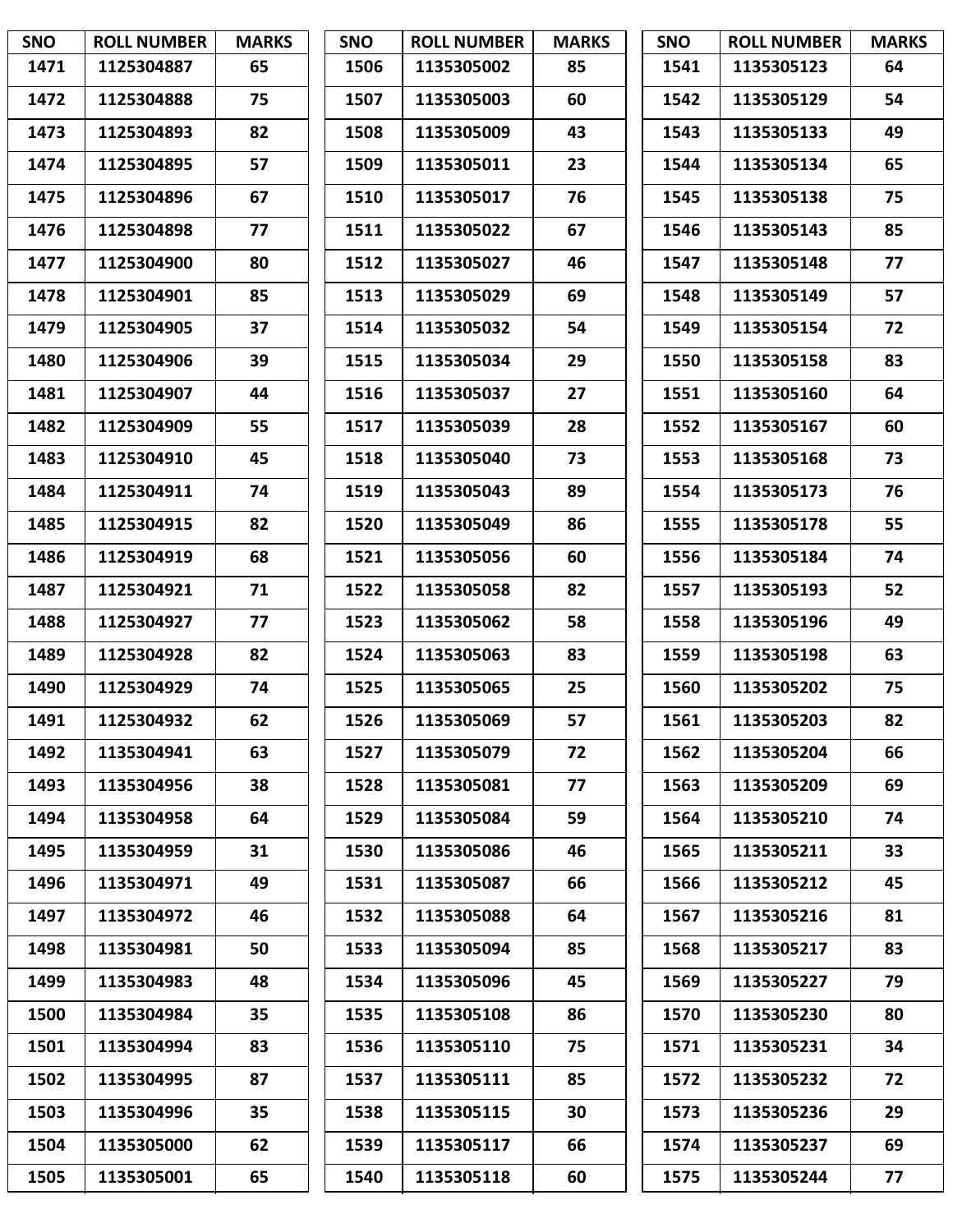| <b>SNO</b> | <b>ROLL NUMBER</b> | <b>MARKS</b> | <b>SNO</b> | <b>ROLL NUMBER</b> | <b>MARKS</b> | <b>SNO</b> | <b>ROLL NUMBER</b> | <b>MARKS</b> |
|------------|--------------------|--------------|------------|--------------------|--------------|------------|--------------------|--------------|
| 1576       | 1135305246         | 84           | 1611       | 1135305360         | 64           | 1646       | 1135305471         | 58           |
| 1577       | 1135305248         | 83           | 1612       | 1135305363         | 73           | 1647       | 1135305477         | 81           |
| 1578       | 1135305249         | 64           | 1613       | 1135305365         | 66           | 1648       | 1135305478         | 94           |
| 1579       | 1135305255         | 65           | 1614       | 1135305367         | 57           | 1649       | 1135305483         | 65           |
| 1580       | 1135305257         | 64           | 1615       | 1135305372         | 41           | 1650       | 1135305486         | 37           |
| 1581       | 1135305258         | 58           | 1616       | 1135305374         | 28           | 1651       | 1135305487         | 74           |
| 1582       | 1135305260         | 83           | 1617       | 1135305377         | 33           | 1652       | 1135305489         | 79           |
| 1583       | 1135305261         | 67           | 1618       | 1135305378         | 30           | 1653       | 1135305492         | 83           |
| 1584       | 1135305267         | 79           | 1619       | 1135305381         | 50           | 1654       | 1135305493         | 31           |
| 1585       | 1135305278         | 81           | 1620       | 1135305383         | 73           | 1655       | 1135305495         | 63           |
| 1586       | 1135305281         | 71           | 1621       | 1135305385         | 72           | 1656       | 1135305496         | 49           |
| 1587       | 1135305290         | 80           | 1622       | 1135305386         | 40           | 1657       | 1135305500         | 75           |
| 1588       | 1135305291         | 75           | 1623       | 1135305387         | 74           | 1658       | 1135305501         | 79           |
| 1589       | 1135305292         | 64           | 1624       | 1135305391         | 28           | 1659       | 1135305504         | 80           |
| 1590       | 1135305296         | 66           | 1625       | 1135305396         | 87           | 1660       | 1135305506         | 84           |
| 1591       | 1135305305         | 40           | 1626       | 1135305398         | 26           | 1661       | 1135305508         | 75           |
| 1592       | 1135305306         | 85           | 1627       | 1135305401         | 69           | 1662       | 1135305515         | 84           |
| 1593       | 1135305307         | 62           | 1628       | 1135305402         | 74           | 1663       | 1135305518         | 71           |
| 1594       | 1135305311         | 26           | 1629       | 1135305406         | 79           | 1664       | 1135305520         | 38           |
| 1595       | 1135305315         | 64           | 1630       | 1135305409         | 27           | 1665       | 1135305523         | 77           |
| 1596       | 1135305316         | 62           | 1631       | 1135305413         | 38           | 1666       | 1135305527         | 51           |
| 1597       | 1135305319         | 56           | 1632       | 1135305415         | 33           | 1667       | 1135305529         | 91           |
| 1598       | 1135305320         | 78           | 1633       | 1135305418         | 66           | 1668       | 1135305532         | 76           |
| 1599       | 1135305322         | 80           | 1634       | 1135305419         | 52           | 1669       | 1135305535         | 80           |
| 1600       | 1135305323         | 66           | 1635       | 1135305424         | 54           | 1670       | 1135305542         | 41           |
| 1601       | 1135305324         | 64           | 1636       | 1135305428         | 50           | 1671       | 1135305547         | 44           |
| 1602       | 1135305327         | 72           | 1637       | 1135305429         | 77           | 1672       | 1135305553         | 82           |
| 1603       | 1135305331         | 64           | 1638       | 1135305431         | 39           | 1673       | 1135305554         | 61           |
| 1604       | 1135305334         | 60           | 1639       | 1135305432         | 64           | 1674       | 1135305559         | 72           |
| 1605       | 1135305340         | 75           | 1640       | 1135305436         | 74           | 1675       | 1135305563         | 79           |
| 1606       | 1135305343         | 35           | 1641       | 1135305438         | 52           | 1676       | 1135305568         | 64           |
| 1607       | 1135305344         | 28           | 1642       | 1135305444         | 55           | 1677       | 1135305570         | 51           |
| 1608       | 1135305353         | 79           | 1643       | 1135305445         | 29           | 1678       | 1135305575         | 84           |
| 1609       | 1135305355         | 79           | 1644       | 1135305458         | 52           | 1679       | 1135305576         | 78           |
| 1610       | 1135305359         | 91           | 1645       | 1135305468         | 86           | 1680       | 1135305577         | 71           |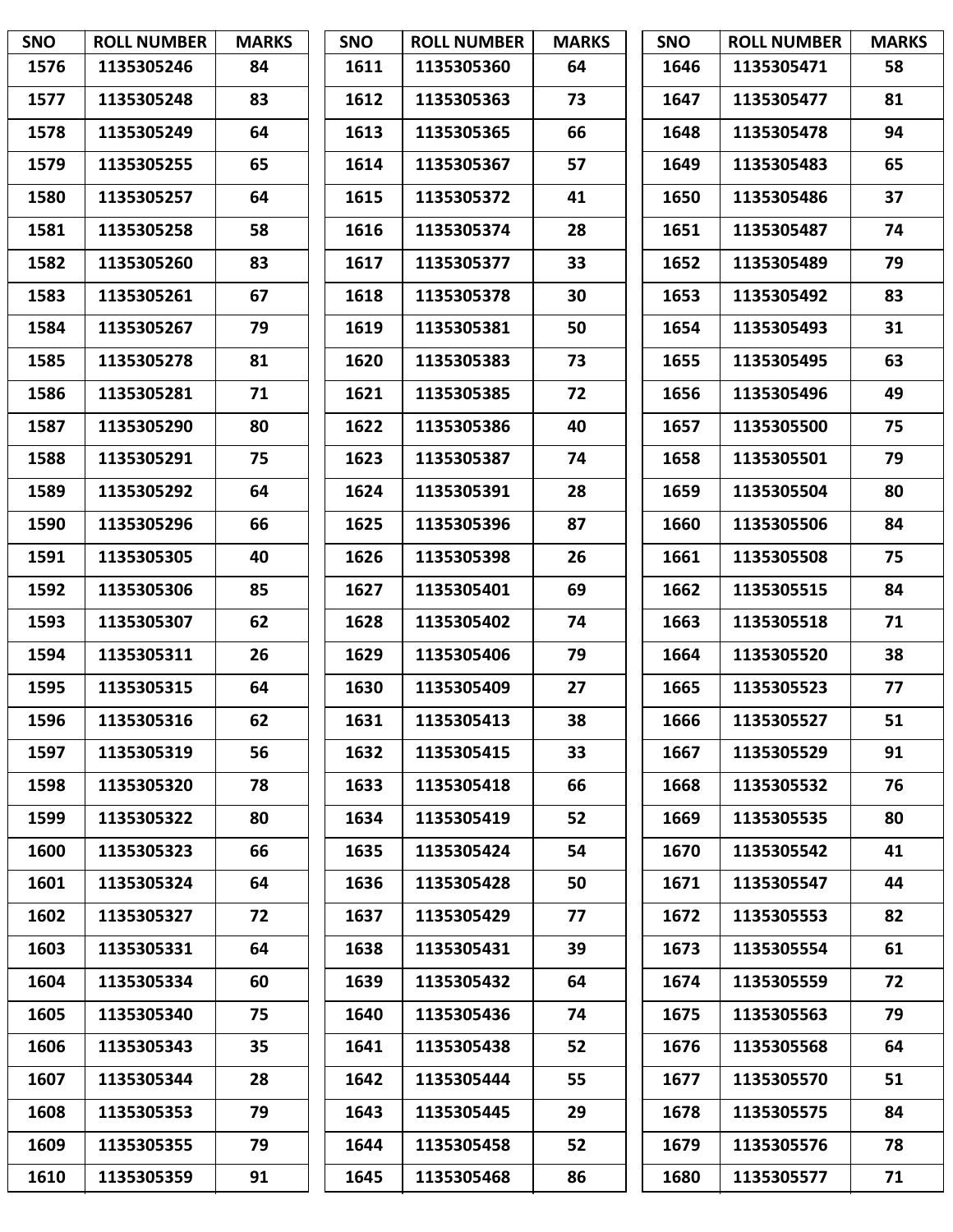| <b>SNO</b> | <b>ROLL NUMBER</b> | <b>MARKS</b> | <b>SNO</b> | <b>ROLL NUMBER</b> | <b>MARKS</b> | <b>SNO</b> | <b>ROLL NUMBER</b> | <b>MARKS</b> |
|------------|--------------------|--------------|------------|--------------------|--------------|------------|--------------------|--------------|
| 1681       | 1135305578         | 79           | 1716       | 1135305705         | 54           | 1751       | 1165305808         | 69           |
| 1682       | 1135305579         | 93           | 1717       | 1135305707         | 82           | 1752       | 1165305811         | 58           |
| 1683       | 1135305581         | 68           | 1718       | 1135305717         | 72           | 1753       | 1165305813         | 80           |
| 1684       | 1135305584         | 71           | 1719       | 1135305718         | 80           | 1754       | 1165305818         | 71           |
| 1685       | 1135305585         | 79           | 1720       | 1135305727         | 82           | 1755       | 1165305819         | 65           |
| 1686       | 1135305591         | 87           | 1721       | 1135305728         | 84           | 1756       | 1165305822         | 37           |
| 1687       | 1135305595         | 81           | 1722       | 1135305731         | 37           | 1757       | 1165305825         | 56           |
| 1688       | 1135305599         | 78           | 1723       | 1135305732         | 64           | 1758       | 1165305829         | 51           |
| 1689       | 1135305603         | 69           | 1724       | 1135305736         | 78           | 1759       | 1165305830         | 68           |
| 1690       | 1135305606         | 65           | 1725       | 1135305737         | 80           | 1760       | 1165305831         | 58           |
| 1691       | 1135305610         | 89           | 1726       | 1135305738         | 50           | 1761       | 1165305833         | 58           |
| 1692       | 1135305613         | 50           | 1727       | 1135305742         | 81           | 1762       | 1165305835         | 80           |
| 1693       | 1135305617         | 69           | 1728       | 1135305744         | 86           | 1763       | 1165305844         | 58           |
| 1694       | 1135305618         | 59           | 1729       | 1165305751         | 57           | 1764       | 1165305848         | 61           |
| 1695       | 1135305624         | 90           | 1730       | 1165305755         | 62           | 1765       | 1165305849         | 40           |
| 1696       | 1135305629         | 50           | 1731       | 1165305759         | 61           | 1766       | 1165305851         | 64           |
| 1697       | 1135305638         | 45           | 1732       | 1165305762         | 56           | 1767       | 1165305855         | 61           |
| 1698       | 1135305640         | 81           | 1733       | 1165305766         | 41           | 1768       | 1165305858         | 39           |
| 1699       | 1135305644         | 72           | 1734       | 1165305767         | 68           | 1769       | 1165305860         | 86           |
| 1700       | 1135305651         | 77           | 1735       | 1165305772         | 49           | 1770       | 1165305861         | 30           |
| 1701       | 1135305661         | 61           | 1736       | 1165305775         | 64           | 1771       | 1165305863         | 36           |
| 1702       | 1135305666         | 51           | 1737       | 1165305776         | 35           | 1772       | 1165305869         | 45           |
| 1703       | 1135305667         | 87           | 1738       | 1165305778         | 55           | 1773       | 1165305872         | 70           |
| 1704       | 1135305669         | 67           | 1739       | 1165305779         | 66           | 1774       | 1165305873         | 77           |
| 1705       | 1135305670         | 47           | 1740       | 1165305780         | 78           | 1775       | 1165305874         | 60           |
| 1706       | 1135305672         | 89           | 1741       | 1165305781         | 71           | 1776       | 1165305875         | 73           |
| 1707       | 1135305673         | 78           | 1742       | 1165305784         | 83           | 1777       | 1165305877         | 89           |
| 1708       | 1135305674         | 49           | 1743       | 1165305785         | 66           | 1778       | 1165305885         | 28           |
| 1709       | 1135305675         | 82           | 1744       | 1165305786         | 41           | 1779       | 1165305888         | 74           |
| 1710       | 1135305681         | 46           | 1745       | 1165305789         | 58           | 1780       | 1165305890         | 31           |
| 1711       | 1135305682         | 63           | 1746       | 1165305790         | 58           | 1781       | 1165305895         | 89           |
| 1712       | 1135305685         | 77           | 1747       | 1165305794         | 48           | 1782       | 1165305898         | 70           |
| 1713       | 1135305688         | 79           | 1748       | 1165305797         | 72           | 1783       | 1165305900         | 78           |
| 1714       | 1135305690         | 63           | 1749       | 1165305803         | 90           | 1784       | 1165305902         | 57           |
| 1715       | 1135305696         | 69           | 1750       | 1165305807         | 57           | 1785       | 1165305904         | 59           |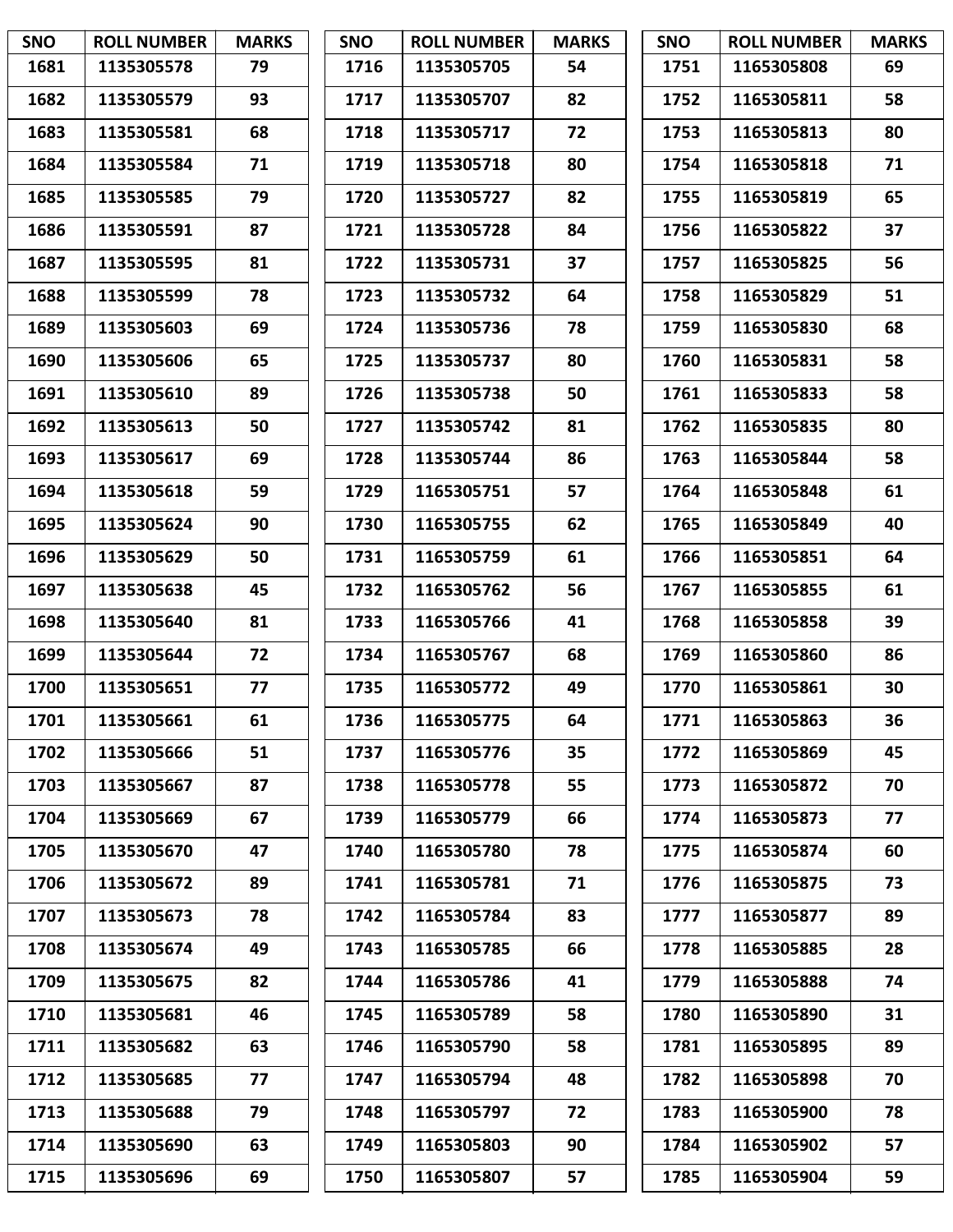| <b>SNO</b> | <b>ROLL NUMBER</b> | <b>MARKS</b> | <b>SNO</b> | <b>ROLL NUMBER</b> | <b>MARKS</b> | SNO  | <b>ROLL NUMBER</b> | <b>MARKS</b> |
|------------|--------------------|--------------|------------|--------------------|--------------|------|--------------------|--------------|
| 1786       | 1165305908         | 39           | 1821       | 1165306037         | 34           | 1856 | 1165306157         | 87           |
| 1787       | 1165305917         | 72           | 1822       | 1165306040         | 86           | 1857 | 1165306169         | 82           |
| 1788       | 1165305918         | 83           | 1823       | 1165306048         | 48           | 1858 | 1165306170         | 74           |
| 1789       | 1165305935         | 78           | 1824       | 1165306049         | 45           | 1859 | 1165306171         | 88           |
| 1790       | 1165305940         | 88           | 1825       | 1165306058         | 96           | 1860 | 1165306174         | 37           |
| 1791       | 1165305945         | 88           | 1826       | 1165306060         | 49           | 1861 | 1165306186         | 53           |
| 1792       | 1165305948         | 25           | 1827       | 1165306065         | 79           | 1862 | 1165306187         | 65           |
| 1793       | 1165305950         | 62           | 1828       | 1165306067         | 86           | 1863 | 1165306191         | 80           |
| 1794       | 1165305956         | 32           | 1829       | 1165306068         | 86           | 1864 | 1165306192         | 79           |
| 1795       | 1165305958         | 48           | 1830       | 1165306069         | 36           | 1865 | 1165306194         | 78           |
| 1796       | 1165305959         | 45           | 1831       | 1165306070         | 57           | 1866 | 1165306196         | 70           |
| 1797       | 1165305963         | 37           | 1832       | 1165306071         | 26           | 1867 | 1165306199         | 30           |
| 1798       | 1165305964         | 72           | 1833       | 1165306076         | 30           | 1868 | 1165306204         | 45           |
| 1799       | 1165305967         | 83           | 1834       | 1165306083         | 63           | 1869 | 1165306207         | 75           |
| 1800       | 1165305968         | 39           | 1835       | 1165306084         | 68           | 1870 | 1165306208         | 57           |
| 1801       | 1165305971         | 81           | 1836       | 1165306086         | 75           | 1871 | 1165306211         | 79           |
| 1802       | 1165305972         | 82           | 1837       | 1165306088         | 77           | 1872 | 1165306213         | 87           |
| 1803       | 1165305973         | 69           | 1838       | 1165306089         | 39           | 1873 | 1165306227         | 73           |
| 1804       | 1165305974         | 55           | 1839       | 1165306099         | 34           | 1874 | 1165306228         | 70           |
| 1805       | 1165305976         | 38           | 1840       | 1165306101         | 85           | 1875 | 1165306232         | 56           |
| 1806       | 1165305984         | 68           | 1841       | 1165306102         | 55           | 1876 | 1165306236         | 70           |
| 1807       | 1165305985         | 56           | 1842       | 1165306103         | 26           | 1877 | 1165306237         | 77           |
| 1808       | 1165305991         | 73           | 1843       | 1165306107         | 88           | 1878 | 1165306243         | 57           |
| 1809       | 1165306004         | 59           | 1844       | 1165306112         | 82           | 1879 | 1165306247         | 81           |
| 1810       | 1165306005         | 82           | 1845       | 1165306114         | 51           | 1880 | 1165306252         | 73           |
| 1811       | 1165306007         | 80           | 1846       | 1165306115         | 80           | 1881 | 1165306258         | 62           |
| 1812       | 1165306008         | 23           | 1847       | 1165306117         | 59           | 1882 | 1165306264         | 81           |
| 1813       | 1165306010         | 84           | 1848       | 1165306118         | 68           | 1883 | 1165306268         | 67           |
| 1814       | 1165306011         | 84           | 1849       | 1165306119         | 79           | 1884 | 1165306271         | 47           |
| 1815       | 1165306014         | 44           | 1850       | 1165306123         | 30           | 1885 | 1165306272         | 76           |
| 1816       | 1165306021         | 44           | 1851       | 1165306128         | 66           | 1886 | 1165306277         | 27           |
| 1817       | 1165306024         | 92           | 1852       | 1165306134         | 65           | 1887 | 1165306279         | 91           |
| 1818       | 1165306027         | 58           | 1853       | 1165306136         | 78           | 1888 | 1165306283         | 22           |
| 1819       | 1165306030         | 75           | 1854       | 1165306154         | 33           | 1889 | 1165306287         | 63           |
| 1820       | 1165306033         | 84           | 1855       | 1165306155         | 81           | 1890 | 1165306293         | 74           |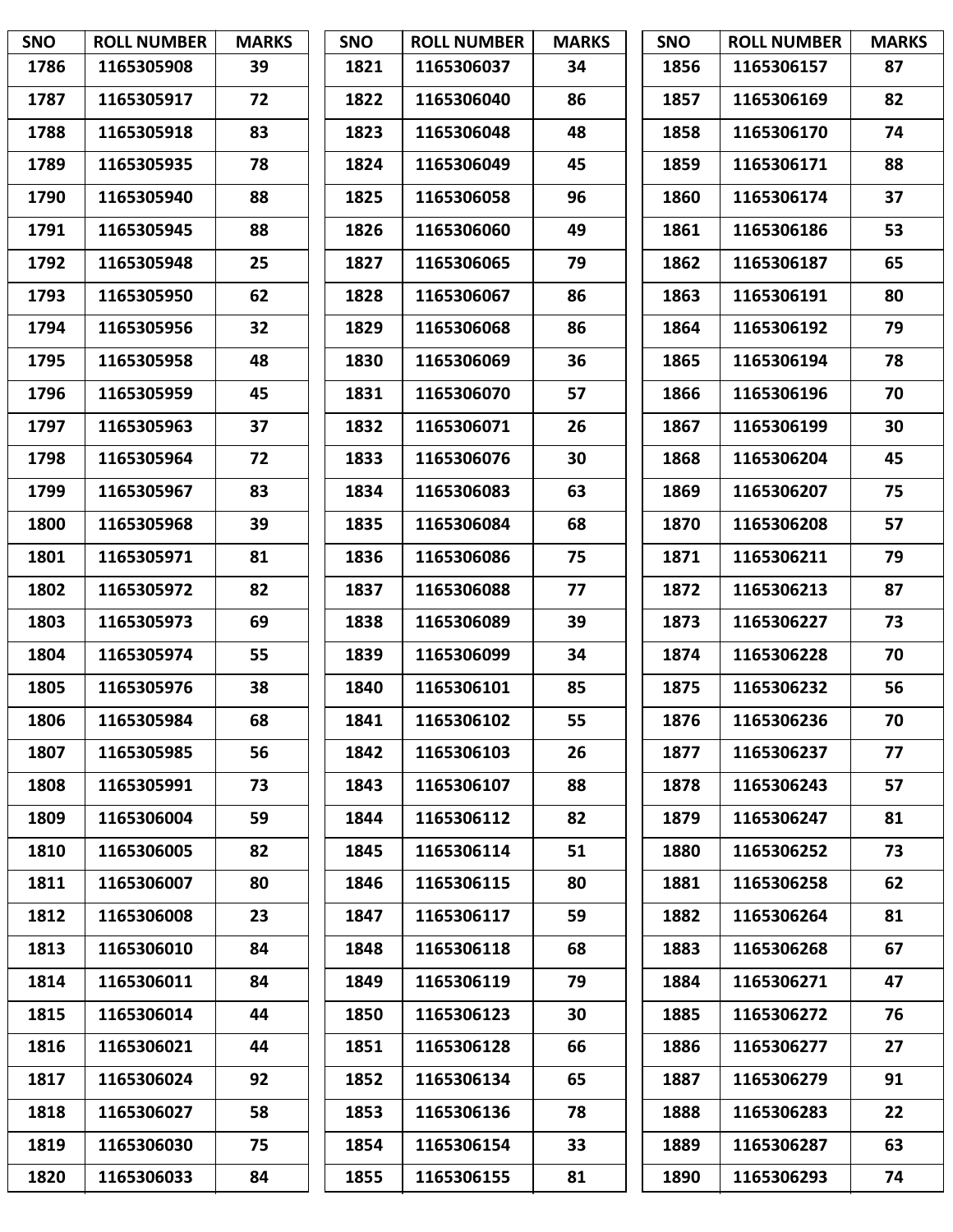| <b>SNO</b> | <b>ROLL NUMBER</b> | <b>MARKS</b> | <b>SNO</b> | <b>ROLL NUMBER</b> | <b>MARKS</b> | SNO  | <b>ROLL NUMBER</b> | <b>MARKS</b> |
|------------|--------------------|--------------|------------|--------------------|--------------|------|--------------------|--------------|
| 1891       | 1165306296         | 74           | 1926       | 1165306404         | 55           | 1961 | 1165306528         | 70           |
| 1892       | 1165306301         | 78           | 1927       | 1165306410         | 85           | 1962 | 1165306530         | 82           |
| 1893       | 1165306303         | 27           | 1928       | 1165306414         | 88           | 1963 | 1165306532         | 47           |
| 1894       | 1165306304         | 31           | 1929       | 1165306415         | 58           | 1964 | 1165306535         | 82           |
| 1895       | 1165306305         | 74           | 1930       | 1165306418         | 38           | 1965 | 1165306536         | 47           |
| 1896       | 1165306310         | 75           | 1931       | 1165306420         | 75           | 1966 | 1165306538         | 73           |
| 1897       | 1165306312         | 82           | 1932       | 1165306422         | 85           | 1967 | 1165306541         | 90           |
| 1898       | 1165306313         | 64           | 1933       | 1165306425         | 21           | 1968 | 1165306553         | 70           |
| 1899       | 1165306316         | 89           | 1934       | 1165306432         | 81           | 1969 | 1165306555         | 21           |
| 1900       | 1165306317         | 35           | 1935       | 1165306440         | 51           | 1970 | 1165306557         | 80           |
| 1901       | 1165306318         | 60           | 1936       | 1165306442         | 72           | 1971 | 1165306558         | 81           |
| 1902       | 1165306327         | 68           | 1937       | 1165306445         | 77           | 1972 | 1165306568         | 80           |
| 1903       | 1165306339         | 52           | 1938       | 1165306448         | 82           | 1973 | 1165306574         | 78           |
| 1904       | 1165306340         | 25           | 1939       | 1165306460         | 76           | 1974 | 1165306579         | 47           |
| 1905       | 1165306341         | 63           | 1940       | 1165306461         | 79           | 1975 | 1165306581         | 64           |
| 1906       | 1165306342         | 95           | 1941       | 1165306463         | 91           | 1976 | 1165306582         | 28           |
| 1907       | 1165306344         | 57           | 1942       | 1165306467         | 81           | 1977 | 1165306588         | 86           |
| 1908       | 1165306345         | 71           | 1943       | 1165306472         | 27           | 1978 | 1165306593         | 77           |
| 1909       | 1165306348         | 78           | 1944       | 1165306475         | 59           | 1979 | 1165306596         | 76           |
| 1910       | 1165306352         | 32           | 1945       | 1165306479         | 52           | 1980 | 1165306598         | 88           |
| 1911       | 1165306358         | 35           | 1946       | 1165306481         | 39           | 1981 | 1165306599         | 65           |
| 1912       | 1165306359         | 41           | 1947       | 1165306483         | 35           | 1982 | 1165306600         | 54           |
| 1913       | 1165306362         | 72           | 1948       | 1165306484         | 90           | 1983 | 1165306603         | 46           |
| 1914       | 1165306366         | 51           | 1949       | 1165306485         | 82           | 1984 | 1165306610         | 35           |
| 1915       | 1165306373         | 74           | 1950       | 1165306488         | 64           | 1985 | 1165306612         | 78           |
| 1916       | 1165306378         | 68           | 1951       | 1165306489         | 74           | 1986 | 1165306614         | 77           |
| 1917       | 1165306382         | 53           | 1952       | 1165306494         | 36           | 1987 | 1165306615         | 86           |
| 1918       | 1165306386         | 72           | 1953       | 1165306495         | 80           | 1988 | 1165306622         | 79           |
| 1919       | 1165306388         | 68           | 1954       | 1165306497         | 85           | 1989 | 1165306623         | 50           |
| 1920       | 1165306389         | 86           | 1955       | 1165306500         | 69           | 1990 | 1165306640         | 48           |
| 1921       | 1165306390         | 84           | 1956       | 1165306506         | 76           | 1991 | 1165306642         | 77           |
| 1922       | 1165306391         | 72           | 1957       | 1165306514         | 86           | 1992 | 1165306645         | 47           |
| 1923       | 1165306392         | 72           | 1958       | 1165306516         | 39           | 1993 | 1165306651         | 89           |
| 1924       | 1165306397         | 74           | 1959       | 1165306521         | 55           | 1994 | 1165306652         | 77           |
| 1925       | 1165306401         | 70           | 1960       | 1165306524         | 46           | 1995 | 1165306658         | 59           |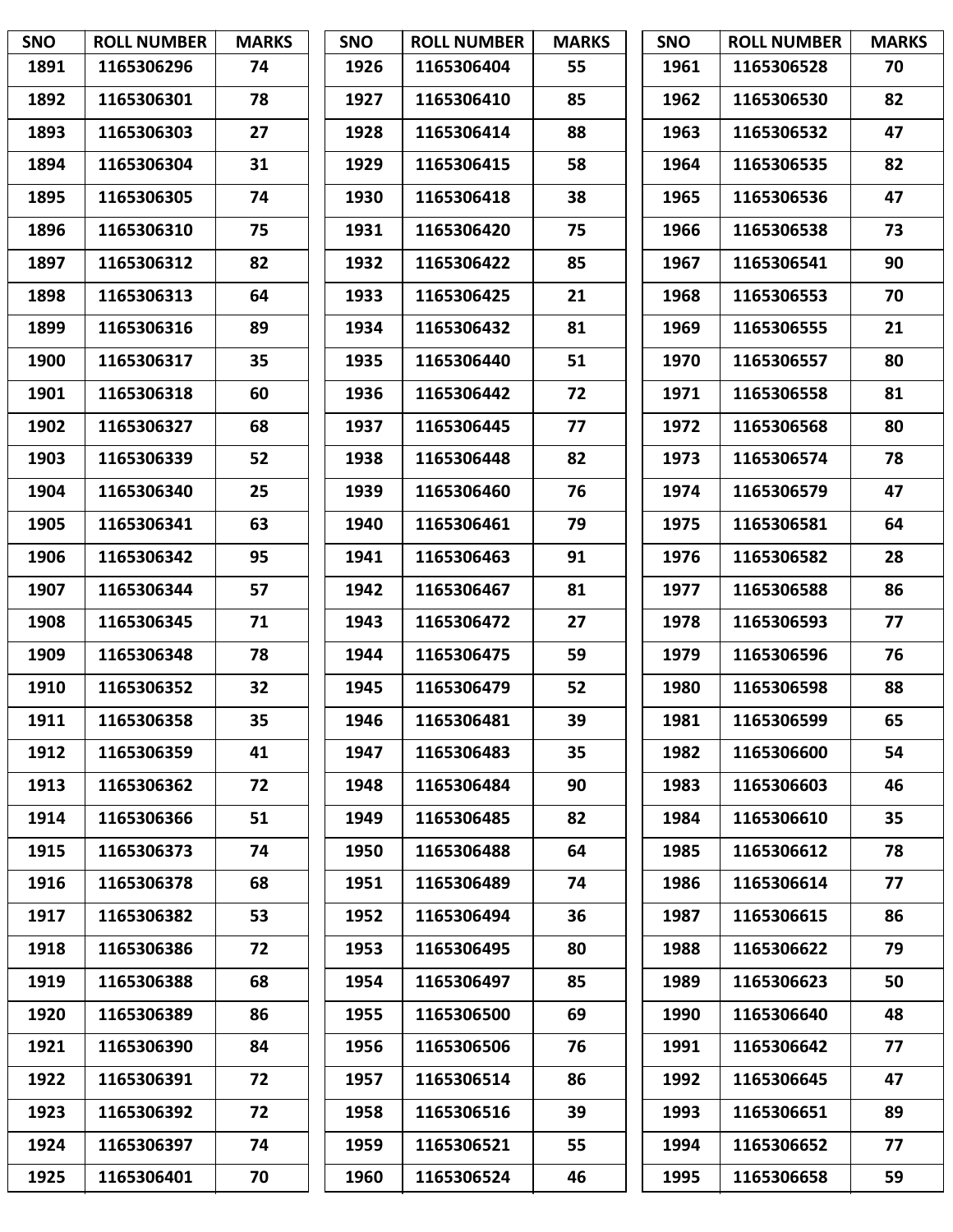| <b>SNO</b> | <b>ROLL NUMBER</b> | <b>MARKS</b> | <b>SNO</b> | <b>ROLL NUMBER</b> | <b>MARKS</b> | <b>SNO</b> | <b>ROLL NUMBER</b> | <b>MARKS</b> |
|------------|--------------------|--------------|------------|--------------------|--------------|------------|--------------------|--------------|
| 1996       | 1165306660         | 85           | 2031       | 1175306770         | 35           | 2066       | 1175306872         | 51           |
| 1997       | 1165306670         | 83           | 2032       | 1175306773         | 40           | 2067       | 1175306873         | 68           |
| 1998       | 1165306681         | 22           | 2033       | 1175306774         | 52           | 2068       | 1175306878         | 51           |
| 1999       | 1165306686         | 89           | 2034       | 1175306776         | 29           | 2069       | 1175306887         | 61           |
| 2000       | 1165306688         | 54           | 2035       | 1175306777         | 46           | 2070       | 1175306888         | 39           |
| 2001       | 1165306689         | 77           | 2036       | 1175306783         | 62           | 2071       | 1175306889         | 81           |
| 2002       | 1165306696         | 88           | 2037       | 1175306791         | 46           | 2072       | 1175306892         | 79           |
| 2003       | 1165306699         | 84           | 2038       | 1175306793         | 35           | 2073       | 1175306898         | 54           |
| 2004       | 1165306701         | 65           | 2039       | 1175306796         | 58           | 2074       | 1175306899         | 79           |
| 2005       | 1165306704         | 41           | 2040       | 1175306797         | 58           | 2075       | 1175306900         | 82           |
| 2006       | 1165306705         | 86           | 2041       | 1175306799         | 43           | 2076       | 1175306906         | 57           |
| 2007       | 1175306709         | 77           | 2042       | 1175306800         | 64           | 2077       | 1175306907         | 57           |
| 2008       | 1175306712         | 82           | 2043       | 1175306801         | 35           | 2078       | 1175306909         | 83           |
| 2009       | 1175306714         | 64           | 2044       | 1175306802         | 61           | 2079       | 1175306913         | 85           |
| 2010       | 1175306715         | 41           | 2045       | 1175306806         | 76           | 2080       | 1175306914         | 86           |
| 2011       | 1175306716         | 83           | 2046       | 1175306809         | 70           | 2081       | 1175306918         | 86           |
| 2012       | 1175306718         | 73           | 2047       | 1175306810         | 62           | 2082       | 1175306919         | 76           |
| 2013       | 1175306720         | 57           | 2048       | 1175306811         | 64           | 2083       | 1175306921         | 79           |
| 2014       | 1175306721         | 44           | 2049       | 1175306814         | 74           | 2084       | 1175306924         | 48           |
| 2015       | 1175306722         | 82           | 2050       | 1175306815         | 52           | 2085       | 1175306929         | 78           |
| 2016       | 1175306723         | 83           | 2051       | 1175306821         | 43           | 2086       | 1175306930         | 25           |
| 2017       | 1175306725         | 65           | 2052       | 1175306824         | 89           | 2087       | 1175306931         | 86           |
| 2018       | 1175306734         | 40           | 2053       | 1175306827         | 36           | 2088       | 1175306932         | 74           |
| 2019       | 1175306735         | 70           | 2054       | 1175306830         | 28           | 2089       | 1175306934         | 78           |
| 2020       | 1175306738         | 32           | 2055       | 1175306832         | 53           | 2090       | 1175306936         | 71           |
| 2021       | 1175306746         | 37           | 2056       | 1175306833         | 37           | 2091       | 1175306937         | 64           |
| 2022       | 1175306749         | 70           | 2057       | 1175306837         | 63           | 2092       | 1175306939         | 75           |
| 2023       | 1175306751         | 61           | 2058       | 1175306841         | 70           | 2093       | 1175306940         | 70           |
| 2024       | 1175306753         | 77           | 2059       | 1175306844         | 59           | 2094       | 1175306942         | 82           |
| 2025       | 1175306756         | 86           | 2060       | 1175306853         | 72           | 2095       | 1175306945         | 74           |
| 2026       | 1175306757         | 57           | 2061       | 1175306855         | 43           | 2096       | 1175306947         | 33           |
| 2027       | 1175306758         | 34           | 2062       | 1175306858         | 58           | 2097       | 1175306949         | 27           |
| 2028       | 1175306763         | 38           | 2063       | 1175306865         | 63           | 2098       | 1175306951         | 53           |
| 2029       | 1175306768         | 54           | 2064       | 1175306866         | 68           | 2099       | 1175306958         | 81           |
| 2030       | 1175306769         | 54           | 2065       | 1175306868         | 65           | 2100       | 1175306959         | 52           |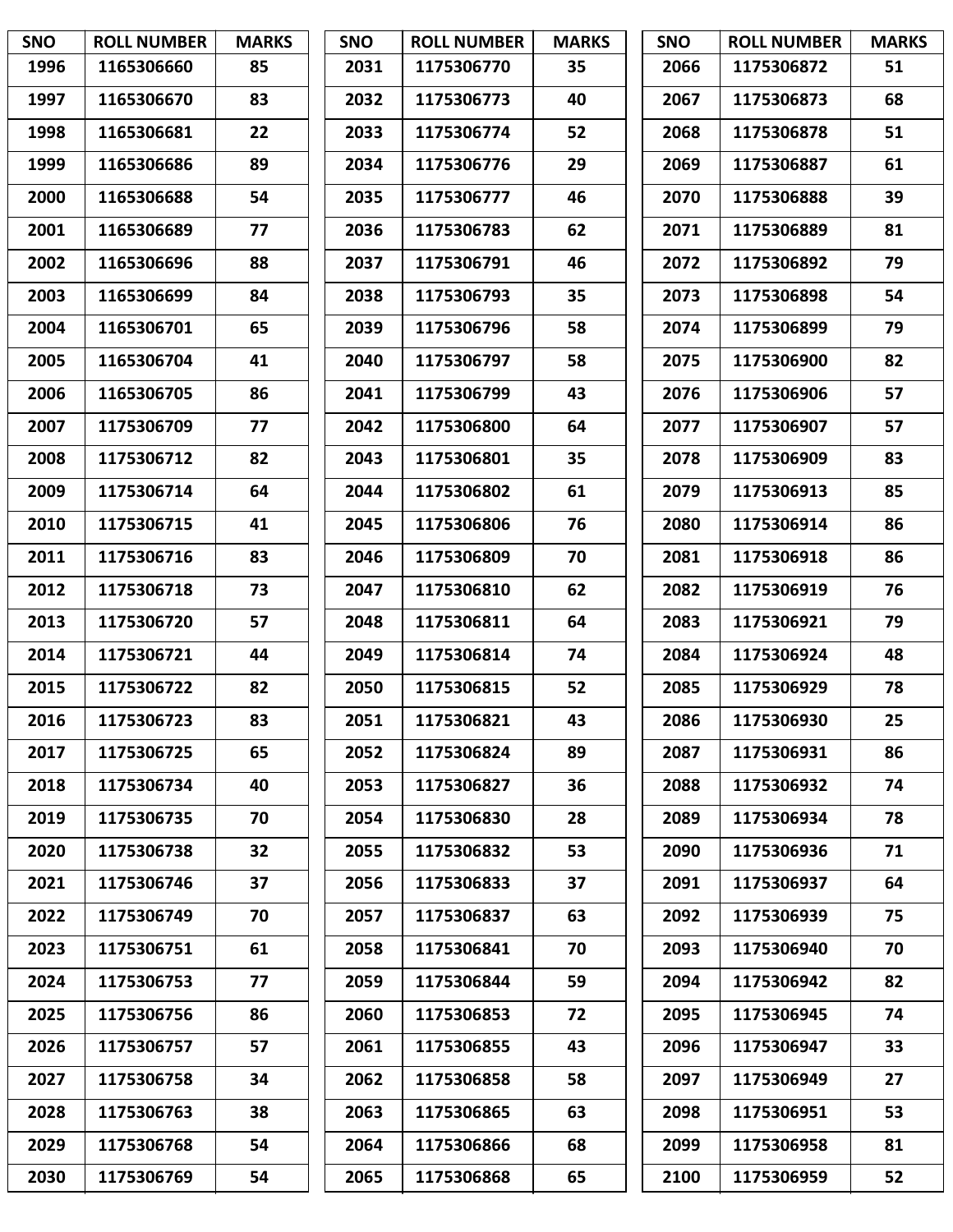| <b>SNO</b> | <b>ROLL NUMBER</b> | <b>MARKS</b> | <b>SNO</b> | <b>ROLL NUMBER</b> | <b>MARKS</b> | <b>SNO</b> | <b>ROLL NUMBER</b> | <b>MARKS</b> |
|------------|--------------------|--------------|------------|--------------------|--------------|------------|--------------------|--------------|
| 2101       | 1175306965         | 50           | 2136       | 1175307070         | 29           | 2171       | 1175307180         | 55           |
| 2102       | 1175306970         | 79           | 2137       | 1175307075         | 82           | 2172       | 1175307183         | 80           |
| 2103       | 1175306973         | 47           | 2138       | 1175307081         | 65           | 2173       | 1175307187         | 73           |
| 2104       | 1175306974         | 59           | 2139       | 1175307082         | 77           | 2174       | 1175307190         | 51           |
| 2105       | 1175306979         | 63           | 2140       | 1175307085         | 90           | 2175       | 1175307191         | 73           |
| 2106       | 1175306981         | 73           | 2141       | 1175307086         | 89           | 2176       | 1175307194         | 76           |
| 2107       | 1175306982         | 74           | 2142       | 1175307096         | 85           | 2177       | 1175307197         | 68           |
| 2108       | 1175306984         | 57           | 2143       | 1175307099         | 83           | 2178       | 1175307198         | 78           |
| 2109       | 1175306986         | 86           | 2144       | 1175307101         | 74           | 2179       | 1175307203         | 28           |
| 2110       | 1175306987         | 60           | 2145       | 1175307103         | 25           | 2180       | 1175307205         | 88           |
| 2111       | 1175306989         | 76           | 2146       | 1175307104         | 74           | 2181       | 1175307209         | 84           |
| 2112       | 1175306995         | 46           | 2147       | 1175307111         | 73           | 2182       | 1175307213         | 72           |
| 2113       | 1175306997         | 63           | 2148       | 1175307115         | 79           | 2183       | 1175307218         | 38           |
| 2114       | 1175307002         | 82           | 2149       | 1175307117         | 82           | 2184       | 1175307234         | 33           |
| 2115       | 1175307004         | 39           | 2150       | 1175307119         | 42           | 2185       | 1175307236         | 42           |
| 2116       | 1175307005         | 65           | 2151       | 1175307120         | 72           | 2186       | 1175307238         | 81           |
| 2117       | 1175307007         | 87           | 2152       | 1175307123         | 49           | 2187       | 1175307239         | 77           |
| 2118       | 1175307010         | 33           | 2153       | 1175307126         | 76           | 2188       | 1175307243         | 52           |
| 2119       | 1175307018         | 56           | 2154       | 1175307130         | 73           | 2189       | 1175307244         | 41           |
| 2120       | 1175307020         | 82           | 2155       | 1175307136         | 76           | 2190       | 1175307245         | 75           |
| 2121       | 1175307021         | 87           | 2156       | 1175307139         | 39           | 2191       | 1175307249         | 83           |
| 2122       | 1175307024         | 27           | 2157       | 1175307143         | 48           | 2192       | 1175307250         | 78           |
| 2123       | 1175307031         | 71           | 2158       | 1175307147         | 86           | 2193       | 1175307254         | 72           |
| 2124       | 1175307032         | 66           | 2159       | 1175307148         | 85           | 2194       | 1175307260         | 67           |
| 2125       | 1175307040         | 50           | 2160       | 1175307153         | 63           | 2195       | 1175307273         | 93           |
| 2126       | 1175307043         | 68           | 2161       | 1175307161         | 45           | 2196       | 1175307275         | 75           |
| 2127       | 1175307045         | 75           | 2162       | 1175307162         | 75           | 2197       | 1175307277         | 27           |
| 2128       | 1175307046         | 60           | 2163       | 1175307163         | 35           | 2198       | 1175307281         | 41           |
| 2129       | 1175307051         | 73           | 2164       | 1175307166         | 84           | 2199       | 1175307289         | 63           |
| 2130       | 1175307052         | 22           | 2165       | 1175307167         | 35           | 2200       | 1175307290         | 69           |
| 2131       | 1175307054         | 84           | 2166       | 1175307169         | 68           | 2201       | 1175307293         | 65           |
| 2132       | 1175307055         | 61           | 2167       | 1175307172         | 76           | 2202       | 1175307300         | 37           |
| 2133       | 1175307058         | 64           | 2168       | 1175307174         | 80           | 2203       | 1175307307         | 45           |
| 2134       | 1175307062         | 59           | 2169       | 1175307176         | 49           | 2204       | 1175307308         | 69           |
| 2135       | 1175307068         | 41           | 2170       | 1175307179         | 28           | 2205       | 1175307309         | 60           |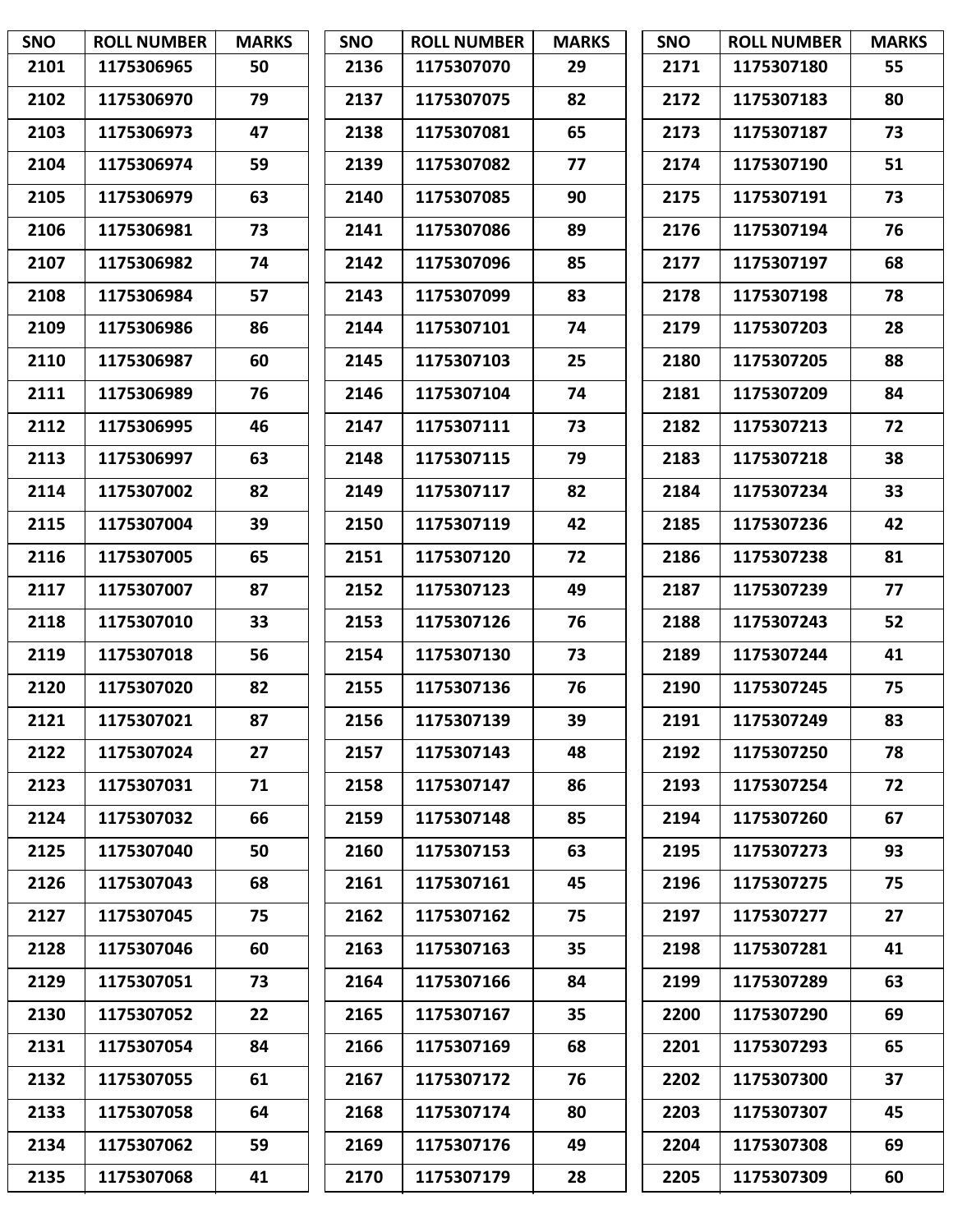| <b>SNO</b> | <b>ROLL NUMBER</b> | <b>MARKS</b> | <b>SNO</b> | <b>ROLL NUMBER</b> | <b>MARKS</b> | <b>SNO</b> | <b>ROLL NUMBER</b> | <b>MARKS</b> |
|------------|--------------------|--------------|------------|--------------------|--------------|------------|--------------------|--------------|
| 2206       | 1175307318         | 69           | 2241       | 1175307421         | 27           | 2276       | 1175307520         | 70           |
| 2207       | 1175307320         | 77           | 2242       | 1175307422         | 83           | 2277       | 1175307522         | 84           |
| 2208       | 1175307321         | 63           | 2243       | 1175307425         | 75           | 2278       | 1175307523         | 56           |
| 2209       | 1175307333         | 73           | 2244       | 1175307431         | 45           | 2279       | 1175307524         | 43           |
| 2210       | 1175307335         | 58           | 2245       | 1175307434         | 82           | 2280       | 1175307530         | 77           |
| 2211       | 1175307336         | 72           | 2246       | 1175307436         | 87           | 2281       | 1175307533         | 45           |
| 2212       | 1175307339         | 68           | 2247       | 1175307437         | 84           | 2282       | 1175307534         | 73           |
| 2213       | 1175307340         | 77           | 2248       | 1175307439         | 55           | 2283       | 1175307535         | 78           |
| 2214       | 1175307342         | 79           | 2249       | 1175307440         | 18           | 2284       | 1175307537         | 43           |
| 2215       | 1175307344         | 58           | 2250       | 1175307441         | 88           | 2285       | 1175307538         | 44           |
| 2216       | 1175307345         | 74           | 2251       | 1175307444         | 68           | 2286       | 1175307543         | 53           |
| 2217       | 1175307351         | 55           | 2252       | 1175307451         | 61           | 2287       | 1175307545         | 46           |
| 2218       | 1175307352         | 57           | 2253       | 1175307454         | 61           | 2288       | 1175307550         | 85           |
| 2219       | 1175307353         | 85           | 2254       | 1175307456         | 71           | 2289       | 1175307552         | 52           |
| 2220       | 1175307361         | 71           | 2255       | 1175307458         | 48           | 2290       | 1175307558         | 29           |
| 2221       | 1175307363         | 49           | 2256       | 1175307460         | 55           | 2291       | 1175307563         | 85           |
| 2222       | 1175307364         | 69           | 2257       | 1175307462         | 46           | 2292       | 1175307569         | 55           |
| 2223       | 1175307368         | 31           | 2258       | 1175307463         | 90           | 2293       | 1175307575         | 50           |
| 2224       | 1175307371         | 66           | 2259       | 1175307464         | 57           | 2294       | 1175307580         | 61           |
| 2225       | 1175307373         | 30           | 2260       | 1175307468         | 72           | 2295       | 1175307586         | 74           |
| 2226       | 1175307374         | 41           | 2261       | 1175307478         | 72           | 2296       | 1175307588         | 53           |
| 2227       | 1175307377         | 62           | 2262       | 1175307479         | 66           | 2297       | 1175307592         | 73           |
| 2228       | 1175307378         | 86           | 2263       | 1175307484         | 43           | 2298       | 1175307595         | 65           |
| 2229       | 1175307382         | 62           | 2264       | 1175307490         | 84           | 2299       | 1175307601         | 69           |
| 2230       | 1175307384         | 36           | 2265       | 1175307491         | 78           | 2300       | 1175307606         | 86           |
| 2231       | 1175307392         | 50           | 2266       | 1175307492         | 38           | 2301       | 1175307607         | 66           |
| 2232       | 1175307394         | 84           | 2267       | 1175307497         | 33           | 2302       | 1175307614         | 84           |
| 2233       | 1175307395         | 76           | 2268       | 1175307499         | 74           | 2303       | 1175307616         | 35           |
| 2234       | 1175307398         | 66           | 2269       | 1175307501         | 74           | 2304       | 1175307627         | 71           |
| 2235       | 1175307402         | 35           | 2270       | 1175307506         | 79           | 2305       | 1175307632         | 53           |
| 2236       | 1175307403         | 59           | 2271       | 1175307508         | 83           | 2306       | 1175307633         | 68           |
| 2237       | 1175307406         | 60           | 2272       | 1175307509         | 92           | 2307       | 1175307635         | 84           |
| 2238       | 1175307410         | 75           | 2273       | 1175307510         | 78           | 2308       | 1175307636         | 71           |
| 2239       | 1175307412         | 83           | 2274       | 1175307517         | 70           | 2309       | 1175307639         | 72           |
| 2240       | 1175307416         | 59           | 2275       | 1175307519         | 81           | 2310       | 1175307643         | 91           |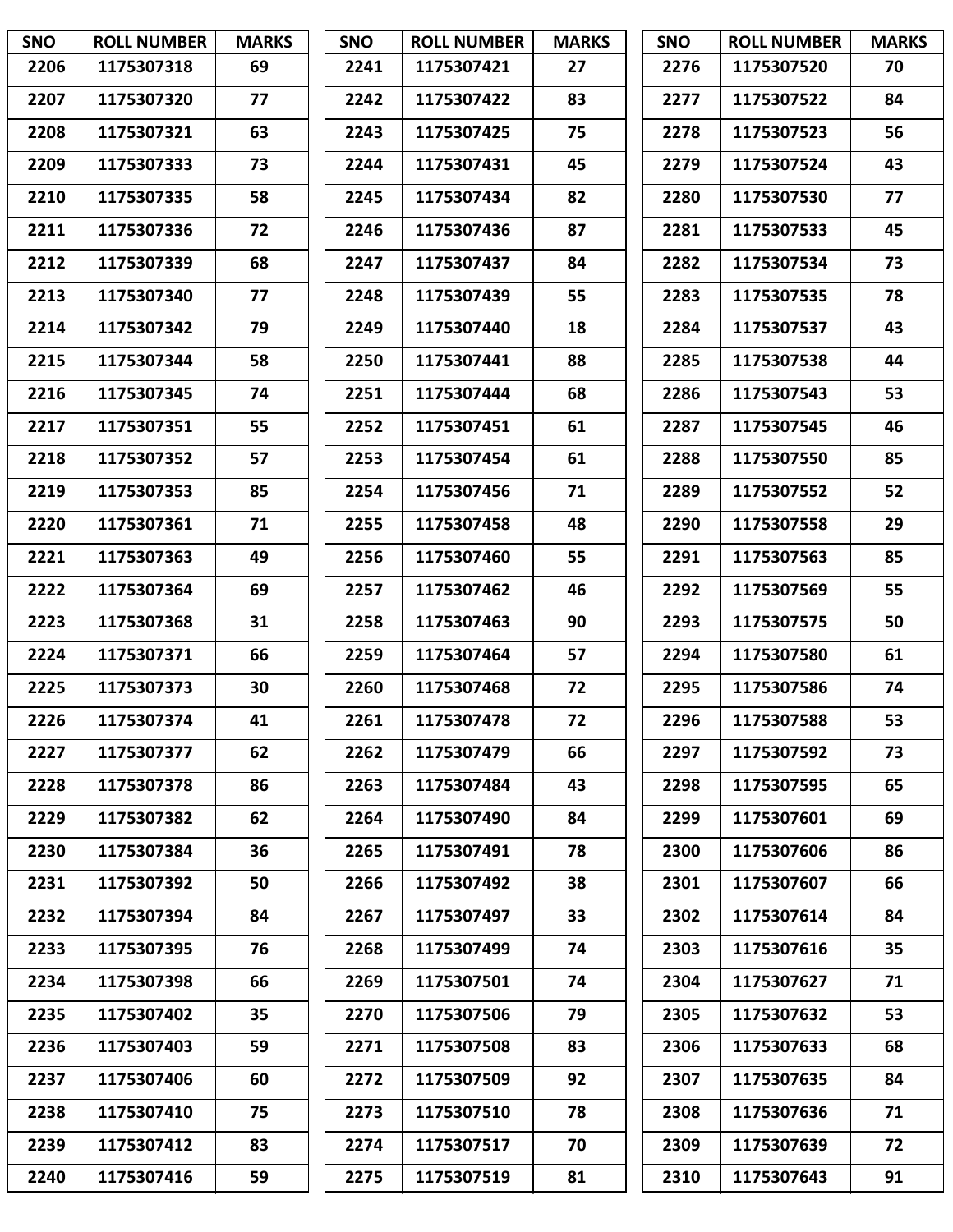| <b>SNO</b> | <b>ROLL NUMBER</b> | <b>MARKS</b> | <b>SNO</b> | <b>ROLL NUMBER</b> | <b>MARKS</b> | <b>SNO</b> | <b>ROLL NUMBER</b> | <b>MARKS</b> |
|------------|--------------------|--------------|------------|--------------------|--------------|------------|--------------------|--------------|
| 2311       | 1175307644         | 84           | 2346       | 1175307799         | 76           | 2381       | 1175307898         | 79           |
| 2312       | 1175307646         | 55           | 2347       | 1175307802         | 62           | 2382       | 1175307901         | 66           |
| 2313       | 1175307648         | 52           | 2348       | 1175307803         | 42           | 2383       | 1175307902         | 64           |
| 2314       | 1175307655         | 77           | 2349       | 1175307807         | 59           | 2384       | 1175307904         | 36           |
| 2315       | 1175307665         | 62           | 2350       | 1175307808         | 82           | 2385       | 1175307911         | 71           |
| 2316       | 1175307667         | 77           | 2351       | 1175307810         | 35           | 2386       | 1175307913         | 28           |
| 2317       | 1175307669         | 56           | 2352       | 1175307813         | 68           | 2387       | 1175307918         | 28           |
| 2318       | 1175307670         | 71           | 2353       | 1175307817         | 62           | 2388       | 1175307919         | 37           |
| 2319       | 1175307676         | 76           | 2354       | 1175307823         | 80           | 2389       | 1175307927         | 85           |
| 2320       | 1175307679         | 69           | 2355       | 1175307834         | 66           | 2390       | 1175307934         | 91           |
| 2321       | 1175307681         | 71           | 2356       | 1175307835         | 81           | 2391       | 1175307936         | 67           |
| 2322       | 1175307690         | 57           | 2357       | 1175307836         | 62           | 2392       | 1175307940         | 71           |
| 2323       | 1175307691         | 70           | 2358       | 1175307837         | 69           | 2393       | 1175307942         | 29           |
| 2324       | 1175307700         | 67           | 2359       | 1175307841         | 40           | 2394       | 1175307943         | 81           |
| 2325       | 1175307706         | 72           | 2360       | 1175307852         | 76           | 2395       | 1175307946         | 68           |
| 2326       | 1175307708         | 81           | 2361       | 1175307853         | 76           | 2396       | 1175307947         | 85           |
| 2327       | 1175307712         | 75           | 2362       | 1175307856         | 51           | 2397       | 1175307948         | 75           |
| 2328       | 1175307715         | 38           | 2363       | 1175307857         | 39           | 2398       | 1175307949         | 34           |
| 2329       | 1175307722         | 83           | 2364       | 1175307860         | 77           | 2399       | 1175307953         | 78           |
| 2330       | 1175307726         | 61           | 2365       | 1175307862         | 78           | 2400       | 1175307954         | 49           |
| 2331       | 1175307731         | 51           | 2366       | 1175307864         | 54           | 2401       | 1175307956         | 75           |
| 2332       | 1175307735         | 52           | 2367       | 1175307865         | 60           | 2402       | 1195307958         | 42           |
| 2333       | 1175307747         | 89           | 2368       | 1175307868         | 73           | 2403       | 1195307960         | 43           |
| 2334       | 1175307748         | 61           | 2369       | 1175307872         | 39           | 2404       | 1195307963         | 70           |
| 2335       | 1175307760         | 59           | 2370       | 1175307874         | 70           | 2405       | 1195307965         | 47           |
| 2336       | 1175307762         | 46           | 2371       | 1175307875         | 50           | 2406       | 1195307967         | 46           |
| 2337       | 1175307769         | 64           | 2372       | 1175307879         | 54           | 2407       | 1195307968         | 84           |
| 2338       | 1175307772         | 79           | 2373       | 1175307881         | 46           | 2408       | 1195307972         | 50           |
| 2339       | 1175307778         | 81           | 2374       | 1175307886         | 55           | 2409       | 1195307977         | 71           |
| 2340       | 1175307781         | 48           | 2375       | 1175307887         | 51           | 2410       | 1195307978         | 75           |
| 2341       | 1175307791         | 91           | 2376       | 1175307890         | 42           | 2411       | 1195307979         | 61           |
| 2342       | 1175307792         | 69           | 2377       | 1175307891         | 73           | 2412       | 1195307980         | 63           |
| 2343       | 1175307794         | 70           | 2378       | 1175307892         | 63           | 2413       | 1195307981         | 63           |
| 2344       | 1175307795         | 52           | 2379       | 1175307893         | 37           | 2414       | 1195307984         | 37           |
| 2345       | 1175307798         | 69           | 2380       | 1175307896         | 57           | 2415       | 1195307986         | 61           |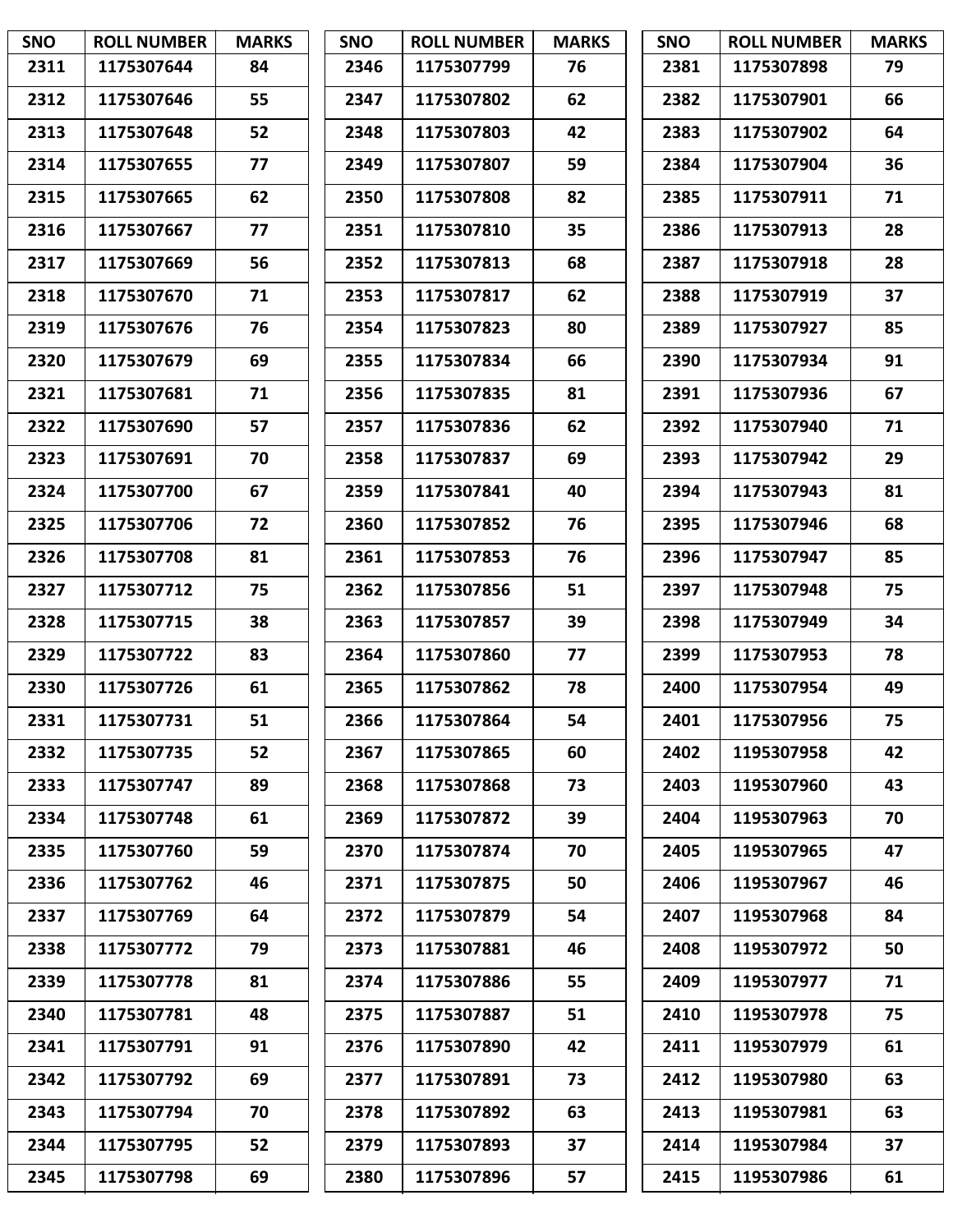| <b>SNO</b> | <b>ROLL NUMBER</b> | <b>MARKS</b> | <b>SNO</b> | <b>ROLL NUMBER</b> | <b>MARKS</b> | <b>SNO</b> | <b>ROLL NUMBER</b> | <b>MARKS</b> |
|------------|--------------------|--------------|------------|--------------------|--------------|------------|--------------------|--------------|
| 2416       | 1195307987         | 63           | 2451       | 1195308077         | 51           | 2486       | 1195308191         | 69           |
| 2417       | 1195307990         | 80           | 2452       | 1195308078         | 75           | 2487       | 1195308192         | 79           |
| 2418       | 1195307992         | 68           | 2453       | 1195308081         | 61           | 2488       | 1195308197         | 83           |
| 2419       | 1195307993         | 45           | 2454       | 1195308090         | 64           | 2489       | 1195308199         | 86           |
| 2420       | 1195307995         | 76           | 2455       | 1195308092         | 73           | 2490       | 1195308203         | 40           |
| 2421       | 1195307997         | 63           | 2456       | 1195308094         | 54           | 2491       | 1195308213         | 78           |
| 2422       | 1195308002         | 48           | 2457       | 1195308096         | 40           | 2492       | 1195308215         | 90           |
| 2423       | 1195308003         | 43           | 2458       | 1195308097         | 29           | 2493       | 1195308218         | 75           |
| 2424       | 1195308004         | 32           | 2459       | 1195308098         | 85           | 2494       | 1195308219         | 79           |
| 2425       | 1195308009         | 51           | 2460       | 1195308104         | 59           | 2495       | 1195308224         | 74           |
| 2426       | 1195308010         | 57           | 2461       | 1195308105         | 78           | 2496       | 1195308225         | 75           |
| 2427       | 1195308016         | 64           | 2462       | 1195308106         | 42           | 2497       | 1195308226         | 74           |
| 2428       | 1195308022         | 62           | 2463       | 1195308108         | 64           | 2498       | 1195308233         | 61           |
| 2429       | 1195308025         | 48           | 2464       | 1195308109         | 67           | 2499       | 1195308239         | 58           |
| 2430       | 1195308027         | 57           | 2465       | 1195308117         | 75           | 2500       | 1195308243         | 28           |
| 2431       | 1195308029         | 64           | 2466       | 1195308128         | 49           | 2501       | 1195308251         | 80           |
| 2432       | 1195308031         | 52           | 2467       | 1195308129         | 79           | 2502       | 1195308254         | 57           |
| 2433       | 1195308032         | 55           | 2468       | 1195308131         | 36           | 2503       | 1195308262         | 45           |
| 2434       | 1195308034         | 87           | 2469       | 1195308132         | 90           | 2504       | 1195308266         | 70           |
| 2435       | 1195308036         | 54           | 2470       | 1195308135         | 66           | 2505       | 1195308268         | 65           |
| 2436       | 1195308037         | 68           | 2471       | 1195308136         | 51           | 2506       | 1195308271         | 73           |
| 2437       | 1195308038         | 56           | 2472       | 1195308144         | 32           | 2507       | 1195308274         | 74           |
| 2438       | 1195308040         | 54           | 2473       | 1195308149         | 89           | 2508       | 1195308279         | 20           |
| 2439       | 1195308041         | 56           | 2474       | 1195308155         | 70           | 2509       | 1195308283         | 66           |
| 2440       | 1195308043         | 53           | 2475       | 1195308157         | 50           | 2510       | 1195308286         | 54           |
| 2441       | 1195308046         | 63           | 2476       | 1195308158         | 50           | 2511       | 1195308288         | 81           |
| 2442       | 1195308057         | 62           | 2477       | 1195308161         | 71           | 2512       | 1195308290         | 57           |
| 2443       | 1195308061         | 60           | 2478       | 1195308162         | 78           | 2513       | 1195308294         | 28           |
| 2444       | 1195308062         | 44           | 2479       | 1195308163         | 39           | 2514       | 1195308301         | 38           |
| 2445       | 1195308066         | 55           | 2480       | 1195308165         | 62           | 2515       | 1195308304         | 32           |
| 2446       | 1195308068         | 75           | 2481       | 1195308170         | 65           | 2516       | 1195308308         | 58           |
| 2447       | 1195308071         | 65           | 2482       | 1195308175         | 58           | 2517       | 1195308309         | 87           |
| 2448       | 1195308072         | 26           | 2483       | 1195308184         | 59           | 2518       | 1195308310         | 75           |
| 2449       | 1195308075         | 72           | 2484       | 1195308186         | 76           | 2519       | 1195308312         | 50           |
| 2450       | 1195308076         | 32           | 2485       | 1195308188         | 78           | 2520       | 1195308319         | 84           |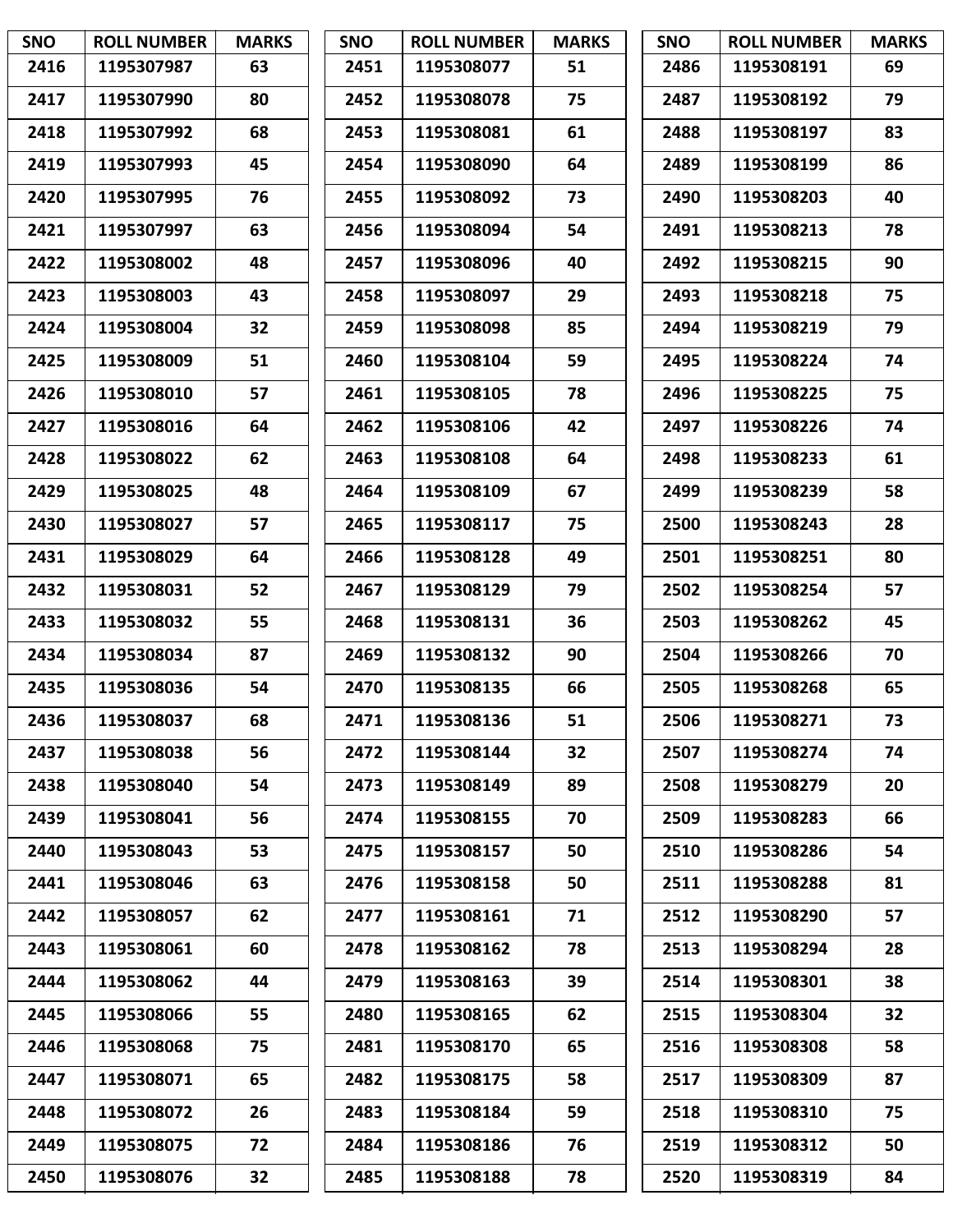| <b>SNO</b> | <b>ROLL NUMBER</b> | <b>MARKS</b> | <b>SNO</b> | <b>ROLL NUMBER</b> | <b>MARKS</b> | <b>SNO</b> | <b>ROLL NUMBER</b> | <b>MARKS</b> |
|------------|--------------------|--------------|------------|--------------------|--------------|------------|--------------------|--------------|
| 2521       | 1195308320         | 92           | 2556       | 1195308434         | 81           | 2591       | 1195308543         | 49           |
| 2522       | 1195308321         | 84           | 2557       | 1195308435         | 79           | 2592       | 1195308545         | 61           |
| 2523       | 1195308322         | 81           | 2558       | 1195308440         | 60           | 2593       | 1195308546         | 35           |
| 2524       | 1195308324         | 39           | 2559       | 1195308441         | 92           | 2594       | 1195308547         | 68           |
| 2525       | 1195308325         | 44           | 2560       | 1195308444         | 72           | 2595       | 1195308550         | 73           |
| 2526       | 1195308326         | 72           | 2561       | 1195308445         | 77           | 2596       | 1195308551         | 73           |
| 2527       | 1195308328         | 53           | 2562       | 1195308447         | 76           | 2597       | 1205308561         | 65           |
| 2528       | 1195308336         | 52           | 2563       | 1195308452         | 60           | 2598       | 1205308563         | 63           |
| 2529       | 1195308339         | 48           | 2564       | 1195308454         | 64           | 2599       | 1205308568         | 23           |
| 2530       | 1195308341         | 58           | 2565       | 1195308457         | 62           | 2600       | 1205308570         | 49           |
| 2531       | 1195308342         | 73           | 2566       | 1195308460         | 63           | 2601       | 1205308575         | 63           |
| 2532       | 1195308353         | 56           | 2567       | 1195308462         | 80           | 2602       | 1205308580         | 48           |
| 2533       | 1195308354         | 72           | 2568       | 1195308463         | 55           | 2603       | 1205308582         | 62           |
| 2534       | 1195308355         | 42           | 2569       | 1195308467         | 81           | 2604       | 1205308584         | 60           |
| 2535       | 1195308360         | 47           | 2570       | 1195308471         | 37           | 2605       | 1205308587         | 55           |
| 2536       | 1195308361         | 53           | 2571       | 1195308474         | 89           | 2606       | 1205308589         | 47           |
| 2537       | 1195308362         | 80           | 2572       | 1195308487         | 57           | 2607       | 1205308596         | 63           |
| 2538       | 1195308370         | 66           | 2573       | 1195308488         | 48           | 2608       | 1205308599         | 40           |
| 2539       | 1195308371         | 55           | 2574       | 1195308493         | 73           | 2609       | 1205308603         | 52           |
| 2540       | 1195308380         | 47           | 2575       | 1195308495         | 24           | 2610       | 1205308605         | 51           |
| 2541       | 1195308384         | 22           | 2576       | 1195308503         | 79           | 2611       | 1205308607         | 49           |
| 2542       | 1195308389         | 84           | 2577       | 1195308506         | 65           | 2612       | 1205308611         | 63           |
| 2543       | 1195308390         | 81           | 2578       | 1195308510         | 33           | 2613       | 1205308612         | 71           |
| 2544       | 1195308393         | 60           | 2579       | 1195308514         | 25           | 2614       | 1205308613         | 40           |
| 2545       | 1195308395         | 88           | 2580       | 1195308515         | 70           | 2615       | 1205308619         | 48           |
| 2546       | 1195308396         | 81           | 2581       | 1195308516         | 74           | 2616       | 1205308620         | 73           |
| 2547       | 1195308398         | 30           | 2582       | 1195308517         | 60           | 2617       | 1205308625         | 77           |
| 2548       | 1195308403         | 36           | 2583       | 1195308522         | 81           | 2618       | 1205308628         | 68           |
| 2549       | 1195308405         | 80           | 2584       | 1195308527         | 82           | 2619       | 1205308630         | 72           |
| 2550       | 1195308408         | 62           | 2585       | 1195308528         | 60           | 2620       | 1205308632         | 77           |
| 2551       | 1195308413         | 72           | 2586       | 1195308529         | 67           | 2621       | 1205308633         | 34           |
| 2552       | 1195308420         | 74           | 2587       | 1195308530         | 70           | 2622       | 1205308634         | 54           |
| 2553       | 1195308421         | 81           | 2588       | 1195308531         | 81           | 2623       | 1205308635         | 54           |
| 2554       | 1195308428         | 43           | 2589       | 1195308532         | 69           | 2624       | 1205308636         | 64           |
| 2555       | 1195308429         | 75           | 2590       | 1195308537         | 43           | 2625       | 1205308637         | 31           |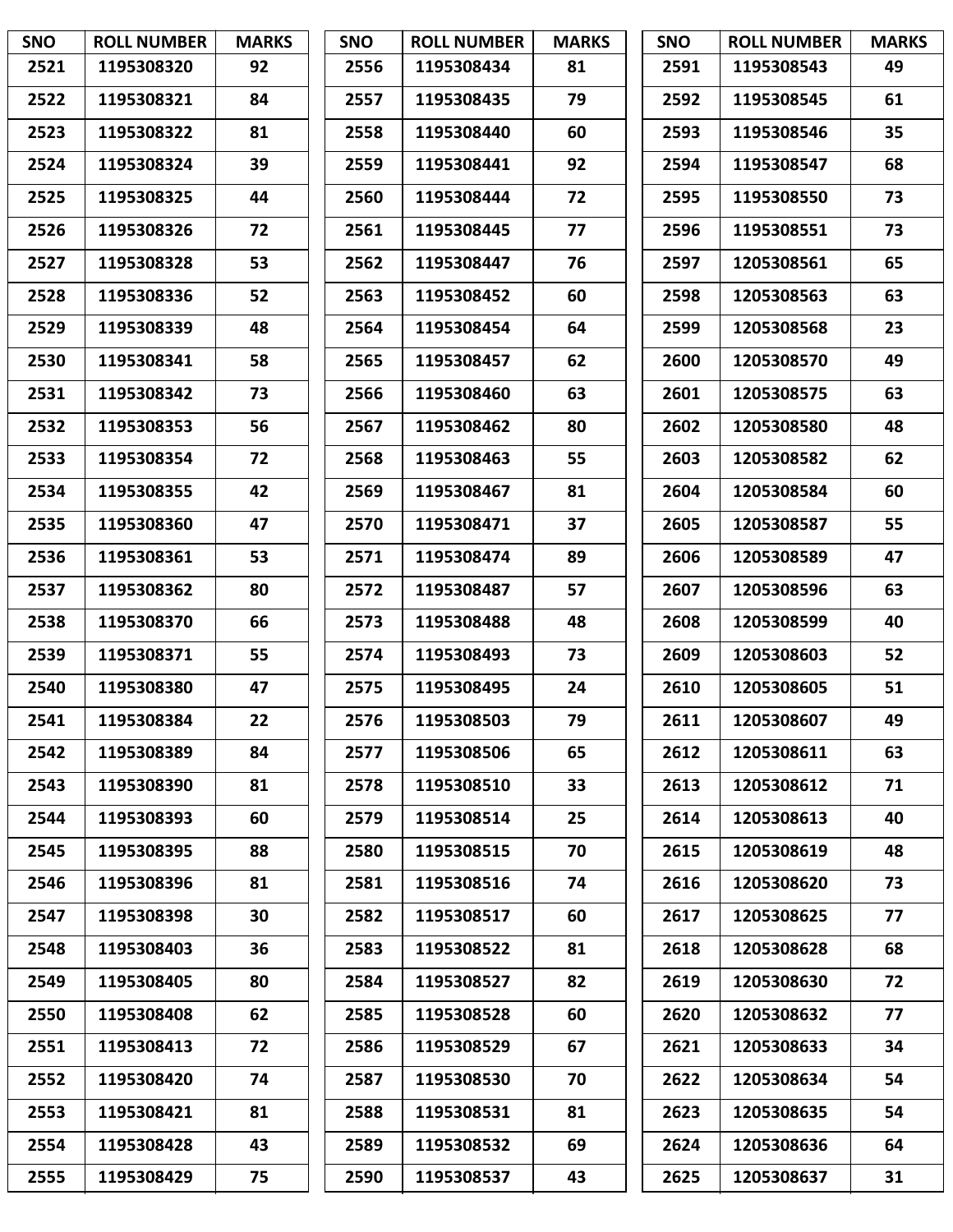| <b>SNO</b> | <b>ROLL NUMBER</b> | <b>MARKS</b> | <b>SNO</b> | <b>ROLL NUMBER</b> | <b>MARKS</b> | <b>SNO</b> | <b>ROLL NUMBER</b> | <b>MARKS</b> |
|------------|--------------------|--------------|------------|--------------------|--------------|------------|--------------------|--------------|
| 2626       | 1205308638         | 69           | 2661       | 1205308790         | 75           | 2696       | 1205308911         | 64           |
| 2627       | 1205308648         | 57           | 2662       | 1205308797         | 80           | 2697       | 1205308916         | 68           |
| 2628       | 1205308664         | 78           | 2663       | 1205308804         | 72           | 2698       | 1205308917         | 26           |
| 2629       | 1205308665         | 86           | 2664       | 1205308808         | 75           | 2699       | 1205308919         | 53           |
| 2630       | 1205308667         | 86           | 2665       | 1205308809         | 70           | 2700       | 1205308923         | 70           |
| 2631       | 1205308673         | 79           | 2666       | 1205308817         | 71           | 2701       | 1205308927         | 44           |
| 2632       | 1205308680         | 52           | 2667       | 1205308819         | 37           | 2702       | 1205308928         | 68           |
| 2633       | 1205308685         | 40           | 2668       | 1205308822         | 40           | 2703       | 1205308929         | 67           |
| 2634       | 1205308687         | 68           | 2669       | 1205308823         | 78           | 2704       | 1205308934         | 77           |
| 2635       | 1205308692         | 26           | 2670       | 1205308826         | 78           | 2705       | 1205308939         | 63           |
| 2636       | 1205308694         | 51           | 2671       | 1205308829         | 81           | 2706       | 1205308941         | 49           |
| 2637       | 1205308702         | 83           | 2672       | 1205308830         | 47           | 2707       | 1205308946         | 83           |
| 2638       | 1205308703         | 63           | 2673       | 1205308832         | 79           | 2708       | 1205308952         | 74           |
| 2639       | 1205308704         | 56           | 2674       | 1205308835         | 54           | 2709       | 1205308953         | 43           |
| 2640       | 1205308705         | 75           | 2675       | 1205308836         | 32           | 2710       | 1205308956         | 78           |
| 2641       | 1205308706         | 66           | 2676       | 1205308840         | 66           | 2711       | 1205308961         | 65           |
| 2642       | 1205308707         | 78           | 2677       | 1205308841         | 38           | 2712       | 1205308969         | 54           |
| 2643       | 1205308708         | 51           | 2678       | 1205308848         | 84           | 2713       | 1205308971         | 79           |
| 2644       | 1205308711         | 52           | 2679       | 1205308850         | 84           | 2714       | 1205308972         | 83           |
| 2645       | 1205308715         | 47           | 2680       | 1205308853         | 82           | 2715       | 1205308976         | 84           |
| 2646       | 1205308718         | 78           | 2681       | 1205308864         | 40           | 2716       | 1205308977         | 50           |
| 2647       | 1205308721         | 46           | 2682       | 1205308869         | 41           | 2717       | 1205308980         | 76           |
| 2648       | 1205308722         | 77           | 2683       | 1205308870         | 89           | 2718       | 1205308982         | 75           |
| 2649       | 1205308723         | 47           | 2684       | 1205308876         | 71           | 2719       | 1205308984         | 56           |
| 2650       | 1205308725         | 78           | 2685       | 1205308877         | 51           | 2720       | 1205308985         | 66           |
| 2651       | 1205308728         | 74           | 2686       | 1205308879         | 70           | 2721       | 1205308987         | 46           |
| 2652       | 1205308729         | 84           | 2687       | 1205308884         | 79           | 2722       | 1205308991         | 32           |
| 2653       | 1205308736         | 46           | 2688       | 1205308887         | 38           | 2723       | 1205308996         | 71           |
| 2654       | 1205308739         | 66           | 2689       | 1205308888         | 46           | 2724       | 1205308997         | 79           |
| 2655       | 1205308748         | 61           | 2690       | 1205308891         | 63           | 2725       | 1205308998         | 63           |
| 2656       | 1205308754         | 54           | 2691       | 1205308894         | 66           | 2726       | 1205308999         | 59           |
| 2657       | 1205308761         | 81           | 2692       | 1205308901         | 47           | 2727       | 1205309003         | 85           |
| 2658       | 1205308763         | 82           | 2693       | 1205308902         | 67           | 2728       | 1205309008         | 85           |
| 2659       | 1205308784         | 66           | 2694       | 1205308904         | 61           | 2729       | 1205309010         | 64           |
| 2660       | 1205308785         | 56           | 2695       | 1205308907         | 69           | 2730       | 1205309011         | 50           |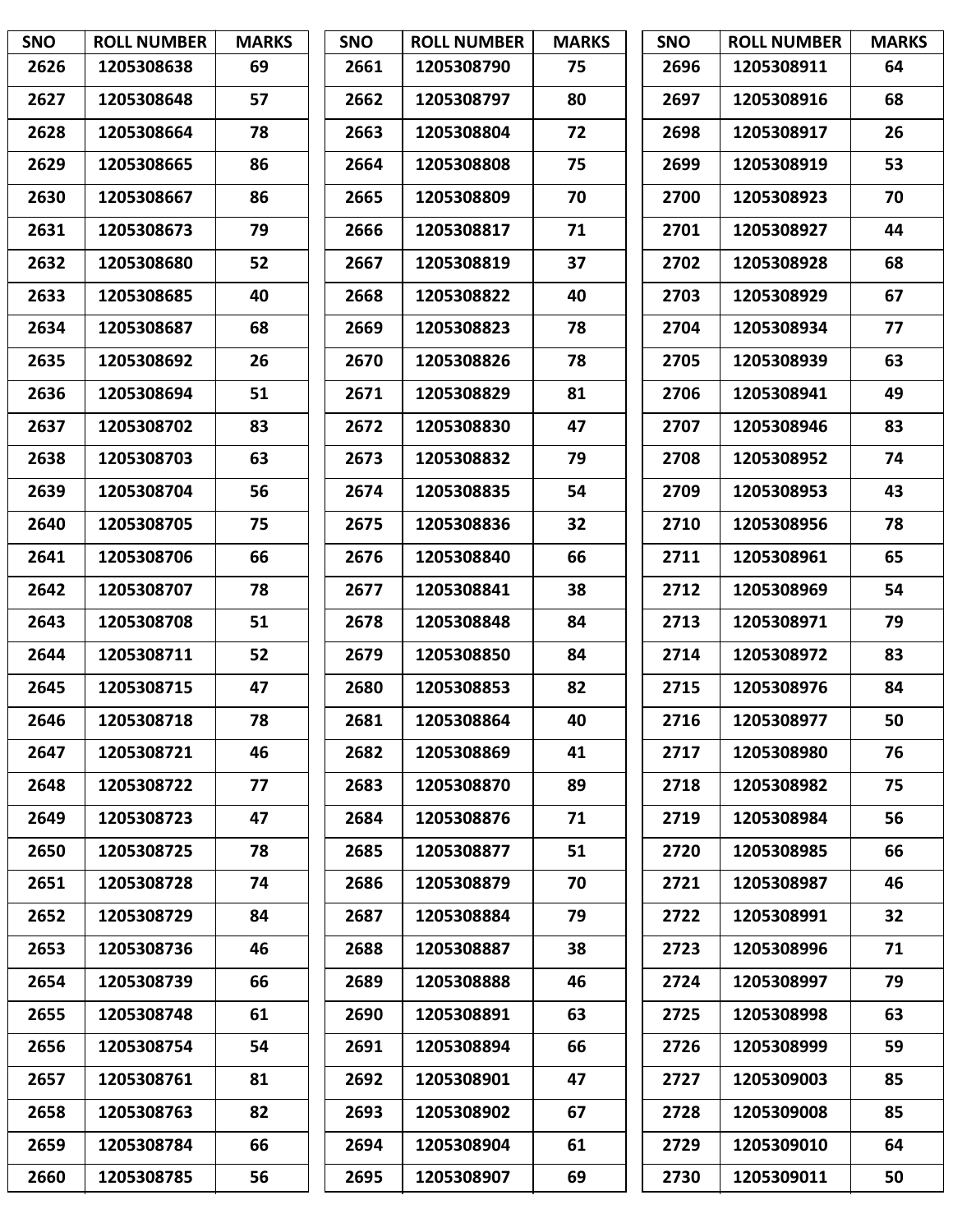| <b>SNO</b> | <b>ROLL NUMBER</b> | <b>MARKS</b> | <b>SNO</b> | <b>ROLL NUMBER</b> | <b>MARKS</b> | <b>SNO</b> | <b>ROLL NUMBER</b> | <b>MARKS</b> |
|------------|--------------------|--------------|------------|--------------------|--------------|------------|--------------------|--------------|
| 2731       | 1205309015         | 79           | 2766       | 1205309125         | 40           | 2801       | 1215309231         | 69           |
| 2732       | 1205309023         | 93           | 2767       | 1205309128         | 91           | 2802       | 1215309233         | 37           |
| 2733       | 1205309024         | 74           | 2768       | 1205309130         | 61           | 2803       | 1215309236         | 50           |
| 2734       | 1205309025         | 51           | 2769       | 1205309131         | 50           | 2804       | 1215309237         | 55           |
| 2735       | 1205309028         | 81           | 2770       | 1205309132         | 60           | 2805       | 1215309242         | 47           |
| 2736       | 1205309034         | 66           | 2771       | 1205309134         | 87           | 2806       | 1215309243         | 51           |
| 2737       | 1205309035         | 68           | 2772       | 1205309137         | 76           | 2807       | 1215309247         | 61           |
| 2738       | 1205309036         | 95           | 2773       | 1205309138         | 28           | 2808       | 1215309249         | 61           |
| 2739       | 1205309039         | 36           | 2774       | 1205309139         | 55           | 2809       | 1215309257         | 44           |
| 2740       | 1205309041         | 71           | 2775       | 1205309140         | 67           | 2810       | 1215309258         | 62           |
| 2741       | 1205309043         | 62           | 2776       | 1205309144         | 82           | 2811       | 1215309261         | 78           |
| 2742       | 1205309046         | 50           | 2777       | 1205309146         | 74           | 2812       | 1215309262         | 51           |
| 2743       | 1205309048         | 47           | 2778       | 1205309150         | 55           | 2813       | 1215309264         | 55           |
| 2744       | 1205309055         | 69           | 2779       | 1205309158         | 77           | 2814       | 1215309265         | 38           |
| 2745       | 1205309061         | 88           | 2780       | 1205309164         | 46           | 2815       | 1215309266         | 49           |
| 2746       | 1205309069         | 71           | 2781       | 1205309170         | 86           | 2816       | 1215309267         | 29           |
| 2747       | 1205309070         | 82           | 2782       | 1205309175         | 75           | 2817       | 1215309268         | 37           |
| 2748       | 1205309072         | 55           | 2783       | 1205309176         | 35           | 2818       | 1215309270         | 69           |
| 2749       | 1205309081         | 48           | 2784       | 1205309178         | 38           | 2819       | 1215309273         | 52           |
| 2750       | 1205309082         | 86           | 2785       | 1205309189         | 85           | 2820       | 1215309274         | 46           |
| 2751       | 1205309083         | 82           | 2786       | 1205309190         | 57           | 2821       | 1215309275         | 41           |
| 2752       | 1205309089         | 68           | 2787       | 1205309193         | 61           | 2822       | 1215309276         | 53           |
| 2753       | 1205309093         | 69           | 2788       | 1205309198         | 88           | 2823       | 1215309279         | 40           |
| 2754       | 1205309095         | 64           | 2789       | 1205309199         | 70           | 2824       | 1215309280         | 71           |
| 2755       | 1205309097         | 74           | 2790       | 1205309204         | 41           | 2825       | 1215309281         | 67           |
| 2756       | 1205309098         | 72           | 2791       | 1215309205         | 42           | 2826       | 1215309283         | 30           |
| 2757       | 1205309101         | 61           | 2792       | 1215309207         | 87           | 2827       | 1215309287         | 70           |
| 2758       | 1205309110         | 53           | 2793       | 1215309214         | 62           | 2828       | 1215309289         | 81           |
| 2759       | 1205309111         | 39           | 2794       | 1215309216         | 47           | 2829       | 1215309294         | 39           |
| 2760       | 1205309112         | 84           | 2795       | 1215309217         | 53           | 2830       | 1215309296         | 72           |
| 2761       | 1205309117         | 80           | 2796       | 1215309219         | 65           | 2831       | 1215309297         | 64           |
| 2762       | 1205309119         | 94           | 2797       | 1215309220         | 22           | 2832       | 1215309303         | 39           |
| 2763       | 1205309120         | 79           | 2798       | 1215309226         | 56           | 2833       | 1215309306         | 46           |
| 2764       | 1205309122         | 68           | 2799       | 1215309227         | 35           | 2834       | 1215309307         | 49           |
| 2765       | 1205309124         | 68           | 2800       | 1215309229         | 53           | 2835       | 1215309309         | 74           |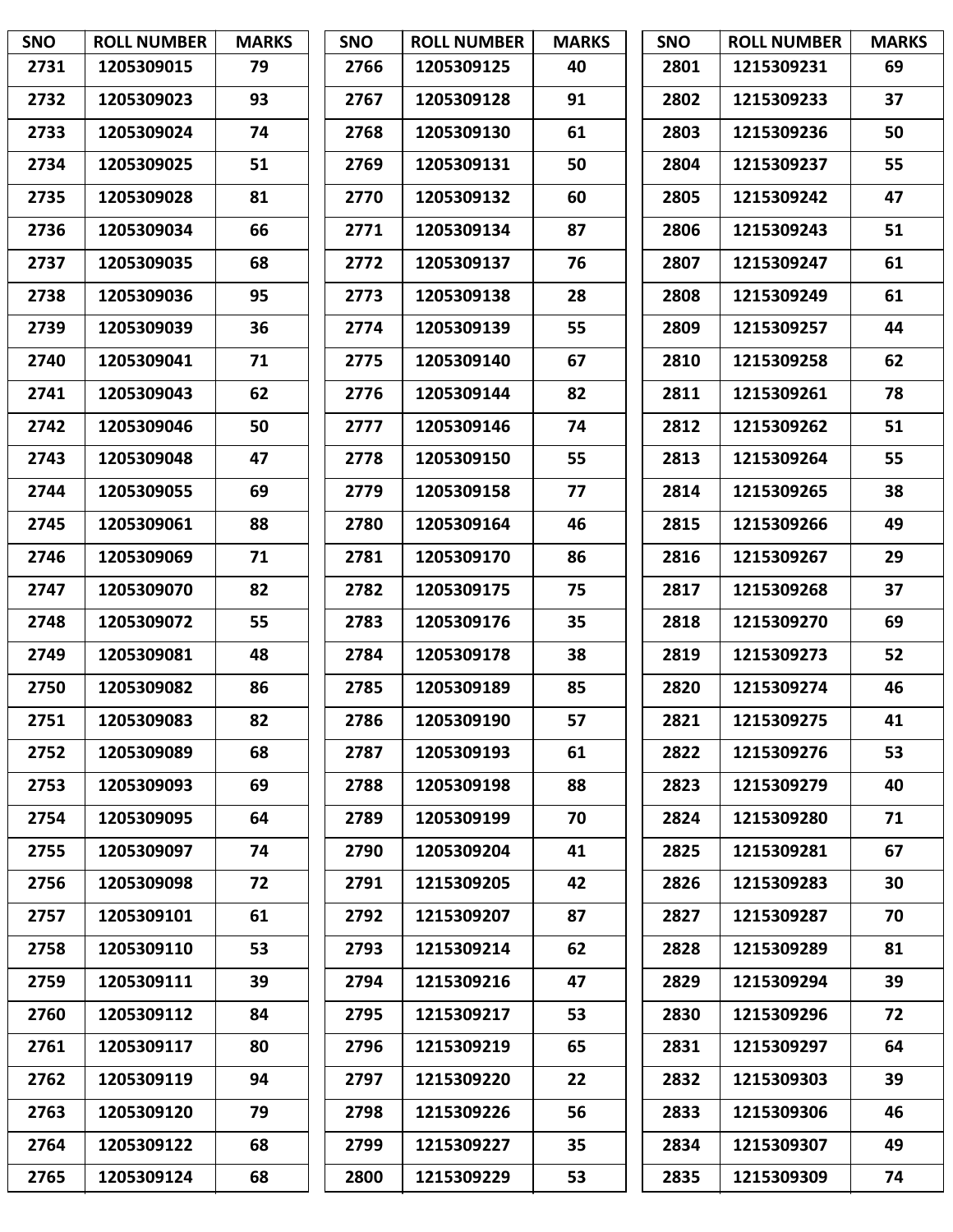| <b>SNO</b> | <b>ROLL NUMBER</b> | <b>MARKS</b> | <b>SNO</b> | <b>ROLL NUMBER</b> | <b>MARKS</b> | <b>SNO</b> | <b>ROLL NUMBER</b> | <b>MARKS</b> |
|------------|--------------------|--------------|------------|--------------------|--------------|------------|--------------------|--------------|
| 2836       | 1215309312         | 87           | 2871       | 1215309429         | 65           | 2906       | 1215309531         | 48           |
| 2837       | 1215309313         | 93           | 2872       | 1215309432         | 58           | 2907       | 1215309538         | 71           |
| 2838       | 1215309321         | 36           | 2873       | 1215309440         | 68           | 2908       | 1215309540         | 76           |
| 2839       | 1215309322         | 37           | 2874       | 1215309444         | 84           | 2909       | 1215309544         | 87           |
| 2840       | 1215309324         | 25           | 2875       | 1215309445         | 77           | 2910       | 1215309546         | 54           |
| 2841       | 1215309326         | 78           | 2876       | 1215309446         | 33           | 2911       | 1215309548         | 80           |
| 2842       | 1215309330         | 77           | 2877       | 1215309454         | 77           | 2912       | 1215309550         | 66           |
| 2843       | 1215309333         | 69           | 2878       | 1215309455         | 85           | 2913       | 1215309551         | 84           |
| 2844       | 1215309337         | 78           | 2879       | 1215309460         | 72           | 2914       | 1215309554         | 39           |
| 2845       | 1215309338         | 58           | 2880       | 1215309468         | 63           | 2915       | 1215309556         | 43           |
| 2846       | 1215309340         | 42           | 2881       | 1215309472         | 29           | 2916       | 1215309557         | 40           |
| 2847       | 1215309342         | 83           | 2882       | 1215309474         | 73           | 2917       | 1215309563         | 72           |
| 2848       | 1215309351         | 40           | 2883       | 1215309475         | 71           | 2918       | 1215309564         | 82           |
| 2849       | 1215309353         | 36           | 2884       | 1215309480         | 68           | 2919       | 1215309565         | 42           |
| 2850       | 1215309360         | 85           | 2885       | 1215309484         | 79           | 2920       | 1215309567         | 53           |
| 2851       | 1215309368         | 76           | 2886       | 1215309485         | 54           | 2921       | 1215309571         | 45           |
| 2852       | 1215309370         | 80           | 2887       | 1215309488         | 74           | 2922       | 1215309573         | 75           |
| 2853       | 1215309372         | 82           | 2888       | 1215309489         | 56           | 2923       | 1215309575         | 62           |
| 2854       | 1215309374         | 79           | 2889       | 1215309490         | 92           | 2924       | 1215309576         | 50           |
| 2855       | 1215309375         | 60           | 2890       | 1215309496         | 83           | 2925       | 1215309578         | 92           |
| 2856       | 1215309378         | 83           | 2891       | 1215309499         | 56           | 2926       | 1215309579         | 36           |
| 2857       | 1215309384         | 61           | 2892       | 1215309501         | 89           | 2927       | 1215309582         | 28           |
| 2858       | 1215309385         | 76           | 2893       | 1215309508         | 62           | 2928       | 1215309584         | 60           |
| 2859       | 1215309389         | 42           | 2894       | 1215309509         | 88           | 2929       | 1215309585         | 64           |
| 2860       | 1215309392         | 69           | 2895       | 1215309510         | 78           | 2930       | 1215309588         | 83           |
| 2861       | 1215309394         | 72           | 2896       | 1215309511         | 86           | 2931       | 1215309589         | 52           |
| 2862       | 1215309396         | 20           | 2897       | 1215309512         | 40           | 2932       | 1215309590         | 76           |
| 2863       | 1215309398         | 35           | 2898       | 1215309515         | 78           | 2933       | 1215309592         | 78           |
| 2864       | 1215309403         | 72           | 2899       | 1215309519         | 83           | 2934       | 1215309594         | 84           |
| 2865       | 1215309404         | 65           | 2900       | 1215309521         | 85           | 2935       | 1215309595         | 83           |
| 2866       | 1215309405         | 60           | 2901       | 1215309522         | 69           | 2936       | 1215309598         | 60           |
| 2867       | 1215309413         | 53           | 2902       | 1215309523         | 64           | 2937       | 1215309603         | 66           |
| 2868       | 1215309415         | 68           | 2903       | 1215309526         | 41           | 2938       | 1215309604         | 77           |
| 2869       | 1215309423         | 48           | 2904       | 1215309527         | 49           | 2939       | 1215309606         | 69           |
| 2870       | 1215309424         | 81           | 2905       | 1215309529         | 79           | 2940       | 1215309615         | 85           |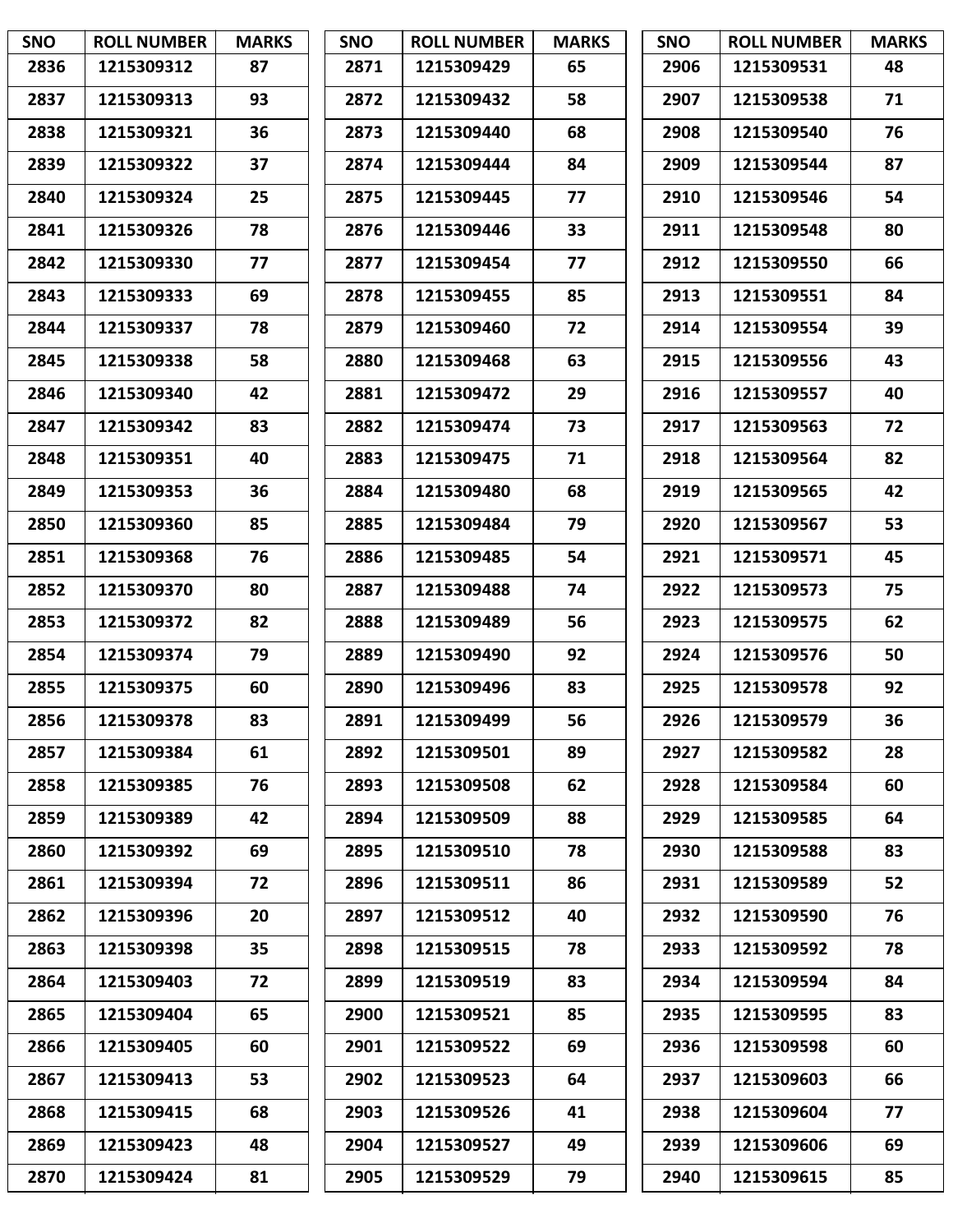| <b>SNO</b> | <b>ROLL NUMBER</b> | <b>MARKS</b> | <b>SNO</b> | <b>ROLL NUMBER</b> | <b>MARKS</b> | <b>SNO</b> | <b>ROLL NUMBER</b> | <b>MARKS</b> |
|------------|--------------------|--------------|------------|--------------------|--------------|------------|--------------------|--------------|
| 2941       | 1215309623         | 55           | 2976       | 1215309740         | 64           | 3011       | 1215309855         | 91           |
| 2942       | 1215309628         | 76           | 2977       | 1215309741         | 34           | 3012       | 1215309857         | 68           |
| 2943       | 1215309629         | 84           | 2978       | 1215309742         | 74           | 3013       | 1215309862         | 85           |
| 2944       | 1215309630         | 48           | 2979       | 1215309745         | 57           | 3014       | 1215309870         | 44           |
| 2945       | 1215309641         | 27           | 2980       | 1215309747         | 69           | 3015       | 1215309871         | 68           |
| 2946       | 1215309644         | 46           | 2981       | 1215309754         | 77           | 3016       | 1215309875         | 59           |
| 2947       | 1215309645         | 77           | 2982       | 1215309756         | 66           | 3017       | 1215309878         | 73           |
| 2948       | 1215309647         | 74           | 2983       | 1215309759         | 25           | 3018       | 1215309879         | 77           |
| 2949       | 1215309650         | 78           | 2984       | 1215309760         | 33           | 3019       | 1215309881         | 57           |
| 2950       | 1215309651         | 59           | 2985       | 1215309763         | 74           | 3020       | 1215309882         | 72           |
| 2951       | 1215309654         | 57           | 2986       | 1215309766         | 71           | 3021       | 1215309884         | 65           |
| 2952       | 1215309660         | 68           | 2987       | 1215309769         | 72           | 3022       | 1215309887         | 30           |
| 2953       | 1215309663         | 75           | 2988       | 1215309773         | 83           | 3023       | 1225309890         | 70           |
| 2954       | 1215309664         | 61           | 2989       | 1215309775         | 59           | 3024       | 1225309897         | 47           |
| 2955       | 1215309665         | 41           | 2990       | 1215309780         | 56           | 3025       | 1225309898         | 35           |
| 2956       | 1215309666         | 83           | 2991       | 1215309781         | 60           | 3026       | 1225309906         | 54           |
| 2957       | 1215309669         | 75           | 2992       | 1215309782         | 56           | 3027       | 1225309909         | 42           |
| 2958       | 1215309671         | 27           | 2993       | 1215309788         | 35           | 3028       | 1225309910         | 35           |
| 2959       | 1215309674         | 70           | 2994       | 1215309790         | 69           | 3029       | 1225309911         | 40           |
| 2960       | 1215309676         | 77           | 2995       | 1215309794         | 75           | 3030       | 1225309912         | 36           |
| 2961       | 1215309681         | 60           | 2996       | 1215309796         | 85           | 3031       | 1225309913         | 38           |
| 2962       | 1215309682         | 82           | 2997       | 1215309808         | 64           | 3032       | 1225309918         | 64           |
| 2963       | 1215309686         | 43           | 2998       | 1215309811         | 57           | 3033       | 1225309921         | 77           |
| 2964       | 1215309687         | 50           | 2999       | 1215309813         | 91           | 3034       | 1225309926         | 69           |
| 2965       | 1215309689         | 48           | 3000       | 1215309819         | 58           | 3035       | 1225309927         | 50           |
| 2966       | 1215309693         | 79           | 3001       | 1215309820         | 66           | 3036       | 1225309931         | 53           |
| 2967       | 1215309697         | 69           | 3002       | 1215309824         | 58           | 3037       | 1225309933         | 29           |
| 2968       | 1215309698         | 80           | 3003       | 1215309825         | 75           | 3038       | 1225309934         | 47           |
| 2969       | 1215309703         | 54           | 3004       | 1215309826         | 78           | 3039       | 1225309935         | 71           |
| 2970       | 1215309706         | 81           | 3005       | 1215309835         | 63           | 3040       | 1225309937         | 71           |
| 2971       | 1215309709         | 53           | 3006       | 1215309837         | 51           | 3041       | 1225309938         | 47           |
| 2972       | 1215309711         | 81           | 3007       | 1215309840         | 34           | 3042       | 1225309940         | 46           |
| 2973       | 1215309717         | 47           | 3008       | 1215309844         | 44           | 3043       | 1225309941         | 78           |
| 2974       | 1215309718         | 48           | 3009       | 1215309847         | 31           | 3044       | 1225309949         | 54           |
| 2975       | 1215309722         | 28           | 3010       | 1215309853         | 65           | 3045       | 1225309950         | 40           |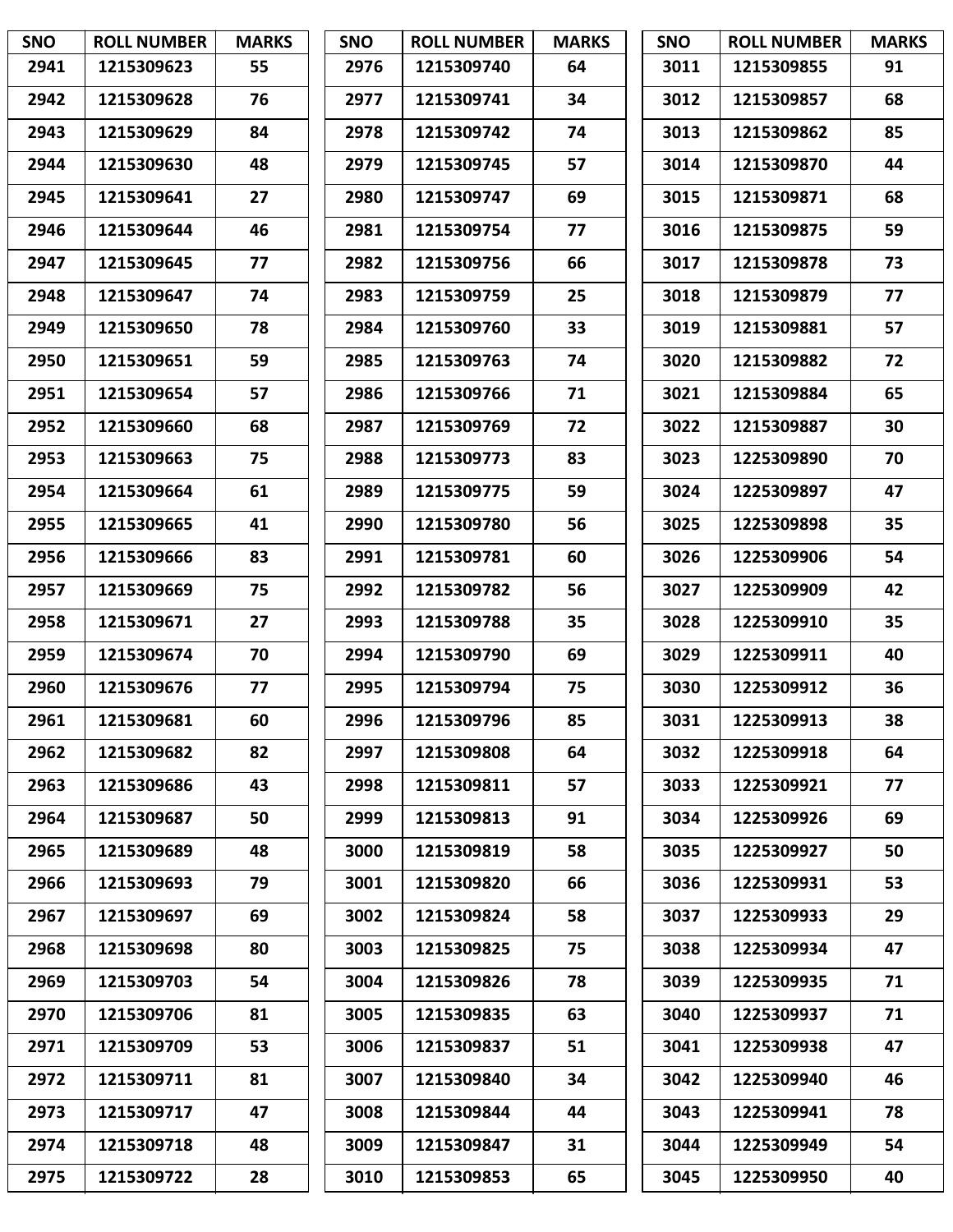| <b>SNO</b> | <b>ROLL NUMBER</b> | <b>MARKS</b> | <b>SNO</b> | <b>ROLL NUMBER</b> | <b>MARKS</b> | <b>SNO</b> | <b>ROLL NUMBER</b> | <b>MARKS</b> |
|------------|--------------------|--------------|------------|--------------------|--------------|------------|--------------------|--------------|
| 3046       | 1225309962         | 42           | 3081       | 1225310054         | 36           | 3116       | 1225310172         | 62           |
| 3047       | 1225309963         | 51           | 3082       | 1225310055         | 75           | 3117       | 1225310180         | 66           |
| 3048       | 1225309965         | 47           | 3083       | 1225310066         | 61           | 3118       | 1225310183         | 60           |
| 3049       | 1225309966         | 40           | 3084       | 1225310068         | 50           | 3119       | 1225310184         | 58           |
| 3050       | 1225309967         | 48           | 3085       | 1225310071         | 39           | 3120       | 1225310187         | 68           |
| 3051       | 1225309970         | 62           | 3086       | 1225310072         | 63           | 3121       | 1225310188         | 57           |
| 3052       | 1225309971         | 70           | 3087       | 1225310080         | 79           | 3122       | 1225310192         | 29           |
| 3053       | 1225309974         | 51           | 3088       | 1225310084         | 50           | 3123       | 1225310193         | 38           |
| 3054       | 1225309976         | 57           | 3089       | 1225310097         | 51           | 3124       | 1225310197         | 58           |
| 3055       | 1225309977         | 63           | 3090       | 1225310098         | 51           | 3125       | 1225310204         | 63           |
| 3056       | 1225309979         | 45           | 3091       | 1225310106         | 39           | 3126       | 1225310206         | 80           |
| 3057       | 1225309982         | 69           | 3092       | 1225310107         | 79           | 3127       | 1225310210         | 72           |
| 3058       | 1225309984         | 86           | 3093       | 1225310109         | 65           | 3128       | 1225310213         | 79           |
| 3059       | 1225309988         | 59           | 3094       | 1225310116         | 63           | 3129       | 1225310227         | 87           |
| 3060       | 1225309991         | 39           | 3095       | 1225310119         | 70           | 3130       | 1225310239         | 65           |
| 3061       | 1225309992         | 44           | 3096       | 1225310120         | 77           | 3131       | 1225310243         | 58           |
| 3062       | 1225309993         | 57           | 3097       | 1225310121         | 36           | 3132       | 1225310245         | 39           |
| 3063       | 1225309996         | 33           | 3098       | 1225310122         | 74           | 3133       | 1225310246         | 51           |
| 3064       | 1225310001         | 67           | 3099       | 1225310126         | 67           | 3134       | 1225310254         | 78           |
| 3065       | 1225310004         | 81           | 3100       | 1225310128         | 39           | 3135       | 1225310259         | 14           |
| 3066       | 1225310009         | 65           | 3101       | 1225310129         | 68           | 3136       | 1225310263         | 89           |
| 3067       | 1225310011         | 76           | 3102       | 1225310132         | 31           | 3137       | 1225310264         | 46           |
| 3068       | 1225310013         | 44           | 3103       | 1225310135         | 82           | 3138       | 1225310265         | 77           |
| 3069       | 1225310019         | 56           | 3104       | 1225310141         | 56           | 3139       | 1225310268         | 73           |
| 3070       | 1225310021         | 70           | 3105       | 1225310143         | 65           | 3140       | 1225310278         | 71           |
| 3071       | 1225310026         | 49           | 3106       | 1225310144         | 31           | 3141       | 1225310280         | 56           |
| 3072       | 1225310027         | 40           | 3107       | 1225310145         | 29           | 3142       | 1225310284         | 49           |
| 3073       | 1225310032         | 74           | 3108       | 1225310149         | 40           | 3143       | 1225310285         | 57           |
| 3074       | 1225310034         | 30           | 3109       | 1225310154         | 81           | 3144       | 1225310287         | 61           |
| 3075       | 1225310041         | 79           | 3110       | 1225310157         | 33           | 3145       | 1225310290         | 60           |
| 3076       | 1225310042         | 61           | 3111       | 1225310164         | 70           | 3146       | 1225310293         | 53           |
| 3077       | 1225310044         | 67           | 3112       | 1225310165         | 42           | 3147       | 1225310294         | 29           |
| 3078       | 1225310045         | 36           | 3113       | 1225310166         | 46           | 3148       | 1225310295         | 34           |
| 3079       | 1225310050         | 32           | 3114       | 1225310168         | 28           | 3149       | 1225310296         | 39           |
| 3080       | 1225310052         | 54           | 3115       | 1225310170         | 74           | 3150       | 1225310300         | 75           |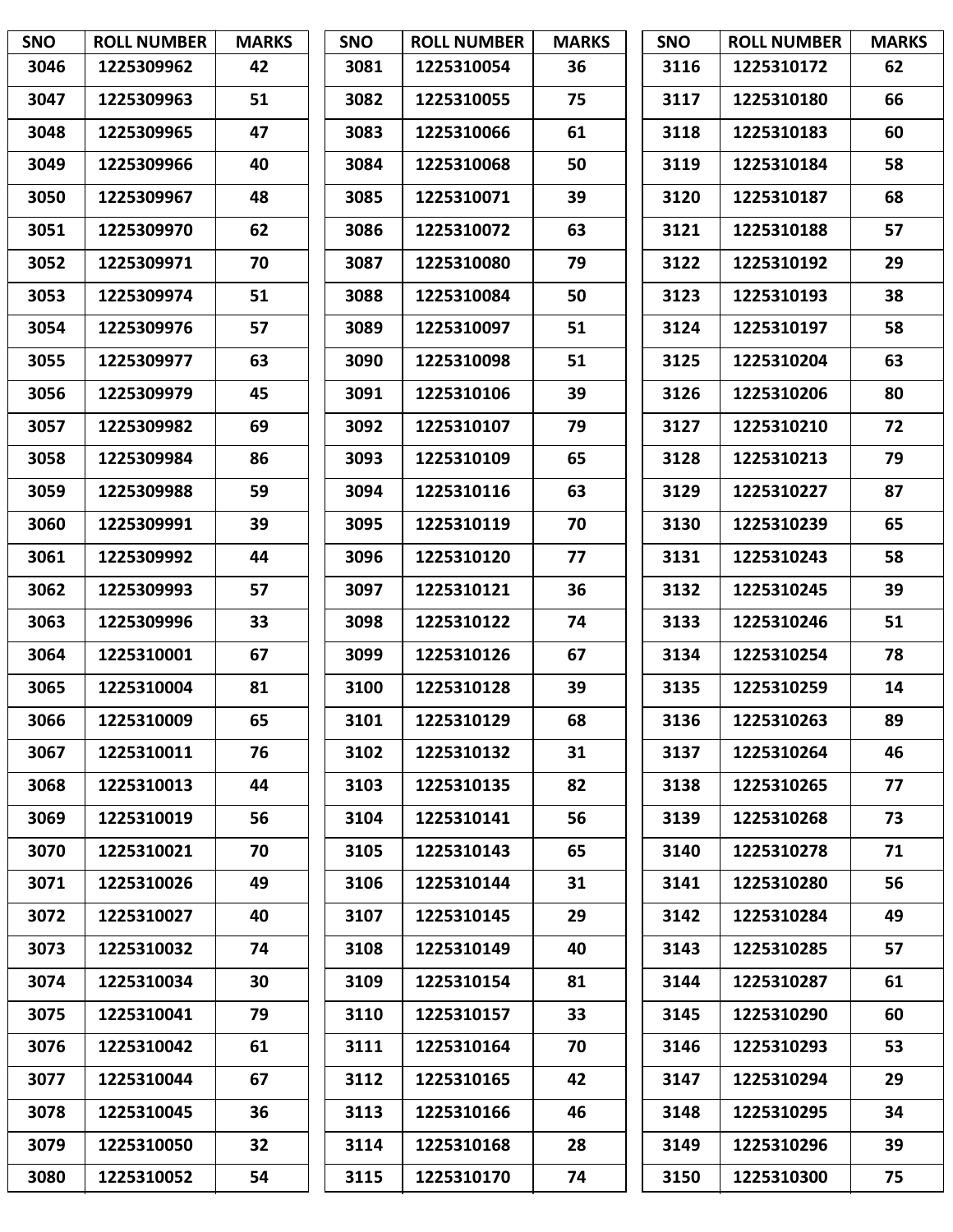| <b>SNO</b> | <b>ROLL NUMBER</b> | <b>MARKS</b> | <b>SNO</b> | <b>ROLL NUMBER</b> | <b>MARKS</b> | <b>SNO</b> | <b>ROLL NUMBER</b> | <b>MARKS</b> |
|------------|--------------------|--------------|------------|--------------------|--------------|------------|--------------------|--------------|
| 3151       | 1225310302         | 64           | 3186       | 1225310416         | 42           | 3221       | 1225310555         | 31           |
| 3152       | 1225310308         | 78           | 3187       | 1225310422         | 61           | 3222       | 1225310557         | 40           |
| 3153       | 1225310310         | 32           | 3188       | 1225310424         | 45           | 3223       | 1225310562         | 78           |
| 3154       | 1225310311         | 79           | 3189       | 1225310426         | 73           | 3224       | 1225310567         | 42           |
| 3155       | 1225310323         | 40           | 3190       | 1225310428         | 35           | 3225       | 1225310568         | 52           |
| 3156       | 1225310329         | 82           | 3191       | 1225310429         | 57           | 3226       | 1225310569         | 76           |
| 3157       | 1225310331         | 43           | 3192       | 1225310430         | 86           | 3227       | 1225310570         | 67           |
| 3158       | 1225310334         | 70           | 3193       | 1225310437         | 66           | 3228       | 1225310575         | 61           |
| 3159       | 1225310336         | 55           | 3194       | 1225310438         | 87           | 3229       | 1225310579         | 61           |
| 3160       | 1225310339         | 50           | 3195       | 1225310440         | 78           | 3230       | 1225310582         | 27           |
| 3161       | 1225310342         | 40           | 3196       | 1225310443         | 86           | 3231       | 1225310583         | 86           |
| 3162       | 1225310346         | 27           | 3197       | 1225310445         | 75           | 3232       | 1225310584         | 26           |
| 3163       | 1225310348         | 67           | 3198       | 1225310447         | 30           | 3233       | 1225310587         | 73           |
| 3164       | 1225310355         | 93           | 3199       | 1225310452         | 62           | 3234       | 1225310590         | 48           |
| 3165       | 1225310357         | 89           | 3200       | 1225310454         | 78           | 3235       | 1225310594         | 65           |
| 3166       | 1225310358         | 23           | 3201       | 1225310463         | 50           | 3236       | 1225310595         | 31           |
| 3167       | 1225310362         | 67           | 3202       | 1225310470         | 44           | 3237       | 1225310602         | 58           |
| 3168       | 1225310363         | 49           | 3203       | 1225310479         | 86           | 3238       | 1225310605         | 64           |
| 3169       | 1225310364         | 27           | 3204       | 1225310483         | 65           | 3239       | 1225310606         | 42           |
| 3170       | 1225310367         | 32           | 3205       | 1225310488         | 68           | 3240       | 1225310607         | 79           |
| 3171       | 1225310371         | 34           | 3206       | 1225310497         | 41           | 3241       | 1225310613         | 32           |
| 3172       | 1225310372         | 43           | 3207       | 1225310499         | 63           | 3242       | 1225310614         | 59           |
| 3173       | 1225310375         | 67           | 3208       | 1225310502         | 39           | 3243       | 1225310615         | 60           |
| 3174       | 1225310379         | 38           | 3209       | 1225310503         | 29           | 3244       | 1225310627         | 76           |
| 3175       | 1225310384         | 65           | 3210       | 1225310512         | 29           | 3245       | 1225310628         | 38           |
| 3176       | 1225310386         | 79           | 3211       | 1225310518         | 46           | 3246       | 1225310632         | 44           |
| 3177       | 1225310388         | 83           | 3212       | 1225310520         | 82           | 3247       | 1225310633         | 39           |
| 3178       | 1225310390         | 25           | 3213       | 1225310521         | 45           | 3248       | 1225310634         | 82           |
| 3179       | 1225310391         | 78           | 3214       | 1225310523         | 86           | 3249       | 1225310635         | 36           |
| 3180       | 1225310399         | 80           | 3215       | 1225310527         | 79           | 3250       | 1225310638         | 73           |
| 3181       | 1225310400         | 79           | 3216       | 1225310528         | 61           | 3251       | 1225310639         | 79           |
| 3182       | 1225310404         | 51           | 3217       | 1225310531         | 38           | 3252       | 1225310644         | 46           |
| 3183       | 1225310407         | 69           | 3218       | 1225310538         | 43           | 3253       | 1225310647         | 28           |
| 3184       | 1225310413         | 52           | 3219       | 1225310545         | 21           | 3254       | 1225310648         | 38           |
| 3185       | 1225310414         | 40           | 3220       | 1225310547         | 59           | 3255       | 1225310650         | 53           |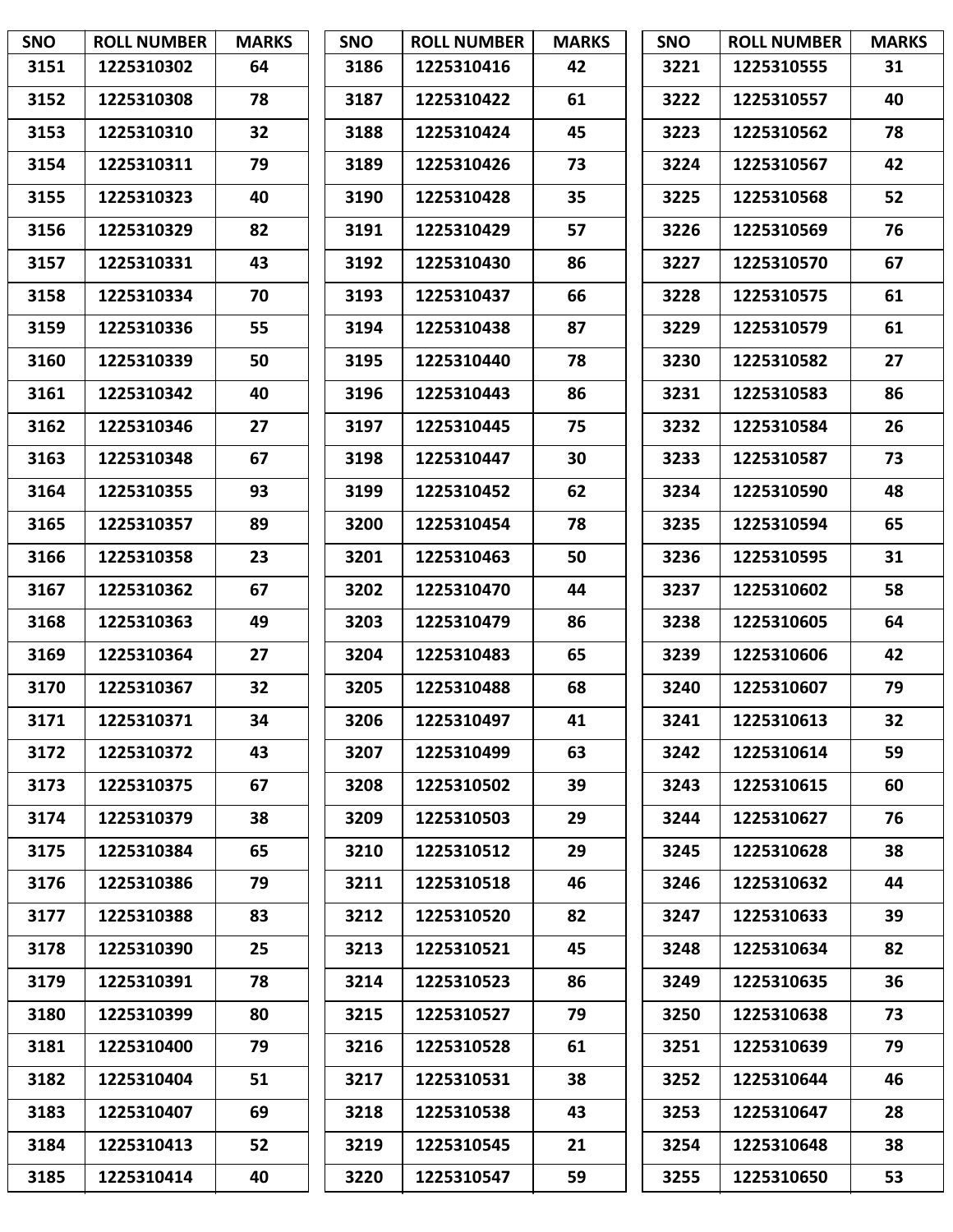| <b>SNO</b> | <b>ROLL NUMBER</b> | <b>MARKS</b> | <b>SNO</b> | <b>ROLL NUMBER</b> | <b>MARKS</b> | <b>SNO</b> | <b>ROLL NUMBER</b> | <b>MARKS</b> |
|------------|--------------------|--------------|------------|--------------------|--------------|------------|--------------------|--------------|
| 3256       | 1225310654         | 82           | 3291       | 1225310756         | 72           | 3326       | 1225310873         | 81           |
| 3257       | 1225310655         | 48           | 3292       | 1225310757         | 32           | 3327       | 1225310879         | 39           |
| 3258       | 1225310656         | 74           | 3293       | 1225310760         | 42           | 3328       | 1225310880         | 51           |
| 3259       | 1225310661         | 88           | 3294       | 1225310763         | 27           | 3329       | 1225310886         | 82           |
| 3260       | 1225310662         | 83           | 3295       | 1225310768         | 27           | 3330       | 1225310889         | 82           |
| 3261       | 1225310666         | 76           | 3296       | 1225310771         | 37           | 3331       | 1225310897         | 95           |
| 3262       | 1225310672         | 69           | 3297       | 1225310775         | 80           | 3332       | 1225310904         | 65           |
| 3263       | 1225310674         | 80           | 3298       | 1225310777         | 52           | 3333       | 1225310905         | 78           |
| 3264       | 1225310675         | 73           | 3299       | 1225310781         | 66           | 3334       | 1225310907         | 38           |
| 3265       | 1225310678         | 61           | 3300       | 1225310783         | 70           | 3335       | 1225310908         | 32           |
| 3266       | 1225310679         | 46           | 3301       | 1225310789         | 75           | 3336       | 1225310910         | 64           |
| 3267       | 1225310680         | 84           | 3302       | 1225310792         | 71           | 3337       | 1225310917         | 78           |
| 3268       | 1225310684         | 89           | 3303       | 1225310799         | 28           | 3338       | 1225310921         | 87           |
| 3269       | 1225310686         | 62           | 3304       | 1225310802         | 64           | 3339       | 1225310923         | 69           |
| 3270       | 1225310688         | 28           | 3305       | 1225310807         | 32           | 3340       | 1225310924         | 80           |
| 3271       | 1225310689         | 94           | 3306       | 1225310811         | 34           | 3341       | 1225310939         | 74           |
| 3272       | 1225310691         | 89           | 3307       | 1225310814         | 72           | 3342       | 1225310941         | 76           |
| 3273       | 1225310694         | 60           | 3308       | 1225310817         | 70           | 3343       | 1225310946         | 77           |
| 3274       | 1225310695         | 59           | 3309       | 1225310821         | 66           | 3344       | 1225310952         | 75           |
| 3275       | 1225310697         | 73           | 3310       | 1225310822         | 79           | 3345       | 1225310953         | 65           |
| 3276       | 1225310698         | 74           | 3311       | 1225310823         | 55           | 3346       | 1225310958         | 48           |
| 3277       | 1225310699         | 33           | 3312       | 1225310824         | 82           | 3347       | 1225310964         | 84           |
| 3278       | 1225310701         | 69           | 3313       | 1225310828         | 63           | 3348       | 1225310968         | 40           |
| 3279       | 1225310703         | 39           | 3314       | 1225310830         | 69           | 3349       | 1225310969         | 60           |
| 3280       | 1225310708         | 83           | 3315       | 1225310836         | 45           | 3350       | 1225310974         | 86           |
| 3281       | 1225310713         | 71           | 3316       | 1225310839         | 36           | 3351       | 1225310977         | 64           |
| 3282       | 1225310720         | 70           | 3317       | 1225310840         | 45           | 3352       | 1225310979         | 34           |
| 3283       | 1225310724         | 55           | 3318       | 1225310844         | 75           | 3353       | 1225310985         | 52           |
| 3284       | 1225310726         | 68           | 3319       | 1225310849         | 68           | 3354       | 1225310986         | 40           |
| 3285       | 1225310730         | 30           | 3320       | 1225310850         | 44           | 3355       | 1225310988         | 36           |
| 3286       | 1225310739         | 46           | 3321       | 1225310851         | 37           | 3356       | 1225310989         | 47           |
| 3287       | 1225310749         | 75           | 3322       | 1225310857         | 64           | 3357       | 1225310993         | 37           |
| 3288       | 1225310750         | 56           | 3323       | 1225310860         | 85           | 3358       | 1225310994         | 54           |
| 3289       | 1225310751         | 25           | 3324       | 1225310862         | 34           | 3359       | 1225311017         | 71           |
| 3290       | 1225310752         | 64           | 3325       | 1225310864         | 77           | 3360       | 1225311018         | 76           |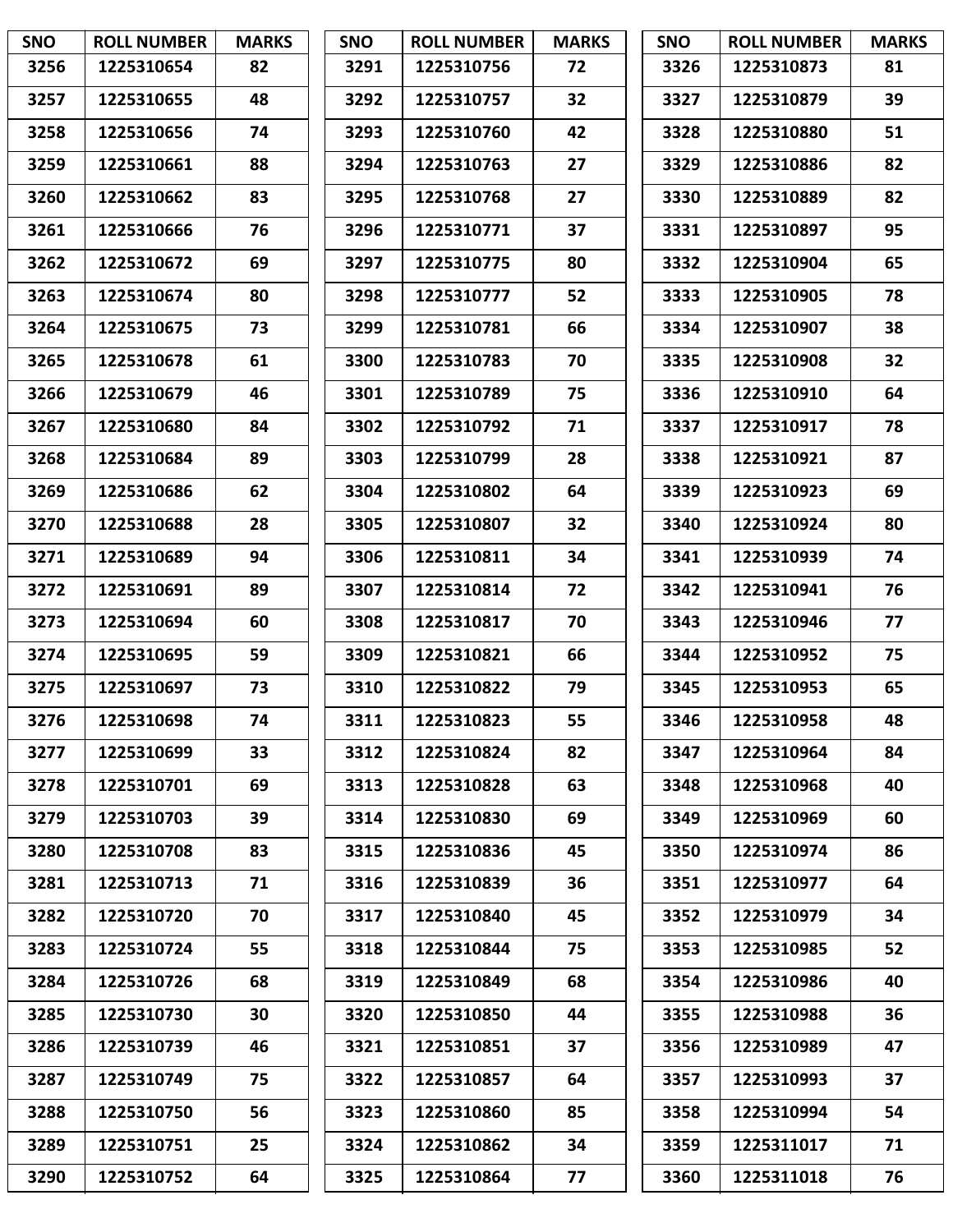| <b>SNO</b> | <b>ROLL NUMBER</b> | <b>MARKS</b> | <b>SNO</b> | <b>ROLL NUMBER</b> | <b>MARKS</b> | <b>SNO</b> | <b>ROLL NUMBER</b> | <b>MARKS</b> |
|------------|--------------------|--------------|------------|--------------------|--------------|------------|--------------------|--------------|
| 3361       | 1225311023         | 43           | 3396       | 1235311136         | 34           | 3431       | 1235311320         | 78           |
| 3362       | 1225311024         | 56           | 3397       | 1235311140         | 77           | 3432       | 1235311322         | 80           |
| 3363       | 1225311026         | 61           | 3398       | 1235311141         | 34           | 3433       | 1235311329         | 85           |
| 3364       | 1225311027         | 67           | 3399       | 1235311148         | 53           | 3434       | 1235311332         | 67           |
| 3365       | 1225311028         | 58           | 3400       | 1235311150         | 53           | 3435       | 1235311346         | 32           |
| 3366       | 1225311037         | 74           | 3401       | 1235311175         | 33           | 3436       | 1235311349         | 62           |
| 3367       | 1225311041         | 59           | 3402       | 1235311178         | 60           | 3437       | 1235311368         | 68           |
| 3368       | 1225311042         | 82           | 3403       | 1235311179         | 62           | 3438       | 1235311373         | 73           |
| 3369       | 1225311051         | 78           | 3404       | 1235311180         | 52           | 3439       | 1235311380         | 42           |
| 3370       | 1225311059         | 56           | 3405       | 1235311182         | 32           | 3440       | 1235311383         | 50           |
| 3371       | 1225311060         | 67           | 3406       | 1235311188         | 43           | 3441       | 1235311393         | 75           |
| 3372       | 1225311063         | 85           | 3407       | 1235311190         | 55           | 3442       | 1235311396         | 74           |
| 3373       | 1225311067         | 83           | 3408       | 1235311198         | 48           | 3443       | 1235311398         | 44           |
| 3374       | 1225311071         | 82           | 3409       | 1235311199         | 44           | 3444       | 1235311408         | 58           |
| 3375       | 1225311082         | 49           | 3410       | 1235311200         | 47           | 3445       | 1235311412         | 85           |
| 3376       | 1225311089         | 54           | 3411       | 1235311201         | 24           | 3446       | 1235311418         | 51           |
| 3377       | 1225311091         | 73           | 3412       | 1235311203         | 54           | 3447       | 1235311420         | 61           |
| 3378       | 1225311094         | 33           | 3413       | 1235311208         | 44           | 3448       | 1235311429         | 41           |
| 3379       | 1225311097         | 75           | 3414       | 1235311211         | 32           | 3449       | 1235311441         | 70           |
| 3380       | 1225311101         | 39           | 3415       | 1235311220         | 73           | 3450       | 1235311446         | 35           |
| 3381       | 1225311102         | 87           | 3416       | 1235311221         | 44           | 3451       | 1235311453         | 71           |
| 3382       | 1225311104         | 61           | 3417       | 1235311229         | 70           | 3452       | 1235311455         | 57           |
| 3383       | 1225311108         | 74           | 3418       | 1235311238         | 47           | 3453       | 1235311457         | 45           |
| 3384       | 1225311109         | 81           | 3419       | 1235311239         | 33           | 3454       | 1235311458         | 52           |
| 3385       | 1225311111         | 78           | 3420       | 1235311240         | 45           | 3455       | 1235311459         | 48           |
| 3386       | 1225311113         | 36           | 3421       | 1235311258         | 35           | 3456       | 1235311460         | 47           |
| 3387       | 1225311114         | 68           | 3422       | 1235311260         | 54           | 3457       | 1235311463         | 26           |
| 3388       | 1225311115         | 64           | 3423       | 1235311266         | 63           | 3458       | 1235311465         | 78           |
| 3389       | 1225311118         | 83           | 3424       | 1235311267         | 47           | 3459       | 1235311472         | 41           |
| 3390       | 1225311119         | 60           | 3425       | 1235311273         | 29           | 3460       | 1235311477         | 32           |
| 3391       | 1225311121         | 85           | 3426       | 1235311284         | 47           | 3461       | 1235311478         | 89           |
| 3392       | 1225311122         | 58           | 3427       | 1235311285         | 40           | 3462       | 1235311482         | 83           |
| 3393       | 1225311123         | 64           | 3428       | 1235311287         | 41           | 3463       | 1235311491         | 59           |
| 3394       | 1235311131         | 70           | 3429       | 1235311292         | 72           | 3464       | 1235311505         | 60           |
| 3395       | 1235311133         | 41           | 3430       | 1235311315         | 49           | 3465       | 1235311506         | 76           |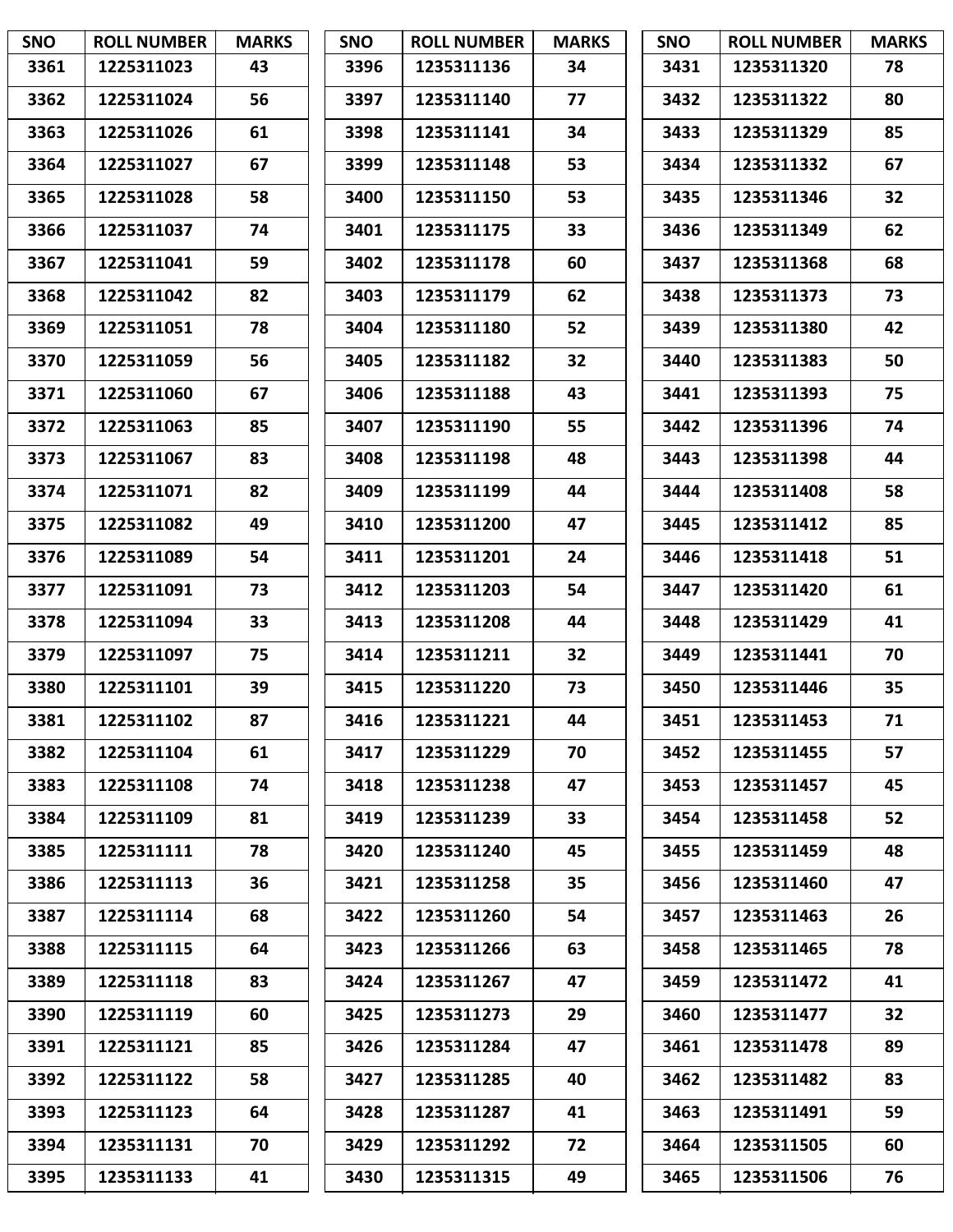| <b>SNO</b> | <b>ROLL NUMBER</b> | <b>MARKS</b> | <b>SNO</b> | <b>ROLL NUMBER</b> | <b>MARKS</b> | <b>SNO</b> | <b>ROLL NUMBER</b> | <b>MARKS</b> |
|------------|--------------------|--------------|------------|--------------------|--------------|------------|--------------------|--------------|
| 3466       | 1235311510         | 79           | 3501       | 1235311709         | 25           | 3536       | 1235311861         | 24           |
| 3467       | 1235311512         | 29           | 3502       | 1235311716         | 62           | 3537       | 1235311863         | 63           |
| 3468       | 1235311516         | 47           | 3503       | 1235311726         | 46           | 3538       | 1235311867         | 45           |
| 3469       | 1235311521         | 80           | 3504       | 1235311729         | 58           | 3539       | 1235311869         | 70           |
| 3470       | 1235311522         | 61           | 3505       | 1235311736         | 63           | 3540       | 1235311874         | 36           |
| 3471       | 1235311523         | 84           | 3506       | 1235311739         | 31           | 3541       | 1235311875         | 61           |
| 3472       | 1235311527         | 58           | 3507       | 1235311746         | 53           | 3542       | 1235311877         | 71           |
| 3473       | 1235311531         | 82           | 3508       | 1235311749         | 39           | 3543       | 1235311892         | 29           |
| 3474       | 1235311534         | 47           | 3509       | 1235311754         | 65           | 3544       | 1235311894         | 53           |
| 3475       | 1235311537         | 83           | 3510       | 1235311755         | 30           | 3545       | 1235311901         | 78           |
| 3476       | 1235311562         | 79           | 3511       | 1235311756         | 54           | 3546       | 1235311905         | 45           |
| 3477       | 1235311575         | 46           | 3512       | 1235311762         | 54           | 3547       | 1235311927         | 31           |
| 3478       | 1235311578         | 80           | 3513       | 1235311765         | 83           | 3548       | 1235311931         | 40           |
| 3479       | 1235311583         | 35           | 3514       | 1235311769         | 41           | 3549       | 1235311941         | 40           |
| 3480       | 1235311597         | 73           | 3515       | 1235311780         | 41           | 3550       | 1235311943         | 44           |
| 3481       | 1235311601         | 32           | 3516       | 1235311781         | 88           | 3551       | 1235311944         | 53           |
| 3482       | 1235311603         | 43           | 3517       | 1235311790         | 73           | 3552       | 1235311945         | 40           |
| 3483       | 1235311607         | 28           | 3518       | 1235311794         | 36           | 3553       | 1235311949         | 60           |
| 3484       | 1235311609         | 71           | 3519       | 1235311800         | 64           | 3554       | 1235311950         | 55           |
| 3485       | 1235311613         | 36           | 3520       | 1235311813         | 41           | 3555       | 1235311957         | 64           |
| 3486       | 1235311630         | 68           | 3521       | 1235311815         | 31           | 3556       | 1235311961         | 88           |
| 3487       | 1235311638         | 79           | 3522       | 1235311817         | 48           | 3557       | 1235311968         | 55           |
| 3488       | 1235311639         | 48           | 3523       | 1235311819         | 46           | 3558       | 1235311970         | 62           |
| 3489       | 1235311641         | 39           | 3524       | 1235311825         | 45           | 3559       | 1235311975         | 64           |
| 3490       | 1235311644         | 35           | 3525       | 1235311828         | 36           | 3560       | 1235311976         | 28           |
| 3491       | 1235311656         | 58           | 3526       | 1235311834         | 58           | 3561       | 1235311990         | 84           |
| 3492       | 1235311659         | 43           | 3527       | 1235311837         | 25           | 3562       | 1235311996         | 64           |
| 3493       | 1235311664         | 41           | 3528       | 1235311838         | 57           | 3563       | 1235311999         | 31           |
| 3494       | 1235311665         | 35           | 3529       | 1235311841         | 60           | 3564       | 1235312001         | 64           |
| 3495       | 1235311672         | 48           | 3530       | 1235311844         | 34           | 3565       | 1235312004         | 49           |
| 3496       | 1235311678         | 75           | 3531       | 1235311848         | 66           | 3566       | 1235312007         | 62           |
| 3497       | 1235311681         | 52           | 3532       | 1235311849         | 62           | 3567       | 1235312008         | 54           |
| 3498       | 1235311685         | 28           | 3533       | 1235311855         | 34           | 3568       | 1235312009         | 38           |
| 3499       | 1235311688         | 48           | 3534       | 1235311857         | 34           | 3569       | 1235312010         | 45           |
| 3500       | 1235311692         | 26           | 3535       | 1235311858         | 49           | 3570       | 1235312011         | 55           |